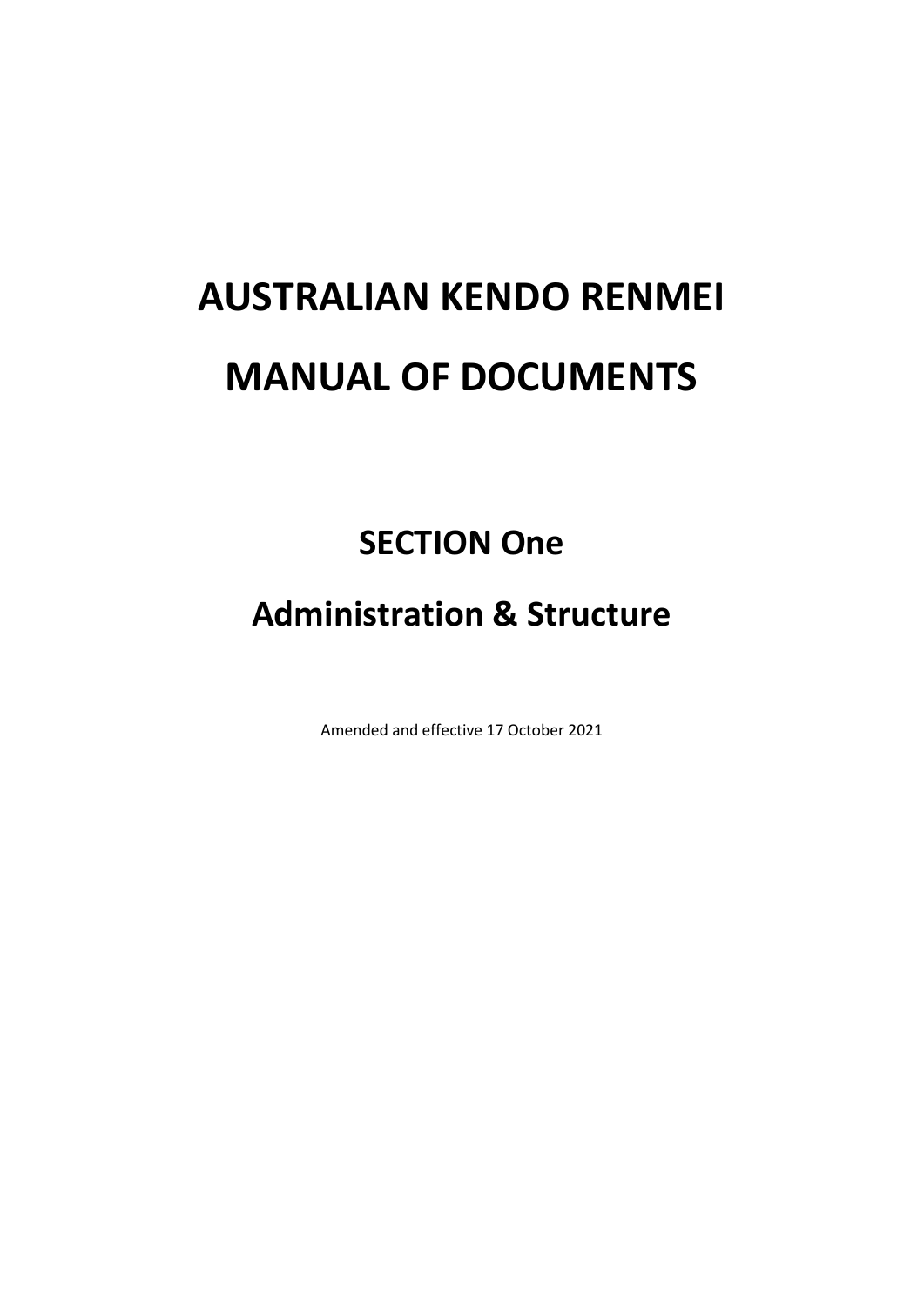#### Section 1 - Administration and Structure - Index

| 1.0 |       |         |                                                                                         |  |  |  |  |
|-----|-------|---------|-----------------------------------------------------------------------------------------|--|--|--|--|
| 1.1 |       |         |                                                                                         |  |  |  |  |
|     | 1.1.1 |         |                                                                                         |  |  |  |  |
| 1.2 |       |         |                                                                                         |  |  |  |  |
|     | 1.2.1 |         |                                                                                         |  |  |  |  |
|     |       | 1.2.1.1 |                                                                                         |  |  |  |  |
|     |       |         |                                                                                         |  |  |  |  |
|     | 1.2.2 |         |                                                                                         |  |  |  |  |
|     | 1.2.3 |         |                                                                                         |  |  |  |  |
|     | 1.2.4 |         |                                                                                         |  |  |  |  |
|     | 1.2.5 |         |                                                                                         |  |  |  |  |
|     |       |         |                                                                                         |  |  |  |  |
|     |       |         |                                                                                         |  |  |  |  |
|     |       |         |                                                                                         |  |  |  |  |
|     | 1.2.6 |         |                                                                                         |  |  |  |  |
|     |       |         | 1.2.6.1 Equalisation of Transport Costs to attend Meetings of AKR National Council  12  |  |  |  |  |
|     | 1.2.7 |         | PAYMENT OF ACCOUNTS AND REIMBURSEMENT OF FUNDS SPENT ON BEHALF OF THE AKR 13            |  |  |  |  |
|     |       |         |                                                                                         |  |  |  |  |
|     |       |         | 1.2.7.2 Procedure for Payment of Grade and Membership registration by AKR Affiliates 14 |  |  |  |  |
| 1.3 |       |         |                                                                                         |  |  |  |  |
| 1.4 |       |         | MEMBERSHIP POLICIES FOR COMPETITION AND GRADING EXAMINATION ELIGIBILITY  15             |  |  |  |  |
|     | 1.4.1 |         |                                                                                         |  |  |  |  |
|     | 1.4.2 |         |                                                                                         |  |  |  |  |
|     | 1.4.3 |         |                                                                                         |  |  |  |  |
| 1.5 |       |         |                                                                                         |  |  |  |  |
|     | 1.5.1 |         |                                                                                         |  |  |  |  |
|     | 1.5.2 |         |                                                                                         |  |  |  |  |
|     | 1.5.3 |         |                                                                                         |  |  |  |  |
|     |       |         |                                                                                         |  |  |  |  |
|     | 1.5.4 |         | GRADING APPLICANTS TO BE EXAMINED AT AN AKR NATIONAL GRADING EXAMINATION 18             |  |  |  |  |
|     | 1.5.5 |         |                                                                                         |  |  |  |  |
|     | 1.5.6 |         |                                                                                         |  |  |  |  |
|     |       | 1.5.6.1 |                                                                                         |  |  |  |  |
|     |       | 1.5.6.2 |                                                                                         |  |  |  |  |
|     |       | 1.5.6.3 |                                                                                         |  |  |  |  |
|     | 1.5.7 |         |                                                                                         |  |  |  |  |
|     |       | 1.5.7.1 | Grading Examinations Conducted by the All Japan Kendo Federation (AJKF) - 6             |  |  |  |  |
|     |       |         |                                                                                         |  |  |  |  |
|     |       | 1.5.7.2 | Prefectural Grading Examinations in Japan -1 Dan to 5 Dan 21                            |  |  |  |  |
|     |       | 1.5.7.3 |                                                                                         |  |  |  |  |
|     |       | 1.5.7.4 |                                                                                         |  |  |  |  |
|     |       | 1.5.7.5 |                                                                                         |  |  |  |  |
|     | 1.5.8 |         |                                                                                         |  |  |  |  |
|     |       |         |                                                                                         |  |  |  |  |
|     |       |         |                                                                                         |  |  |  |  |
|     |       |         |                                                                                         |  |  |  |  |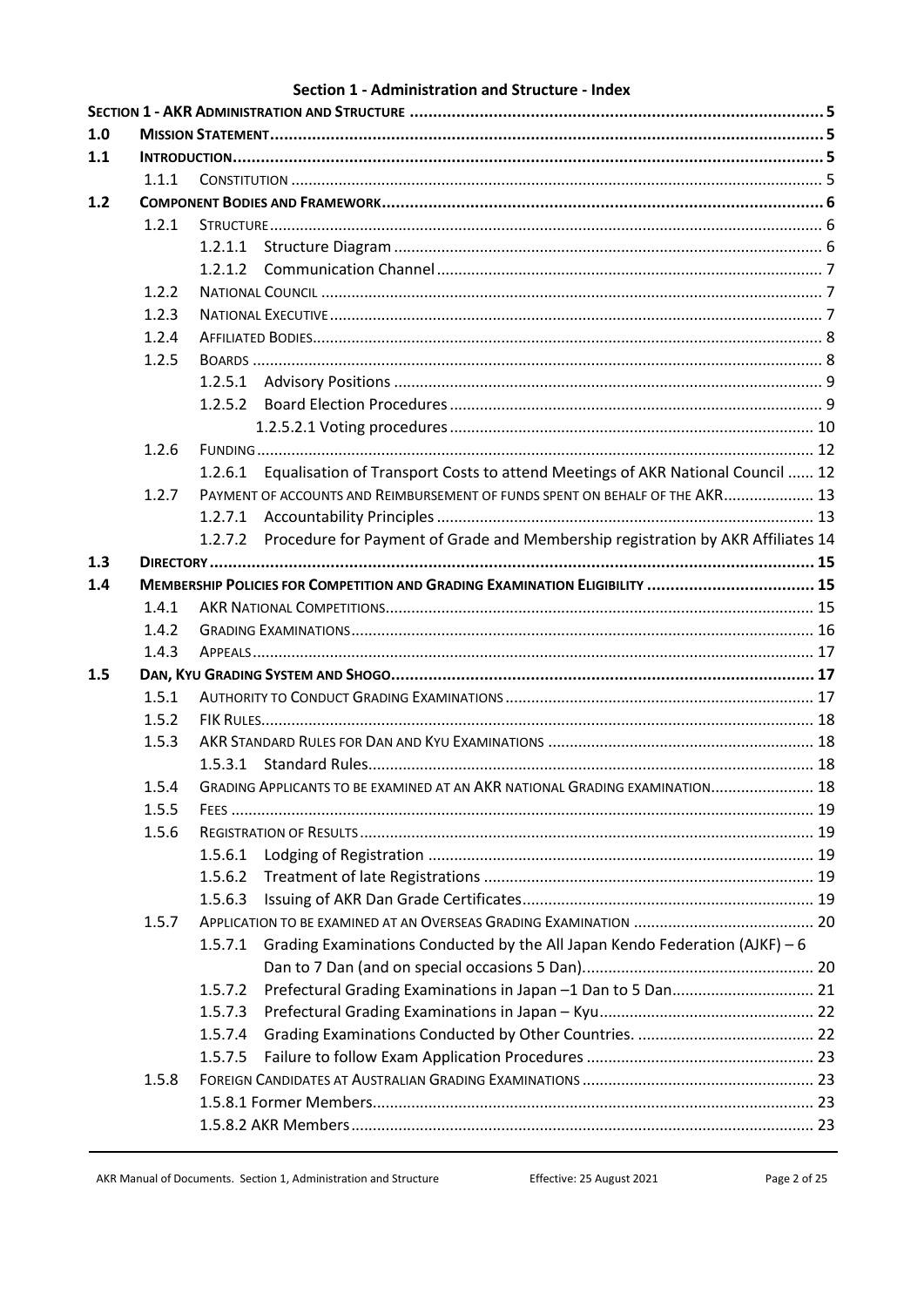|      | 1.5.9  | MEMBERS OF AN FIK AFFILIATE ASSISTING AS EXAMINERS AT A GRADING EXAMINATIONS IN ANOTHER           |  |  |  |  |  |
|------|--------|---------------------------------------------------------------------------------------------------|--|--|--|--|--|
|      |        |                                                                                                   |  |  |  |  |  |
|      |        |                                                                                                   |  |  |  |  |  |
|      |        |                                                                                                   |  |  |  |  |  |
|      |        |                                                                                                   |  |  |  |  |  |
|      |        |                                                                                                   |  |  |  |  |  |
|      |        |                                                                                                   |  |  |  |  |  |
|      |        |                                                                                                   |  |  |  |  |  |
|      |        |                                                                                                   |  |  |  |  |  |
|      |        | 1.5.10.4a AJKF Conditions for Kendo Kyoshi recommendation 28                                      |  |  |  |  |  |
|      |        |                                                                                                   |  |  |  |  |  |
| 1.6  |        |                                                                                                   |  |  |  |  |  |
|      | 1.6.1  |                                                                                                   |  |  |  |  |  |
|      |        |                                                                                                   |  |  |  |  |  |
| 1.7  | 1.6.2. |                                                                                                   |  |  |  |  |  |
|      | 1.7.0  |                                                                                                   |  |  |  |  |  |
|      | 1.7.1  |                                                                                                   |  |  |  |  |  |
|      |        |                                                                                                   |  |  |  |  |  |
|      | 1.7.2  |                                                                                                   |  |  |  |  |  |
|      |        |                                                                                                   |  |  |  |  |  |
| 1.8  |        |                                                                                                   |  |  |  |  |  |
|      | 1.8.1  |                                                                                                   |  |  |  |  |  |
| 1.9  |        |                                                                                                   |  |  |  |  |  |
| 1.10 |        | AKR INSTRUCTOR ACCREDITATION SCHEME (IAS) CURRENTLY UNDER REVIEW  37                              |  |  |  |  |  |
|      |        |                                                                                                   |  |  |  |  |  |
|      |        |                                                                                                   |  |  |  |  |  |
|      |        |                                                                                                   |  |  |  |  |  |
|      |        | 1.10.3.0                                                                                          |  |  |  |  |  |
|      |        | 1.10.3.1                                                                                          |  |  |  |  |  |
|      |        |                                                                                                   |  |  |  |  |  |
|      |        |                                                                                                   |  |  |  |  |  |
|      |        |                                                                                                   |  |  |  |  |  |
|      |        |                                                                                                   |  |  |  |  |  |
| 1.11 |        |                                                                                                   |  |  |  |  |  |
|      |        |                                                                                                   |  |  |  |  |  |
|      |        |                                                                                                   |  |  |  |  |  |
| 1.12 |        |                                                                                                   |  |  |  |  |  |
| 1.13 |        |                                                                                                   |  |  |  |  |  |
|      |        |                                                                                                   |  |  |  |  |  |
|      |        |                                                                                                   |  |  |  |  |  |
| 1.14 |        |                                                                                                   |  |  |  |  |  |
| 1.15 |        |                                                                                                   |  |  |  |  |  |
|      |        |                                                                                                   |  |  |  |  |  |
|      |        |                                                                                                   |  |  |  |  |  |
|      |        |                                                                                                   |  |  |  |  |  |
|      |        | 1.15.4 REGULATIONS GOVERNING THE PROCESS OF NOMINATIONS, VOTING AND AWARDING LIFE MEMBERSHIP.  46 |  |  |  |  |  |
|      |        |                                                                                                   |  |  |  |  |  |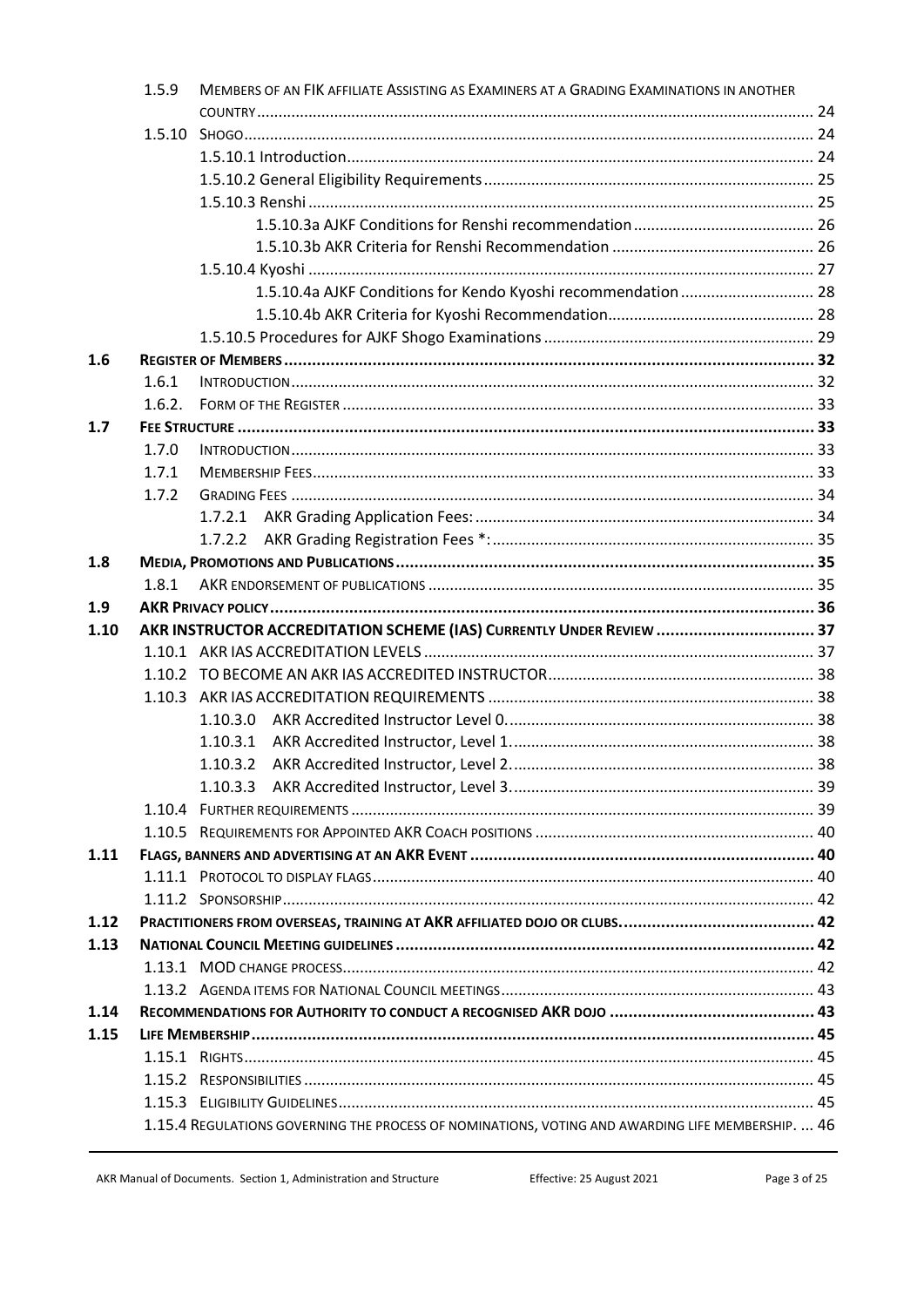| 1.16 |  |
|------|--|
|      |  |
|      |  |
|      |  |
|      |  |
|      |  |
|      |  |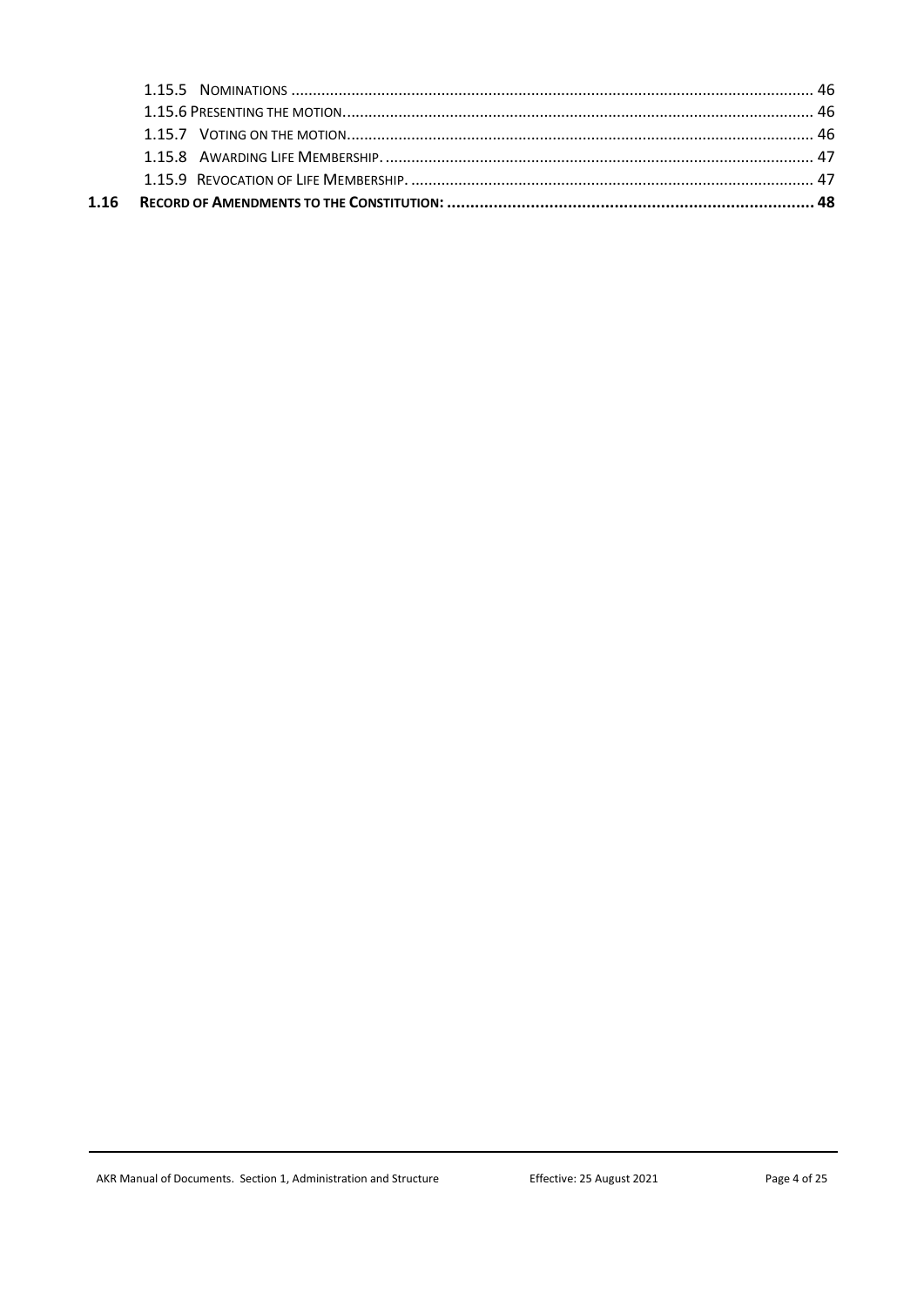# <span id="page-4-0"></span>**SECTION 1 - AKR ADMINISTRATION AND STRUCTURE**

# <span id="page-4-1"></span>1.0 MISSION STATEMENT

- The Australian Kendo Renmei is the peak body in Australia representing the arts of Kendo, Iaido and Jodo. It exists to provide governance, education and promotion of the arts as well as supporting its Affiliates and being the interface between the arts, the International Kendo Federation and the public;
- Our goal is to conduct ourselves professionally and with dignity. We value respect and humility and seek to promote continuous character development and ethical behaviour among our members; and
- We aim to provide opportunities for members to excel in the arts through the provision of quality instruction, safe training environments and transparent processes.

# <span id="page-4-2"></span>1.1 INTRODUCTION

The AKR Administration and Structure section is a Guideline for members of the National Executive to carry out their duties effectively on behalf of all members. This section will require continual upgrading to ensure in-depth detail is maintained so that future officials are able to take up their newly appointed roles with the least disruption to the smooth running of the National Executive.

All registries and documentation should be maintained and handed over when changing office at reelections.

# <span id="page-4-3"></span>1.1.1 CONSTITUTION

The original constitution of the Australian Kendo Renmei was ratified in 1969.

The current 'Rules of the Australian Kendo Renmei Incorporated' were ratified on  $17<sup>th</sup>$  April 1992 as part of the incorporation process and submitted to the Association Section, Department of Consumer Affairs, Sydney, New South Wales, in August 1992.

Details of any amendments are listed at the end of this document along with the number of the Clause amended.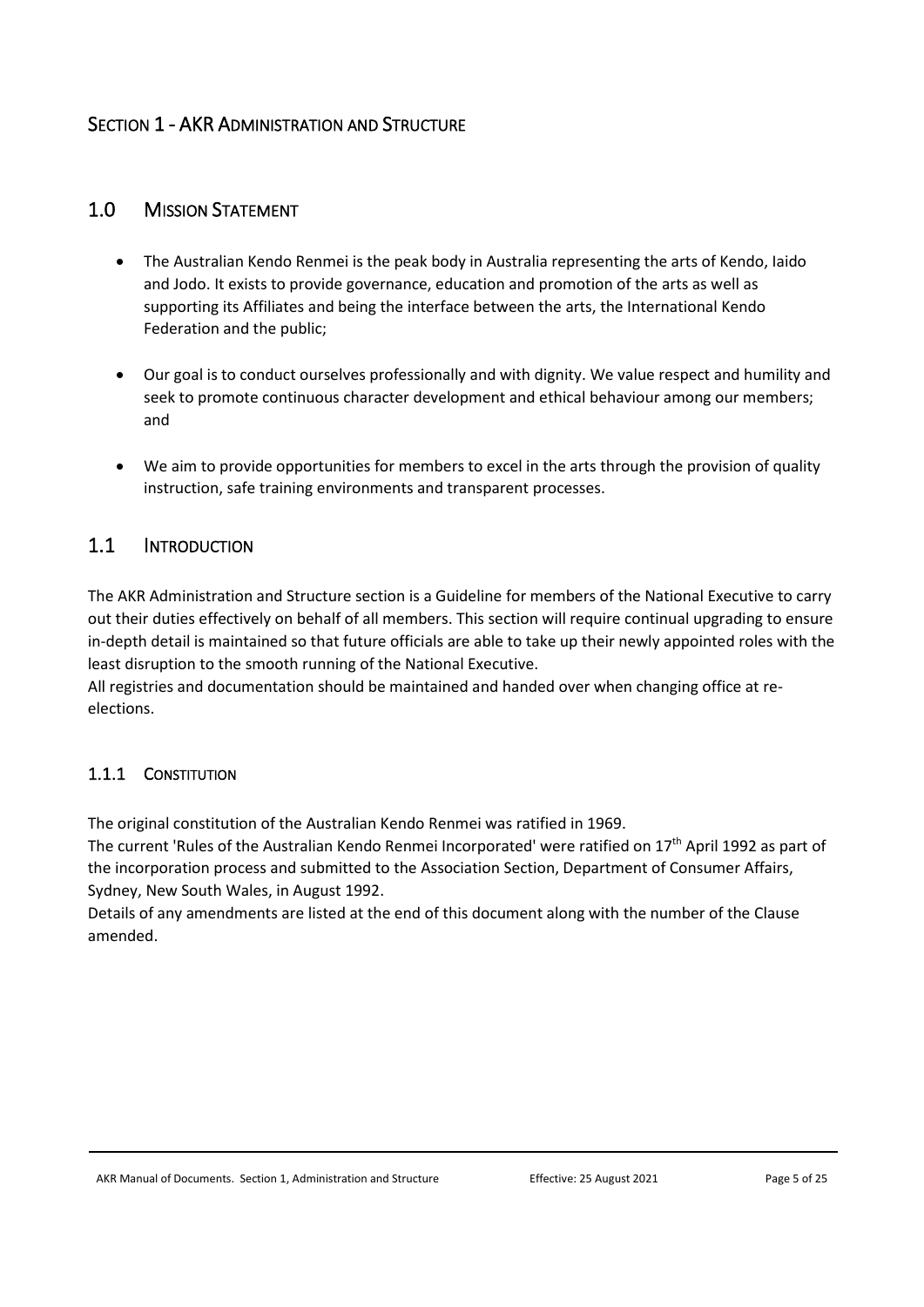# <span id="page-5-0"></span>1.2 COMPONENT BODIES AND FRAMEWORK

# <span id="page-5-1"></span>1.2.1 STRUCTURE

The Australian Kendo Renmei (AKR) exists because there is a number of individuals who wish to study Kendo, Iaido and Jodo. These individual Members are grouped into Clubs, the Clubs are located in the various States or Territories (Affiliated Bodies) (hereafter referred to as Affiliate(s), and each State or Territory has one delegate on the National Council. The Chairpersons of the Kendo, Iaido and Jodo Boards also sit on the National Council.

The National Council is responsible for setting the long term direction of the AKR, and ratifies recommendations of the Boards and the Executive.

The National Executive is responsible for the day to day administration of the Renmei on a National level and the implementation of Council decisions. The National Executive provides leadership and support for the Boards and the Affiliates.

The Boards are responsible for the direction and technical development of their respective Arts. The Clubs and State Bodies are responsible for both administration and technical development in their own areas.

# <span id="page-5-2"></span>**1.2.1.1 Structure Diagram**



# *Figure 1 – Structure Diagram of the AKR Organisation*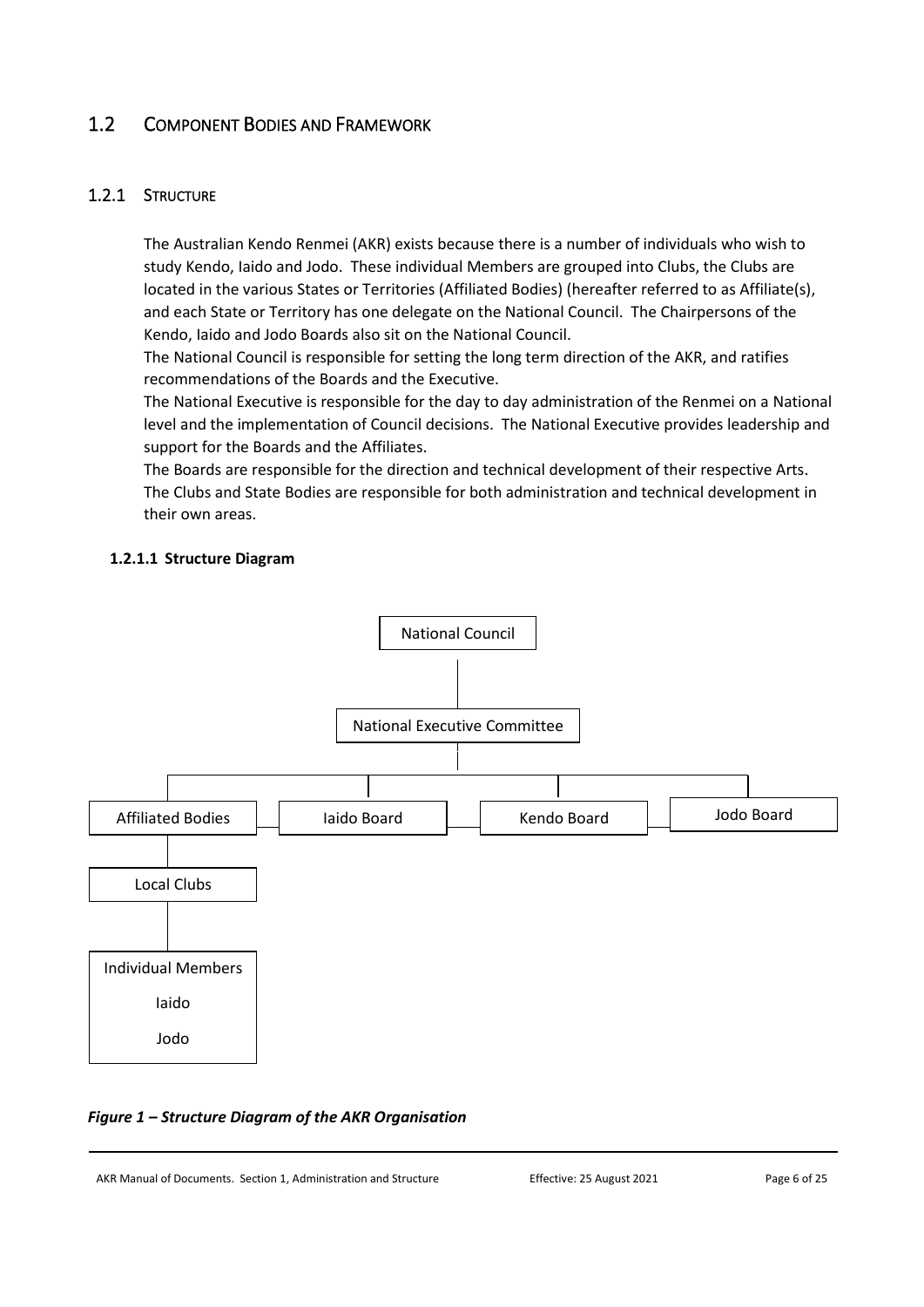#### <span id="page-6-0"></span>**1.2.1.2 Communication Channel**

Generally, the communication flow from the National Executive, AKR National Council and the Boards to the members is -

- 1. Sent to the Affiliates by the AKR Secretary or Board Secretary.
- 2. Each Affiliate passes that on to their associated clubs.

Each club then passes the communication on to their members.

The reverse of that procedure is to be followed to communicate with the National Executive and AKR National Council and the Boards.

For example -

- 1. A member may provide or request information or make an application, which should be sent to their club;
- 2. The club passes that on to the Affiliate, with their recommendation or authorisation if such is required; and
- 3. The Affiliate passes that on to the AKR Secretary or Board along with any further recommendation or authorisation, on the information, application or request.

Communication can include, but is not limited to, such things as application to grade at AKR National and overseas Grading Examinations, appeals on eligibility issues, requests to replace lost Grading certificates, requests for assistance and AKR policy clarification.

By following the above process all responsible entities are informed of issues that may concern their members.

# <span id="page-6-1"></span>1.2.2 NATIONAL COUNCIL

The National Council is the governing body of the AKR. Their duties and membership are listed in the Constitution, Article 5. It is the most important Committee within the AKR as it has direct representation of all Affiliates, with voting power based on membership numbers, and is the link nationally for all three arts.

All other bodies and committees within the AKR have limited direct representation of Affiliates in the decision making process and may not directly reflect the interests of such members.

# <span id="page-6-2"></span>1.2.3 NATIONAL EXECUTIVE

The National Executive is responsible for the governance, administration, management and control of the Renmei. It consists of the four National Officers as detailed in Articles 6 and 7 of the Constitution. The National Executive is responsible to the National Council and must not act contrary to a resolution of the National Council.

The National Executive may be supported in their work through the appointment of additional nonofficial roles and advisors from time to time as determined necessary by the National Executive. The support roles maybe advisory positions, sub-committees and support positions. These positions do not have any voting rights within the National Executive.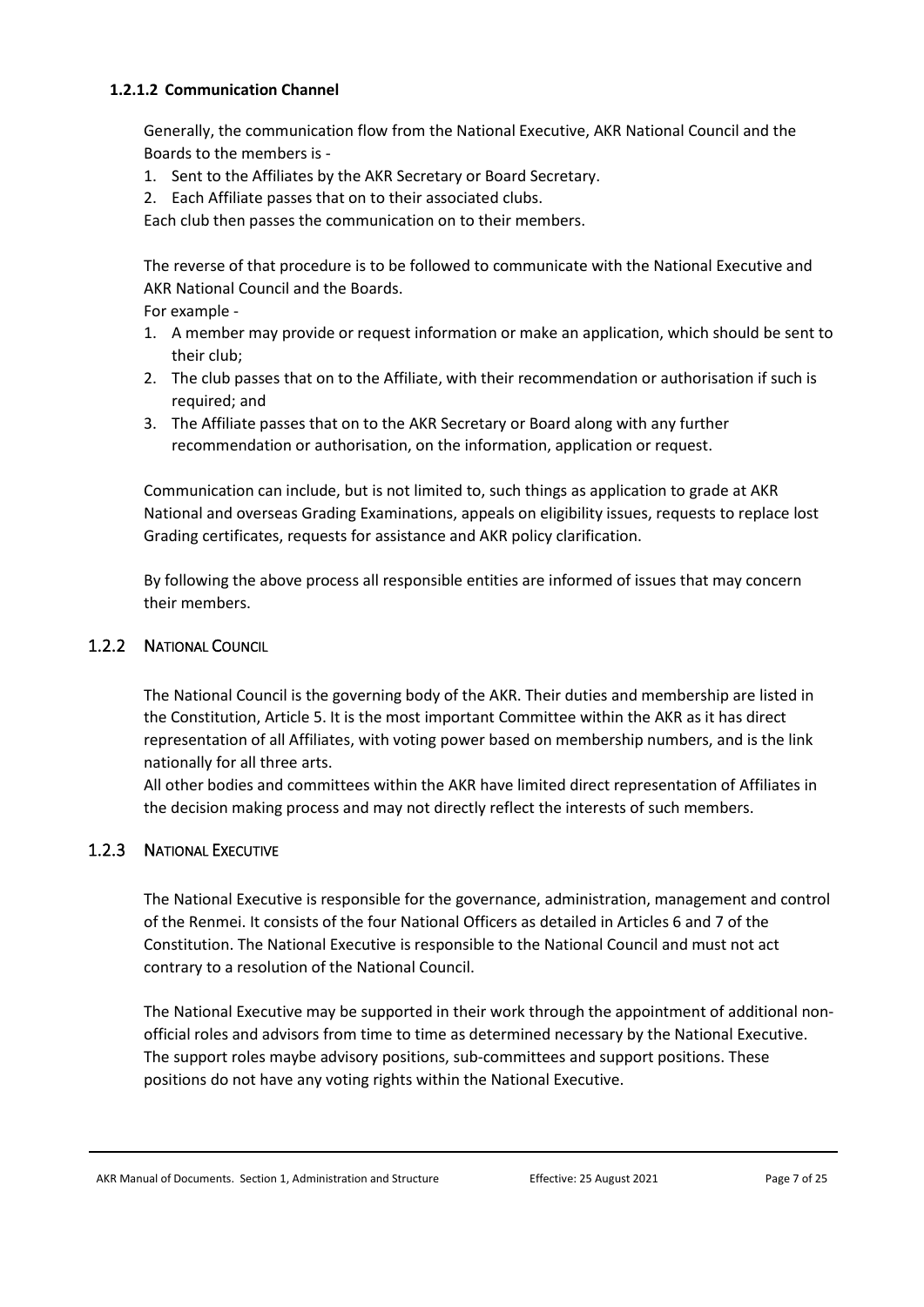The tenure of such positions, in principle, must coincide with the term of the relevant National Executive that made the appointment and expires no later than six months after the end of the relevant Executive's term.

Appointment of 'official' roles that works closely with National government entities or National or International AKR affiliated external organisations (e.g. FIK or Australian Sports Commission), or is a paid position or contracted with financial remuneration must be approved by the National Council. Such positions include but are not limited to:

- Anti-Doping Officer
- National Integrity Manager
- Complaints Manager

As a general principle, a Position Description or Roles and Responsibilities document will be developed and distributed as part of a call-out to members for an Expression of Interest to fil these roles. Selection will be based on merit and suitability for the role.

# <span id="page-7-0"></span>1.2.4 AFFILIATED BODIES

The National Council may by Special Resolution grant affiliation to the AKR to any incorporated or unincorporated association or club in accordance with the rules covered in Article 4 of the Constitution. Each Affiliate has a Delegate on the National Council with voting power appropriate to that body's financial membership to the AKR and in accordance with rules specified in Article 5 of the Constitution.

Each Delegate is responsible for improving and developing policy for the advancement of their art on a State, National and International basis by recommending policy and procedures to the National Council for consideration and approval, while ensuring their members views are reflected accurately as possible.

# <span id="page-7-1"></span>1.2.5 BOARDS

The Kendo Board, Iaido Board and Jodo Board consist of members elected from financial AKR members within those arts in compliance with Article 8 of the Constitution. The purpose of each Board is to direct the technical development of their art on a National basis by giving assistance to the Affiliates as required. They are responsible to the National Council for carrying out the policies approved at the National Council Meetings and must not act contrary to a resolution of National Council.

The Kendo, Iaido and Jodo Boards each consist of

- 1. Five members who are elected by the AKR art members.
- 2. The National Director for Coaching.

The National Directors for Kendo, Iaido and Jodo Coaching are ex-officio members of the relevant Board. The National Directors of Coaching are appointed by each Board and are non-voting Board members; their appointment expires at the end of each Board's term.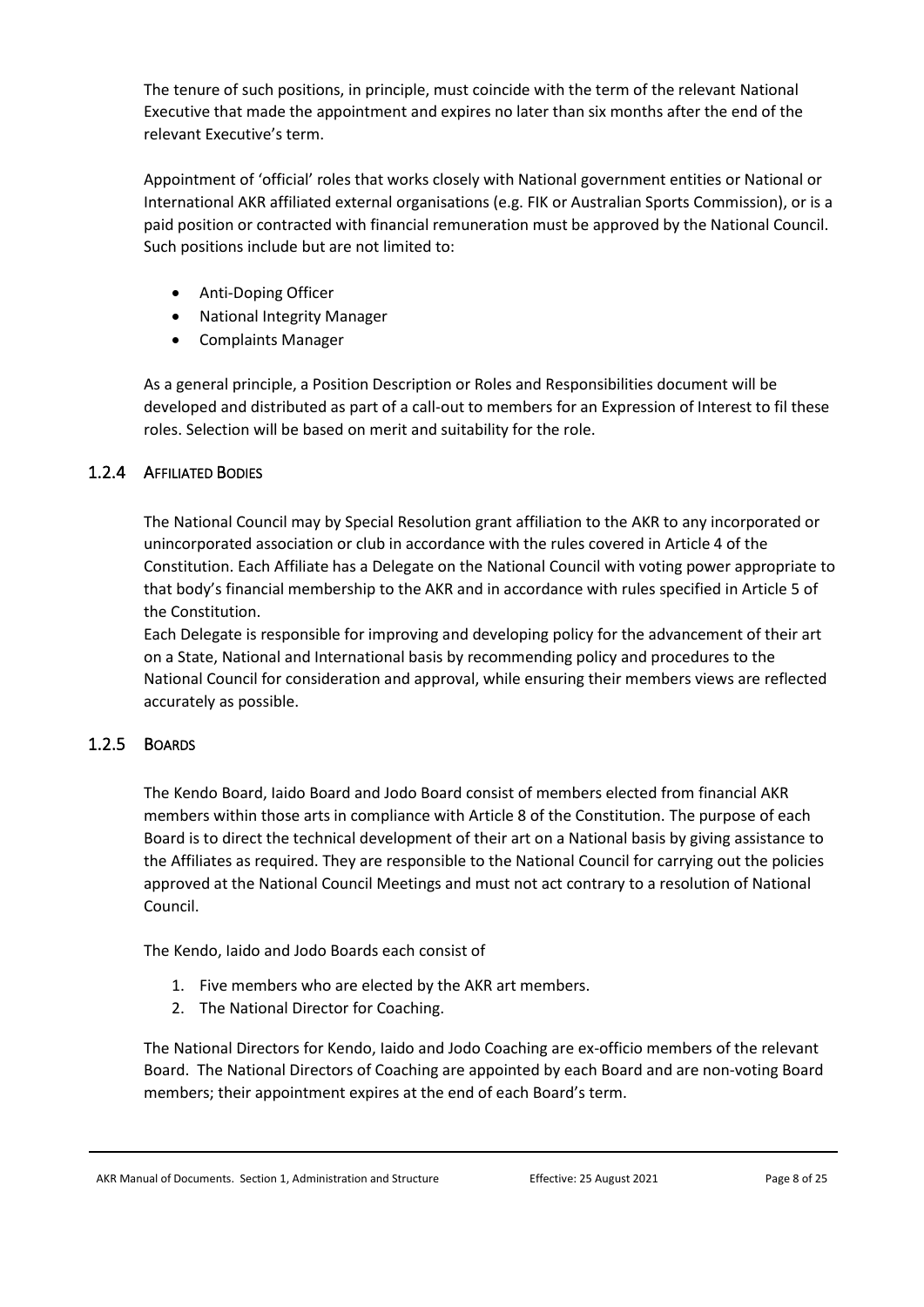At the first meeting of each Board after their election, the Board members will select from their number, the Chairperson and office bearers required to enable the Board to best function during their three year period of office.

In the event that the Chairperson is unable to continue in his or her role, for whatever reason, during the Board's term, the Board members will meet and select from their number a new Chairperson to continue in the role for the balance of the Board's term.

The Chairpersons will co-ordinate activities among the Board members and the information flow between the Boards and external parties.

The election for the Boards will be conducted via an electronic ballot as defined in MoD section 1.2.5.2.

Each Board is responsible for improving and developing policy for the advancement of their art on a National and International basis by recommending policy and procedures to the National Council for consideration and approval. The Chairperson of each Board is a member of the National Council.

A Chairperson may serve a maximum of two consecutive terms (six years) in the position of Chairperson. This does not preclude a former Chairperson from filling another Board position after his/her tenure, or from re-election to the position of Chairperson after a one term (three year) break or the next election, whichever is the sooner.

No elected or appointed AKR Board member may simultaneously serve as a member of the AKR Executive Committee.

#### <span id="page-8-0"></span>**1.2.5.1 Advisory Positions**

Boards may appoint Technical Advisors only after approval is granted by National Council.

The tenure of such positions, in principle, must coincide with the term of the relevant Board that made the appointment and expires no later than six months after the end of the relevant Boards term.

Boards may recommend that National Council consider the re-appointment of Technical Advisors for an additional term.

#### <span id="page-8-1"></span>**1.2.5.2 Board Election Procedures**

Elections to determine the membership of the AKR Kendo, Iaido and Jodo Boards are held as defined in the AKR Constitution.

Eligibility to be elected as a member of the AKR Kendo, Iaido or Jodo Board is defined in Section 8 of the AKR Constitution as all Ordinary Affiliate Members who are members of an Affiliated Body are eligible for election to these positions.

The date for the closing of the ballot for the election must be announced 90 days before the date fixed for the closing of the ballot. Email from the AKR Secretary to the Secretary of the Affiliates is considered sufficient for this announcement.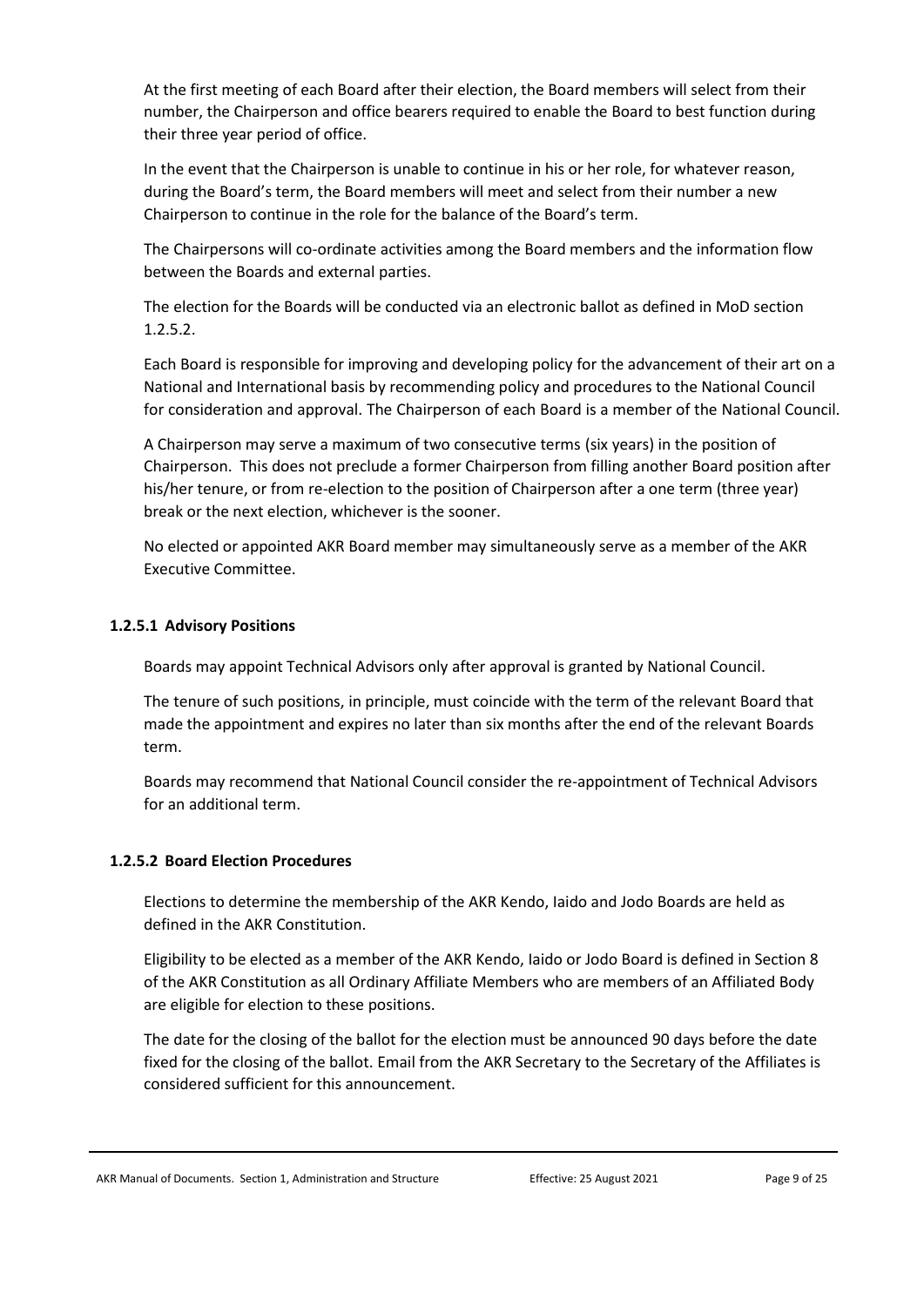Nominations of the candidates for election as a member of the AKR Kendo, Iaido or Jodo Board:

- (i) must be made in writing, signed by two Ordinary Affiliate Members of the Renmei who are registered for the Art the election is being held for and accompanied by the written consent of the candidate, and
- (ii) must be delivered to the Secretary of the Renmei not less than 45 days before the date fixed for the closing of the election ballots.
- (iii) Self-nominations will not be accepted.

All Ordinary Affiliate members who are current\* members of the Renmei and are registered with the Renmei for the Art the election is being held for is eligible to vote.

*\* AKR membership registrar must have received the membership registration 45 days before the closing date of the ballot.* 

Board elections will be conducted via electronic ballots and members must vote via the electronic ballots provided. The arrangements for all Board elections must be approved by in writing by the AKR Executive Committee.

The successful candidates are those who have received the highest number of votes.

# <span id="page-9-0"></span>*1.2.5.2.1 Voting procedures*

Conduct of electronic ballots.

Ballots

- (1) The AKR Officers must:
	- (a) cause the details of the matter on which the ballot is to be held to be set out in a statement, and
	- (b) fix the dates for:
		- (i) the giving of access to electronic ballot papers, to members, and
		- (ii) the closing of the ballot, and
	- (c) appoint a returning officer for the ballot.
- (2) Every ballot must be conducted by the returning officer appointed by the committee.

# Returning officers

- (1) A member of the AKR or a person who is not a member of the AKR may be appointed as a returning officer.
- (2) Despite subclause (1), a committee member of the Board may not be appointed as a returning officer.
- (3) The returning officer may be assisted in the performance of his or her duties by any person (who would be eligible to be a returning officer) appointed by the returning officer.

# Preparation of voting roll

(1) The returning officer must prepare a roll of the full names, AKR number and email addresses of the members of the AKR who are eligible to vote. If email address is not available for a member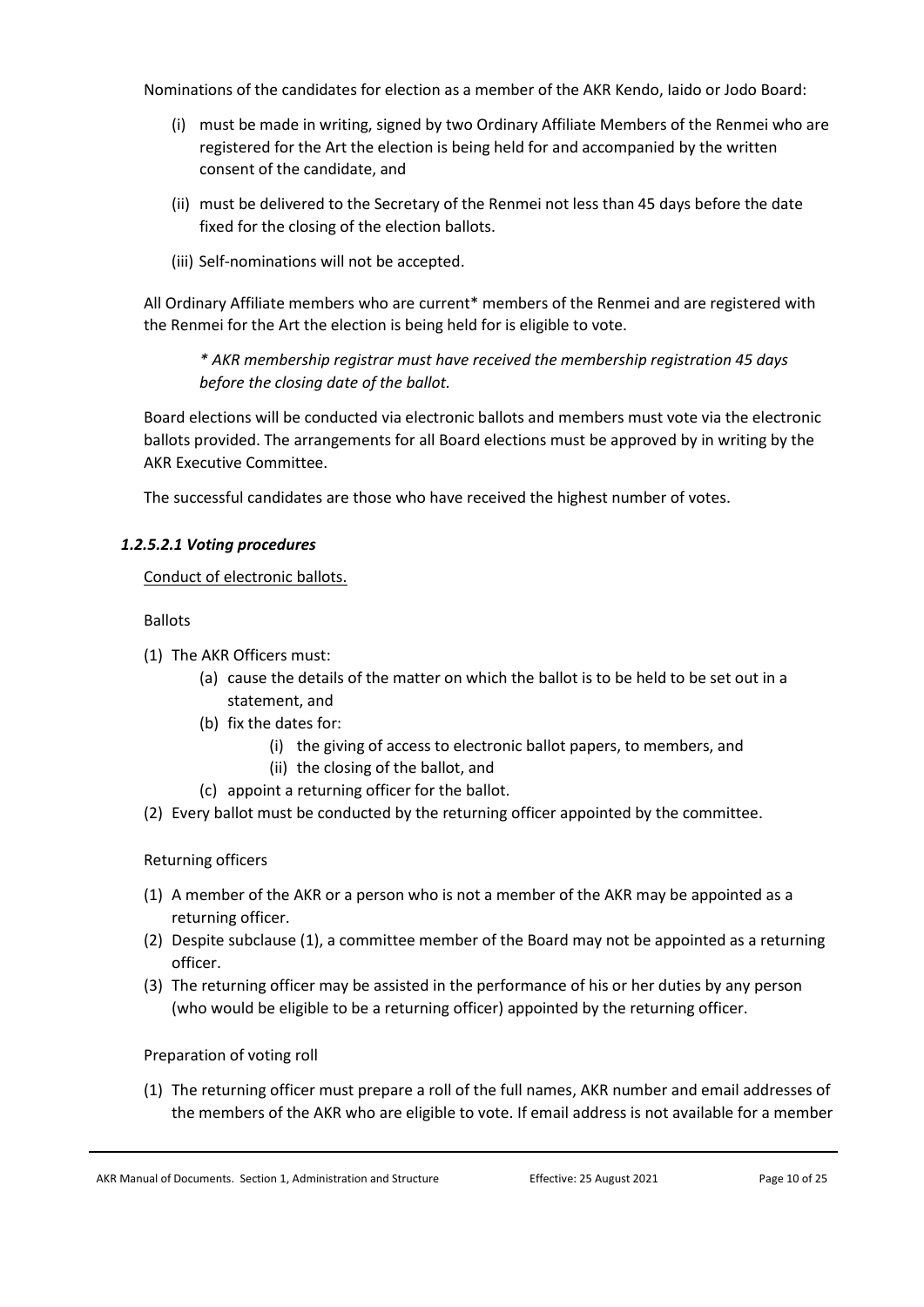eligible to vote, the Affiliate must ensure the member is instructed to contact the returning officer directly to arrange an alternative voting method.

(2) A person whose name is on the roll is entitled to vote in the ballot, and no person is otherwise so entitled.

#### Electronic voting

- (1) This clause applies to a ballot for determination Board election that is to be conducted by means of electronic voting.
- (2) Electronic voting is to be by means of email or other electronic means determined by the committee.
- (3) Without limiting subclause (2), the other electronic means of voting may include requiring voters to access a voting website and to vote in accordance with directions contained on that website.
- (4) The returning officer must ensure that the form for the electronic ballot paper contains:
	- (a) instructions for completing the voting paper, and
	- (b) the question to be determined, and
	- (c) the means of indicating the voter's choice on the question to be determined.
- (5) The returning officer must, at least 14 days before the date fixed for the closing of the ballot, give each person entitled to vote:
	- (a) access to an electronic ballot paper, or to a voting website or electronic application containing an electronic ballot paper, that complies with this clause, and
	- (b) access to information about:
		- (i) how the ballot paper must be completed, and
		- (ii) the closing date of the ballot, and
		- (iii) if voting is by email—the address where the ballot paper is to be returned, and
		- (iv) if voting is by other electronic means, the means of accessing the electronic voting system and how the completed electronic ballot paper is to be sent to the returning officer.
- (6) Each person entitled to vote must vote in accordance with the instructions contained in the information.
- (7) If the ballot is a secret ballot, the returning officer must ensure that the identity of the voter cannot be ascertained from the form of the electronic ballot paper.
- (8) An electronic ballot paper must be sent to the returning officer no later than the close of the ballot.
- (9) The returning officer must ensure that all electronic ballot papers are stored securely until the counting of the votes begins.

#### Informal votes

- (1) A ballot paper of a voter who votes by means of electronic voting or in-person voting is informal if the voter has failed to record a vote in accordance with the information provided by the returning officer.
- (2) Despite subclause (1), if, in the opinion of the returning officer, a voter's intention is clearly indicated on a ballot paper for a in-person vote, the ballot paper is not informal merely because it contains an unnecessary mark.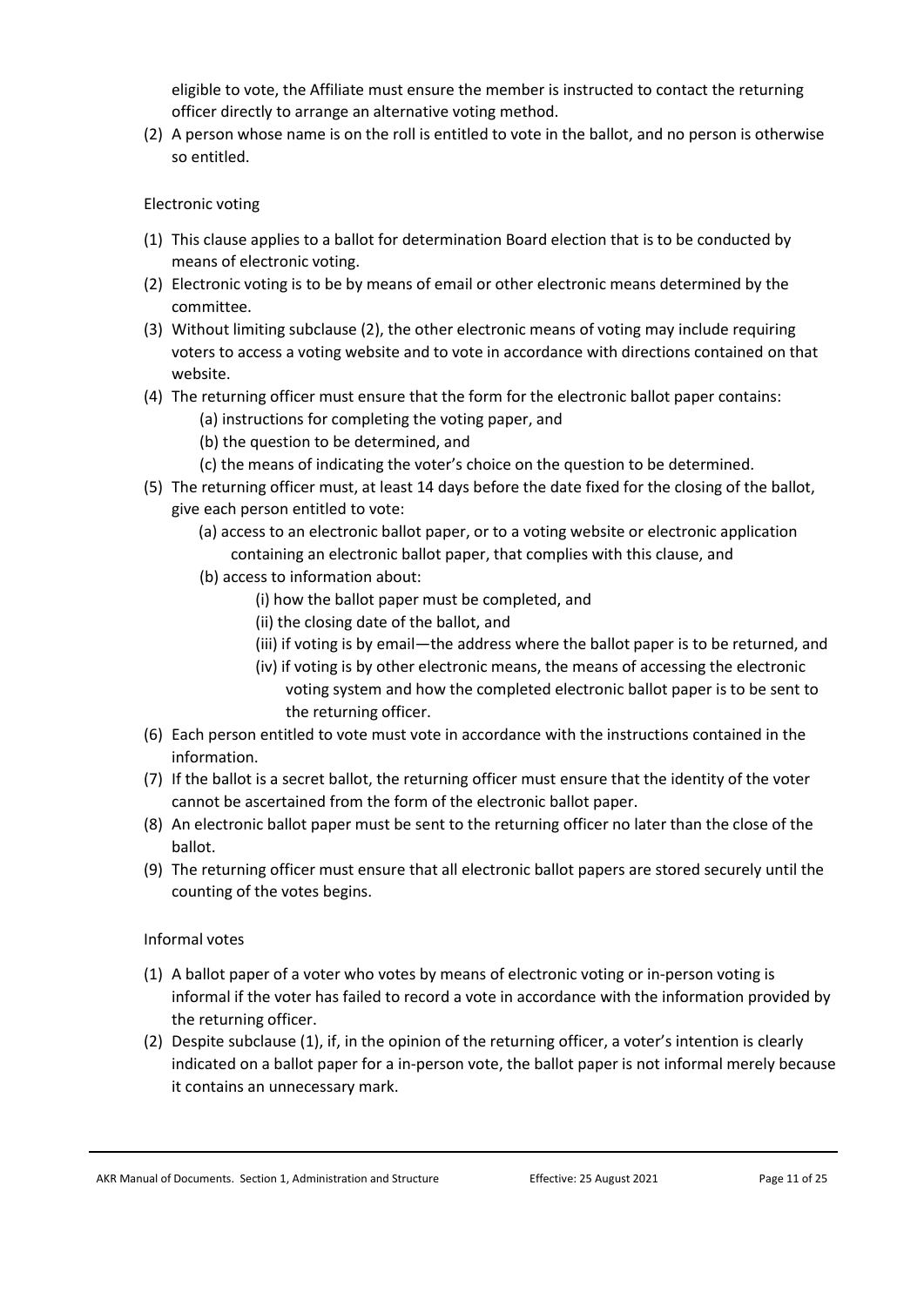(3) If voting is carried out by electronic voting using a voting website or other electronic application (but not if voting is by email), the website or application is to provide a warning message to a person casting an informal vote that the proposed vote is informal.

# Ascertaining result of ballot

- (1) As soon as practicable after the close of a ballot conducted by electronic voting, the returning officer must:
	- (a) review all information and reports about the electronic ballot, and
	- (b) reject as informal any votes that do not comply with the requirements of this Regulation, and
	- (c) ascertain the results of the electronic ballot.

# Statement by returning officer

- (1) The returning officer must make out and sign a statement of the result of the ballot.
- (2) On the declaration of the returning officer of the result of the ballot, the committee must cause an entry to be made in the minute book showing the result of the ballot.
- (3) The returning officer must forward a copy of the statement to the President of the AKR who must announce the result of the ballot at the next Board general meeting.

# Retention of ballot papers

- (1) The returning officer must retain:
	- (a) all records relating to electronic voting (whether formal or otherwise), and (b) all rolls,
	- used in connection with the conduct of the ballot, in accordance with this clause.
- (2) The returning officer must retain those items in secure storage for a period of not less than 8 weeks after the date fixed for the closing of the ballot unless directed in writing by the AKR President to retain those items for a longer period.

# <span id="page-11-0"></span>1.2.6 FUNDING

The Iaido, Kendo and Jodo Boards and the Executive Committee are allocated funds by a decision of National Council.

1. In principle, the availability of funds to Boards and the Executive Committee will be in accordance with the membership of each art as at the end of the previous membership year, but also after taking into consideration the budget plan submitted by each Board and the Executive Committee.

# <span id="page-11-1"></span>**1.2.6.1 Equalisation of Transport Costs to attend Meetings of AKR National Council**

For meetings of AKR National Council, the travel costs of Delegates of Affiliates will be equally shared amongst all Affiliates. By using this method, no Affiliate is disadvantaged by different travel costs as all Affiliates will pay the same. If an Affiliate does not attend the meeting, they are invoiced for the average amount.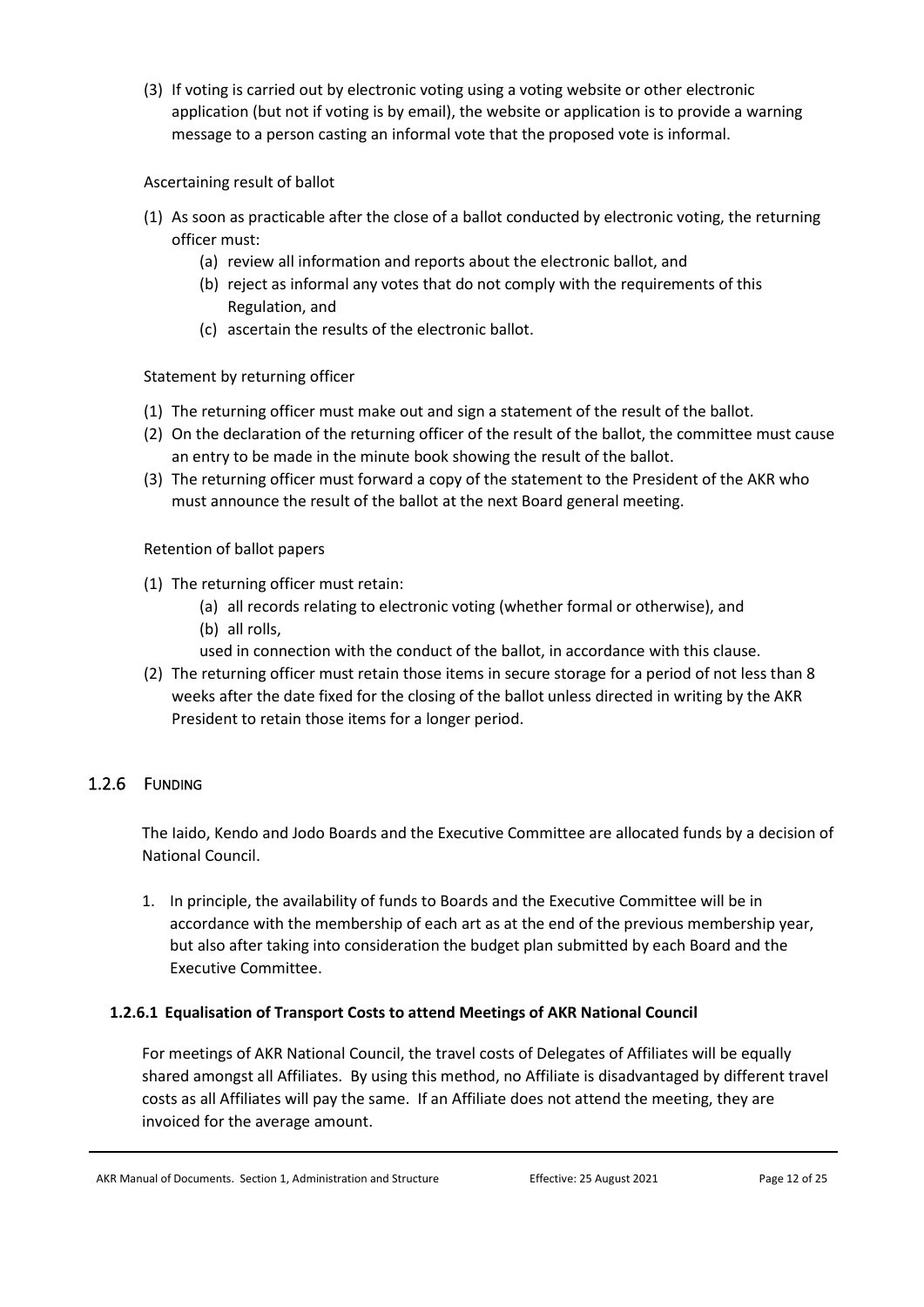An average of all the seven Affiliate Delegates transport costs is calculated. That average transport cost will then be used to determine the refund to, or extra amount to be paid, by each Affiliate.

- 1. Affiliates, who have paid above the average transport cost, will be reimbursed by AKR for the difference.
- 2. Affiliates who have paid below the average transport cost, will pay that difference to the AKR.

If an Affiliate, such as the state that the meeting was conducted in, has no transport cost, or an affiliate does not send a delegate then those Affiliates are also invoiced for the average transport cost.

By using this method, no Affiliate is disadvantaged or advantaged by different travel costs or choice of venue location, as all affiliates will have the same cost of travel.

Notes:

- National Executive and Board Delegates travel expenses are paid by the respective Committee or Board, as approved in their budget plans.
- Affiliate Delegates travel expenses are paid by the respective Affiliates and reimbursement is provided by the AKR.
- National Executive provides accommodation, meals and refreshments during the Conference and Dinner on one night, other than that, AKR is not responsible for any other costs of Delegates attending the Conference.

# <span id="page-12-0"></span>1.2.7 PAYMENT OF ACCOUNTS AND REIMBURSEMENT OF FUNDS SPENT ON BEHALF OF THE AKR

# <span id="page-12-1"></span>**1.2.7.1 Accountability Principles**

The AKR manages the use of members' funds and is absolutely committed to the honest, transparent and accountable use of those funds.

Accountability principles necessitate that we review claims for payments or reimbursement based on proper authorisation being provided.

Therefore, the AKR adopts the following principles.

All payments or reimbursement made by the AKR must be authorised by the Chairperson of the relevant AKR Board, Committee or event sub-committee, prior to the payment being made. Reimbursements must be submitted to the AKR Treasurer on the AKR Expense Claim Form.

All transactions for payments or reimbursement from the AKR bank, credit card, debit card, PayPal and any other accounts, must be co-signed by at least two National Officers.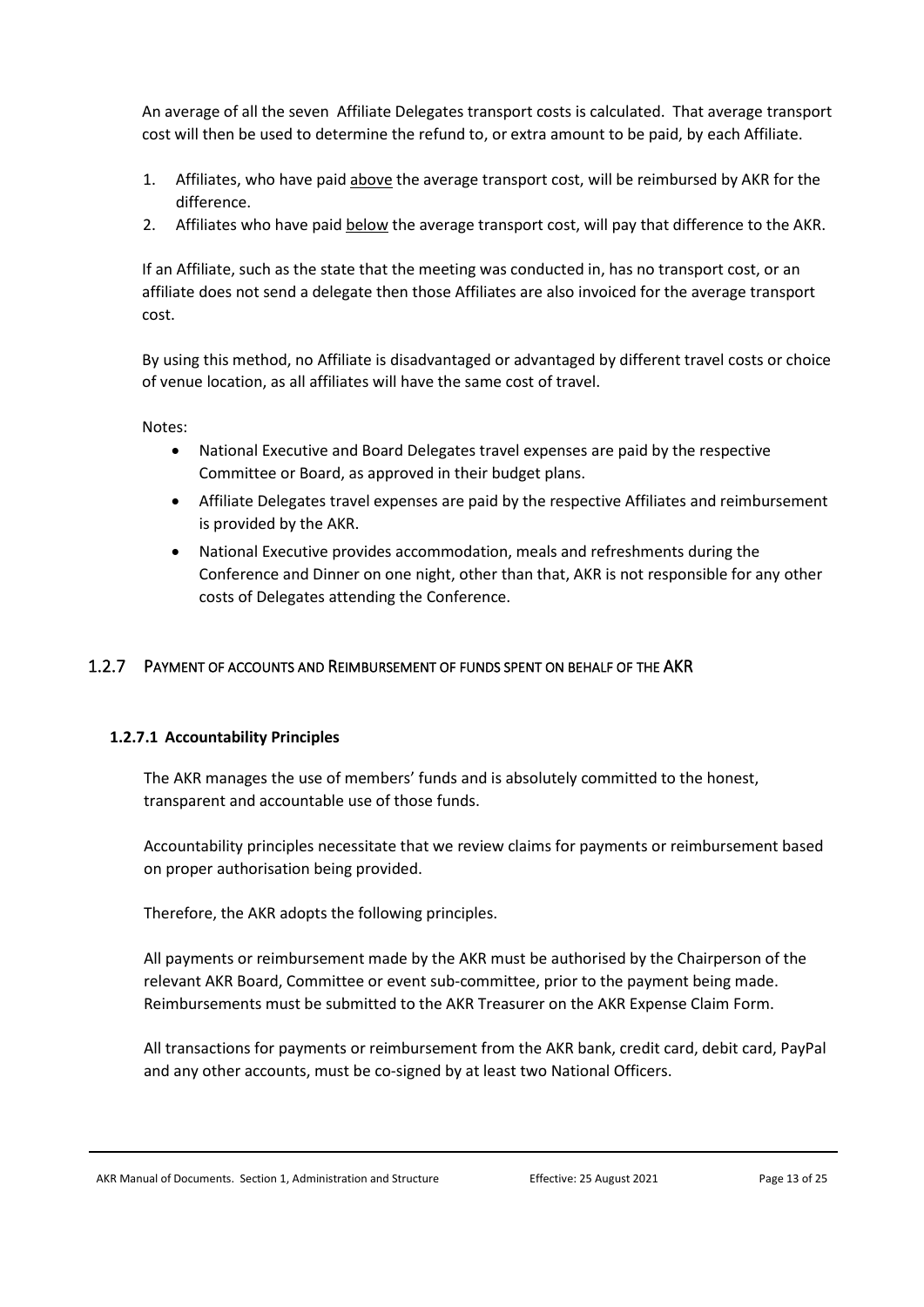The AKR acknowledge that on occasions a reimbursement of funds spent on behalf of the AKR by a member may be required. This may be for an event that is being organised by a state affiliate or member/s on behalf of the AKR, or similar.

The AKR will not proceed to make payments nor reimburse inappropriate, incomplete or noncompliant payment and expense requests.

It is preferred that expenses for AKR events are all paid by EFT from the AKR bank account direct to the bank account of the service provider.

The AKR advocates swift payment of expenses and reimbursements,

Debit Card, BPAY, PayPal and other means may be used, only if EFT is not available.

Cash payments will not be made. An exception may be made following consideration of a written request, when written approval (if any) will be provided in advance by the National Executive. All the other authorisation requirements must also be met. A detailed receipt dated and signed by the person receiving the payment must be provided.

Expenditure should only be for items that are contained in the finance plan (budget) for the relevant event, AKR Board, Committee or sub-committee.

In all cases, a claim for payment or reimbursement must include:

- a) A copy of the account or invoice or proof of payment for the item or service;
- b) Proof of approval from at least two organising committee or Board members authorising the expenditure;.
- c) Explanation of the budget area from which the funds are spent; and
- d) Details of the financial institution BSB and account numbers that the payment is to be directed to.

# <span id="page-13-0"></span>**1.2.7.2 Procedure for Payment of Grade and Membership registration by AKR Affiliates**

To reduce the time and cost to administer the data and funds related to each membership submission, there is to be one membership submission to the AKR from each state/territory in each calendar month. These are to be submitted to the registration@kendoaustralia.asn.au email.

If, such as at annual renewal time, more than one spreadsheet is required to be used, all spreadsheets and proof of all EFT's are to be attached to a single emailed submission.

Grade registrations may be submitted as required, but must be submitted within thirty days of the exam date (MoD 1.5.6.1).

Please note that membership and grade registrations will not be completed unless proof of the EFT payment is attached to the same email as the registration spreadsheet/s. Registration submissions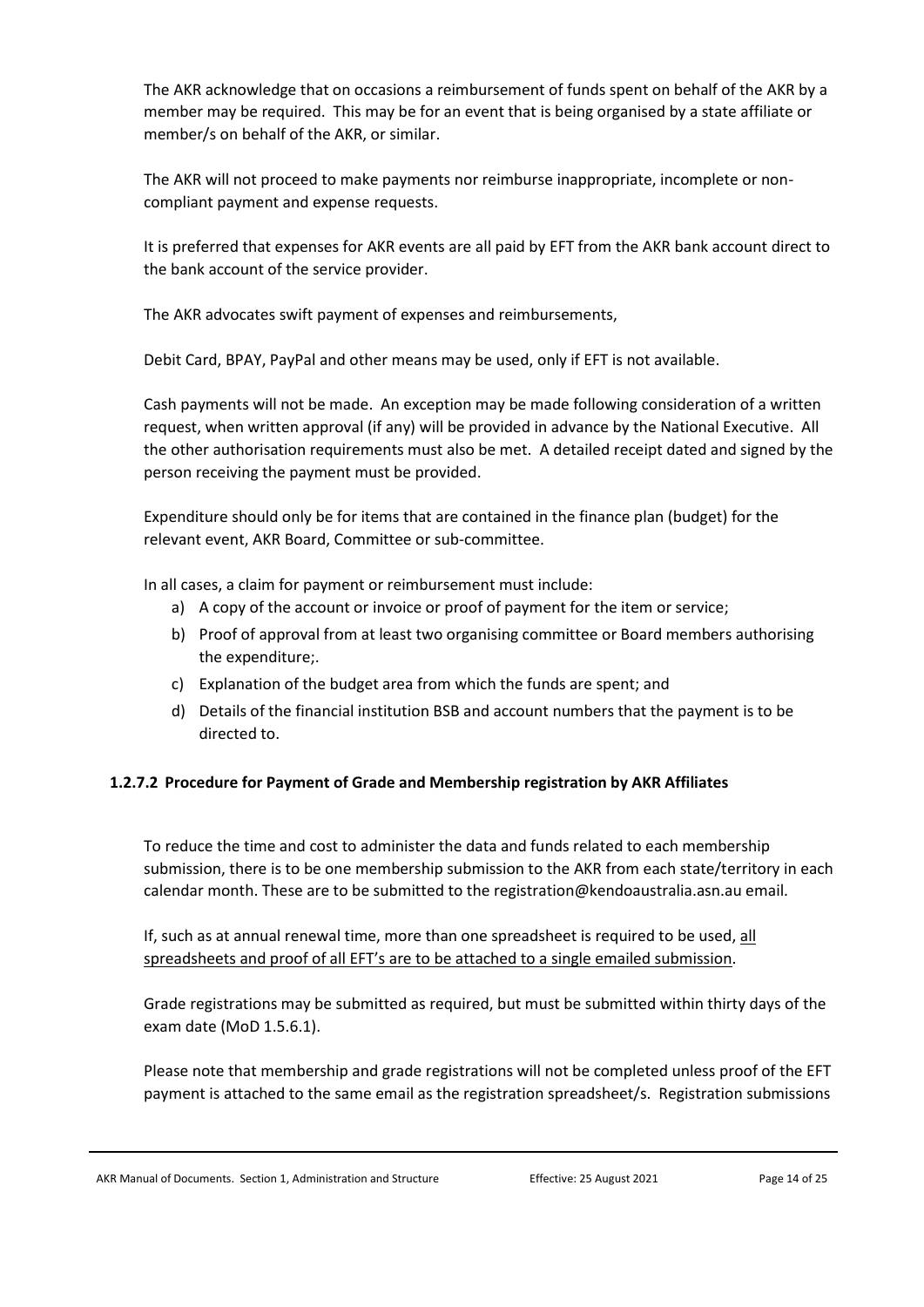that do not include proof of the EFT transaction, may be discarded and will have to be re-submitted correctly for registration to be effected.

These practices will assist our bookkeeper and Treasurer to efficiently identify each transaction to be accounted for, which therefore saves us time and money.

# <span id="page-14-0"></span>1.3 DIRECTORY

A directory of all Committee members and their contact details are available from the AKR Secretary or the Sate/Territory Secretary.

This Directory should contain the contact details for all bodies involved in the administration of Kendo, Iaido and Jodo in Australia.

The usefulness of this Directory depends very heavily on all bodies listed conscientiously updating the AKR Secretary with information whenever there is a change.

Updated copies of the Directory are distributed to the Affiliates, Board and National Council Members with each update.

# <span id="page-14-1"></span>1.4 MEMBERSHIP POLICIES FOR COMPETITION AND GRADING EXAMINATION ELIGIBILITY

#### <span id="page-14-2"></span>1.4.1 AKR NATIONAL COMPETITIONS

Only Affiliate members whose membership fee and the relevant art fees have been received by the AKR and life members are eligible to participate in AKR National Competitions.

A member whose membership fees and registration have not been received by the Affiliate at the time of the event registration for a AKR National Competition is ineligible to participate in that event. New members will need to have a valid AKR number at the time of the event registration.

All competitors must be an Australian Citizen or hold an Australian Government issued permanent resident visa.

Criteria of age, dan or kyu grade and any other relevant factor is as at the date of competition.

Competitors at the UniSport Nationals Div 1 Kendo competition need only to meet the criteria set by UniSport Australia.

Overseas based competitors or members who are not an Australian Citizen or hold an Australian Government issued permanent resident visa, may compete in AKR international goodwill competitions.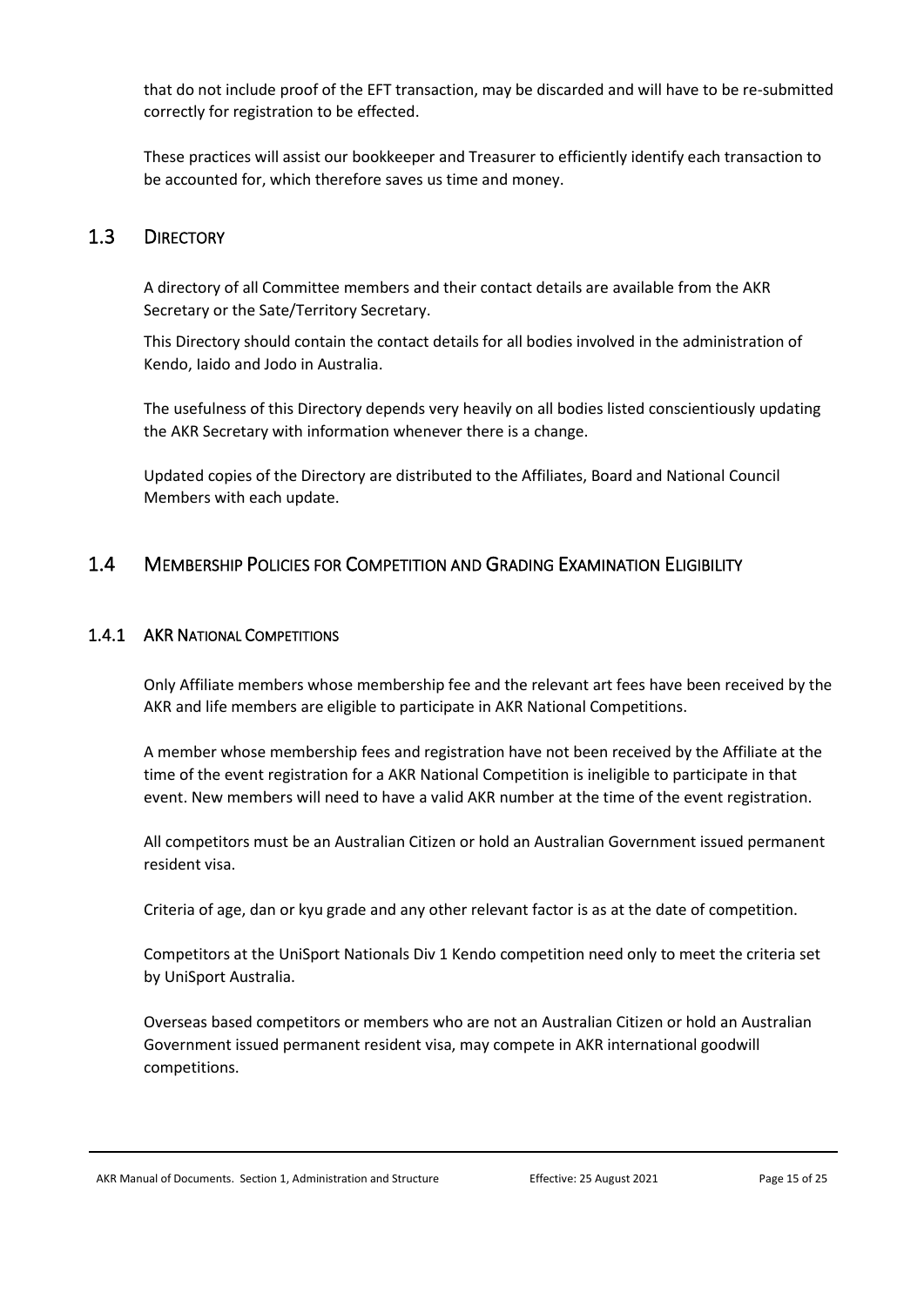# <span id="page-15-0"></span>1.4.2 GRADING EXAMINATIONS

Only AKR Affiliate members whose membership fee and registration have been received by the AKR Registrar by the time of the grading application and life members or a member of an overseas International Kendo Federation (FIK)<sup>1</sup> affiliated organisation are eligible to be examined at AKR and Affiliate's Grading Examinations. New members will need to have a valid AKR number at the time of the event registration.

All AKR life members and Affiliate members must maintain continuity of training<sup>2</sup> and membership for the entire period between grades and complete the total time-in-grade, as specified in the AKR Standard Rules for Dan and Kyu Examinations. After an interruption to the continuity of their training and AKR membership, a Dan graded life member or former affiliate member who wishes to apply to be examined for their next grade, must:

- 1. Renew their AKR membership;
- 2. Pay back fees where appropriate;
- 3. Train continuously for more than 12 months prior to the examination;
- 4. Complete the total time-in-grade as specified above; and
- 5. If requested, supply proof of continuity of the above training and membership criteria.

In addition all other Grading application criteria and rules relative to the grade applied for must also be met.

For AKR Affiliate members whose current grade is unable to be verified by an International Kendo Federation (FIK) affiliate but wishes to be registered or examined in Australia, the following principles apply.

- 1. The member must first provide credible evidence of their current grade.
- 2. The AKR affiliated dojo sensei should provide their opinion of the members ability. If the instructor's opinion supports the claimed existing grade, the member may apply to be examined for their next level.
- 3. If the member passes the exam, the appropriate grade will be awarded and registered by the AKR.
- 4. If the member does not pass, then the AKR will register the existing (claimed) grade level and issue a certificate.
- 5. NOTE that all other eligibility and membership requirements and policies also apply.

<sup>&</sup>lt;sup>1</sup> Grading applications lodged by those belonging to overseas FIK affiliated organisations are subject to approvals by the AKR

 $2$  Special consideration will be considered by the AKR President for exceptional circumstances.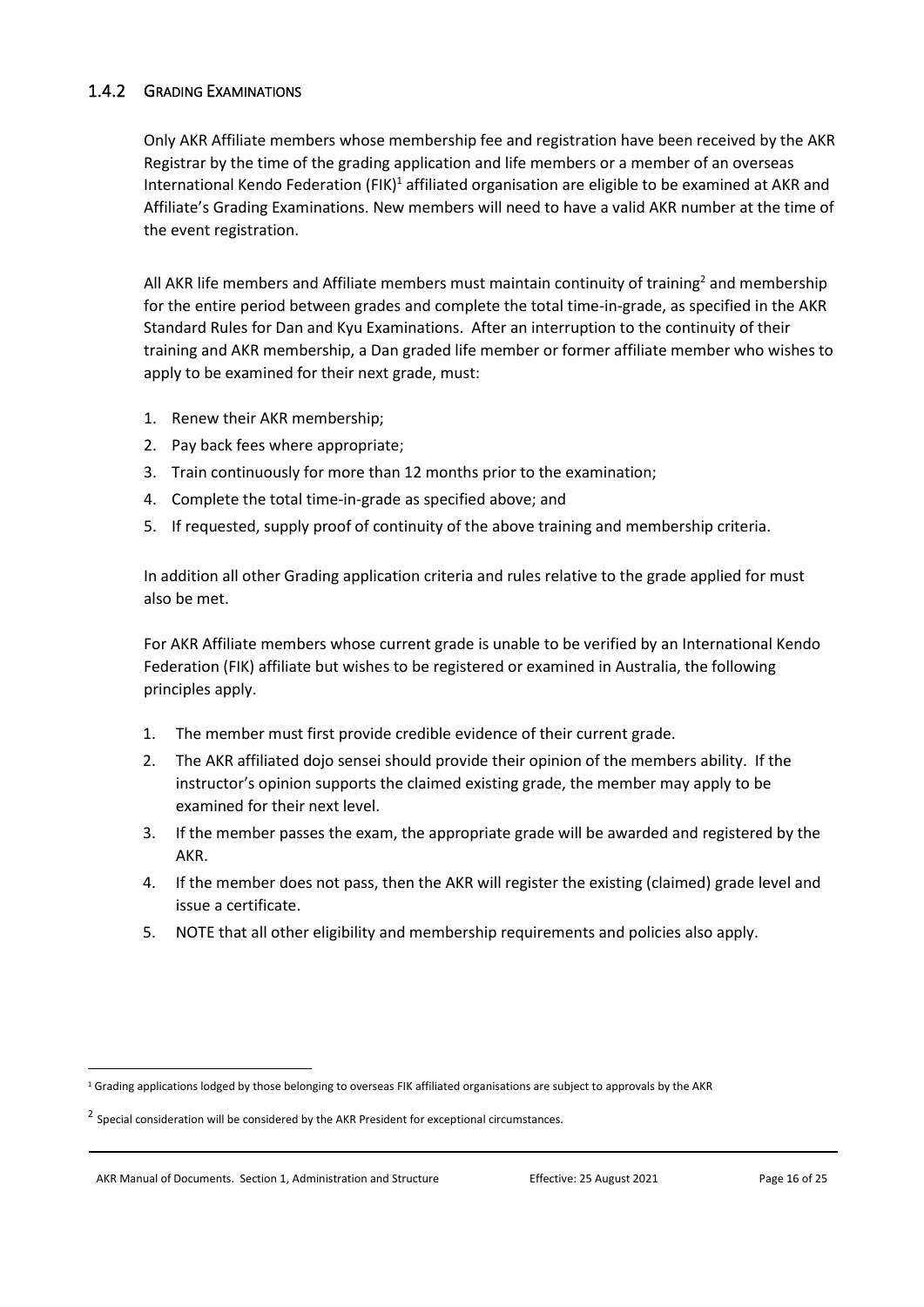# <span id="page-16-0"></span>1.4.3 APPEALS

An AKR life member and Affiliate member who wishes to apply to be examined for their next grade, despite not maintaining regular membership and continuity of training as specified above, may lodge an appeal via their relevant Affiliate.

The application must show exceptional circumstances to justify such an appeal.

If the Affiliate considers that the circumstances are exceptional and justified, the AKR National Council Delegate or President of the relevant Affiliate may submit the members' appeal accompanied with the Affiliate's recommendation and reasons for consideration of their members situation.

Appeals must be submitted in writing and sent to the Chairperson of the relevant AKR Kendo, Iaido or Jodo Board.

The relevant Board will then consider and decide on the issue, then advise the AKR National Council Delegate or President of the relevant Affiliate of that decision.

If the member disagrees with such decision, the member may apply to the AKR National Council Delegate or President of the relevant Affiliate to send a written request to the AKR Secretary that the appeal be listed on the agenda to be considered at the next scheduled meeting of the AKR National Council.

# <span id="page-16-1"></span>1.5 DAN, KYU GRADING SYSTEM AND SHOGO

# <span id="page-16-2"></span>1.5.1 AUTHORITY TO CONDUCT GRADING EXAMINATIONS

In each financial year, Affiliates are authorised to conduct or delegate exams for each of Kendo, Iaido and Jodo:

- Kyu exams as required. Kyu examinations, may be conducted by clubs in accordance to the "AKR Standard Rules for Dan and Kyu Examinations" (MoD Section 1, clause 1.5.3) and only with the prior written approval of the President of the relevant Affiliate; and
- No more than two Dan examinations up to and including 4 Dan.

In addition, in each financial year, the Kendo, Iaido and Jodo Boards are authorised to conduct:

- One examination up to 6 Dan, for their respective art at Australian Championship events; and
- One examination up to 6 Dan, for their respective art on special occasions, such as at seminars where visiting instructor may be attending.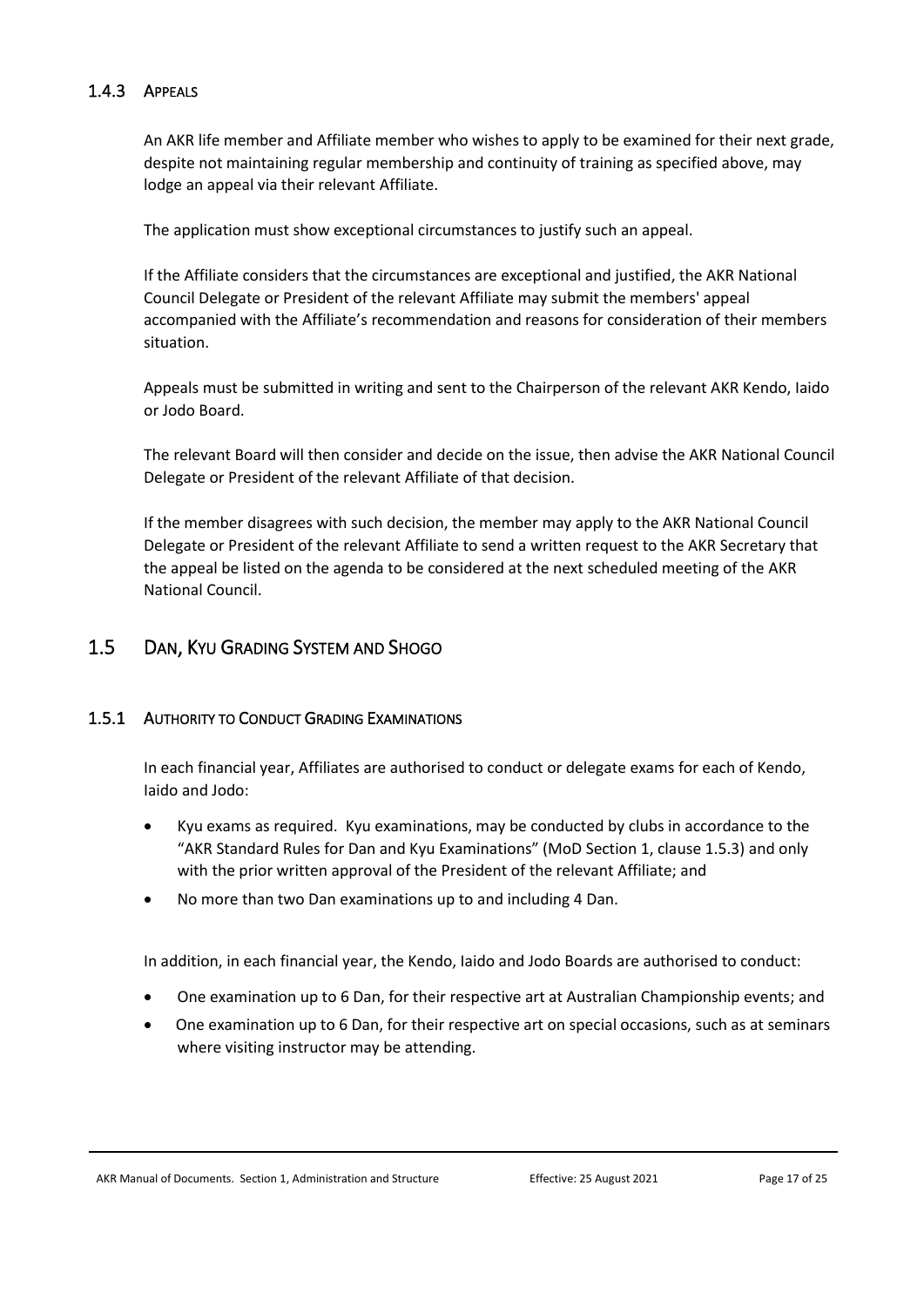# <span id="page-17-0"></span>1.5.2 FIK RULES

Whenever possible the National Council should adopt the rules of the FIK providing they meet with the needs of the AKR and the Kendo, Iaido and Jodo Boards. Consideration must be given to the following criteria when accepting new rules for Grading Examinations.

- Whether the Affiliate can continue their development under the new rules (e.g. can they still facilitate and manage a Grading Examination Panel);
- Whether the new rules can be managed adequately by the National Executive;
- What ramifications do the new rules have on all Affiliates particularly the smaller Affiliates;
- Only apply the rules to the art specified do not apply them across all arts as the development requirements are different; and
- The relevant Board should first provide recommendations to the National Council for consideration before a decision is made.

# <span id="page-17-1"></span>1.5.3 AKR STANDARD RULES FOR DAN AND KYU EXAMINATIONS

#### <span id="page-17-2"></span>**1.5.3.1 Standard Rules**

The AKR Standard Rules for Dan and Kyu Examinations are contained in Section 6 of the MoD (Appendix 6.18).

The AKR technical guidelines and criteria for examination are detailed in each relevant section of this manual. The Boards assist in presenting recommendations for policy changes to the National Council, policy is then determined by the National Council, managed by the National Executive, and enforced by the Affiliates.

# <span id="page-17-3"></span>1.5.4 GRADING APPLICANTS TO BE EXAMINED AT AN AKR NATIONAL GRADING EXAMINATION

Before members undergo an AKR National Grading Examination, they are required to complete a prescribed AKR Grading Application Form or alternative method, make payment as instructed, and submit it to the AKR with the correct examination fees for the grade being attempted after which eligibility checks will be conducted.

The following procedural steps are to be followed:

- The Grading Application Form is to be completed by each candidate and submitted to the members club/dojo management for approval;
- The Grading Application Form must be checked by club/dojo management for correctness, approved and signed by an authorised club/dojo instructor;
- The Grading Application Form is also to be approved by the applicant's Affiliate and should be retained by the Affiliate (for a period of at least 6 months after the cut-off date);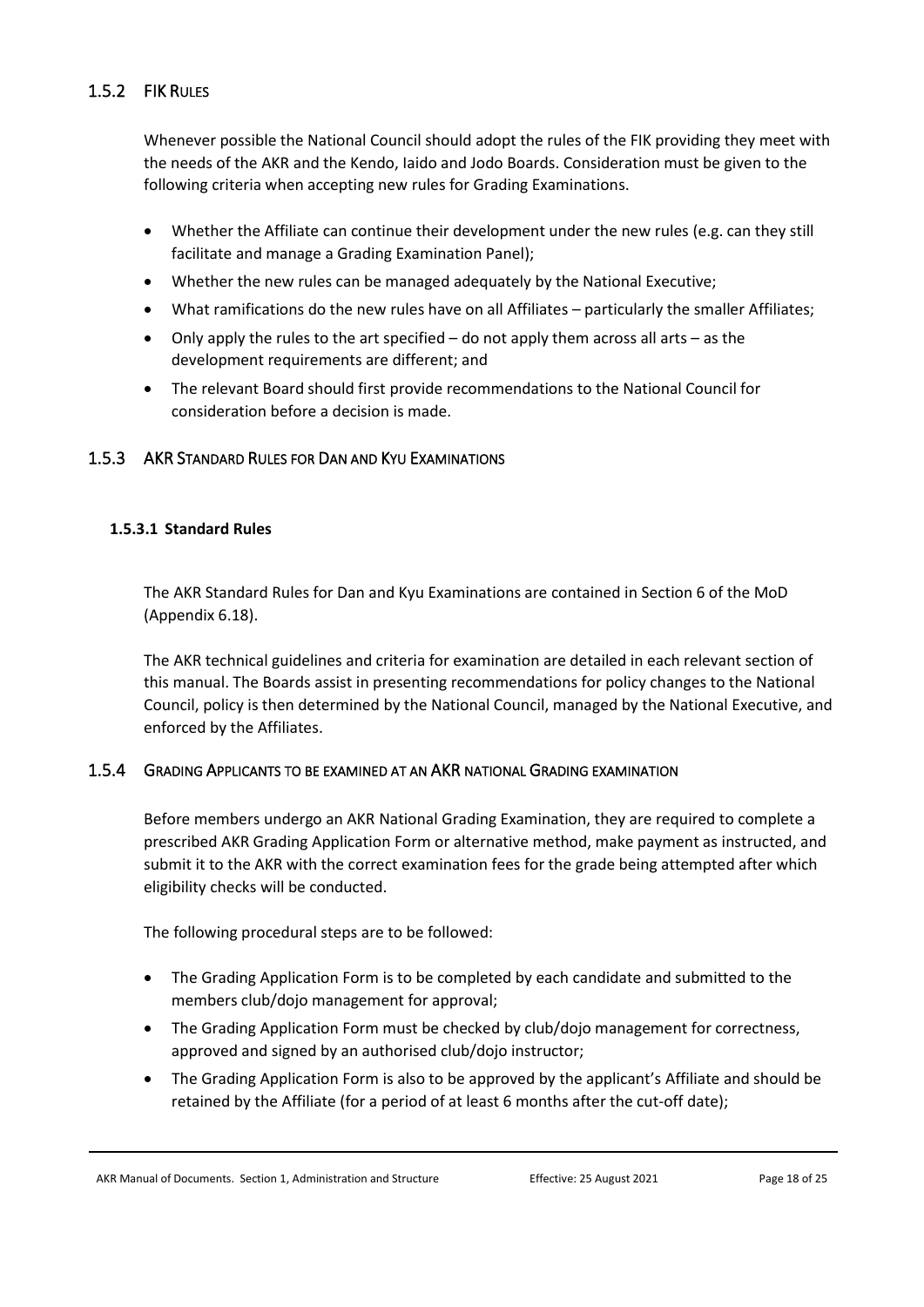- A list of eligible candidates is then submitted by each Affiliate using the grading application submission template, to the National Executive according to the arrangements for each examination. The application forms are required to be retained and are not required to be sent to the AKR. Final eligibility checks will be conducted by the National Executive;
- National Executive will then provide details of all eligible candidates to the relevant Board and the host organisation and/or examining body, and also confirm with each Affiliate where applications have been received; and
- Grading applications that are submitted after the closing time must not be accepted.

# <span id="page-18-0"></span>1.5.5 FEES

The application component of the examination fee is retained by the relevant Affiliate or Board hosting the grading examination.

The registration component of the examination fee is paid to the AKR to be held in the National funds and becomes income that is attributed to the relevant Board.

Both fees are payable in advance. For unsuccessful or absent candidates, Registration fees that have been pre-paid will be refunded to the candidate's Affiliate to forward to the club or candidate.

Application fees, once paid, are non-refundable, except in special circumstances.

# <span id="page-18-1"></span>1.5.6 REGISTRATION OF RESULTS

At the completion of the examination, the results will be announced.

# <span id="page-18-2"></span>**1.5.6.1 Lodging of Registration**

A copy of the results together with the registration fees are to be received by the AKR within thirty days of the date of the examination.

# <span id="page-18-3"></span>**1.5.6.2 Treatment of late Registrations**

For Grading registration details and fees that are delivered to the AKR more than thirty days after the date of a grading examination, the National Executive may decide to impose a late fee of \$10 for each individual member.

# <span id="page-18-4"></span>**1.5.6.3 Issuing of AKR Dan Grade Certificates**

AKR Dan Grade Certificates are prepared by the AKR after the examination results and registration fee has been received by the AKR. This task is usually completed monthly, or as required. Completed certificates are then issued to the relevant Afiliate or Board for distribution to the Members.

On the occasion of a National Grading, blank or prepared AKR Dan certificates may be supplied in advance to the Examination Organising Committee for preparation and presentation at the event.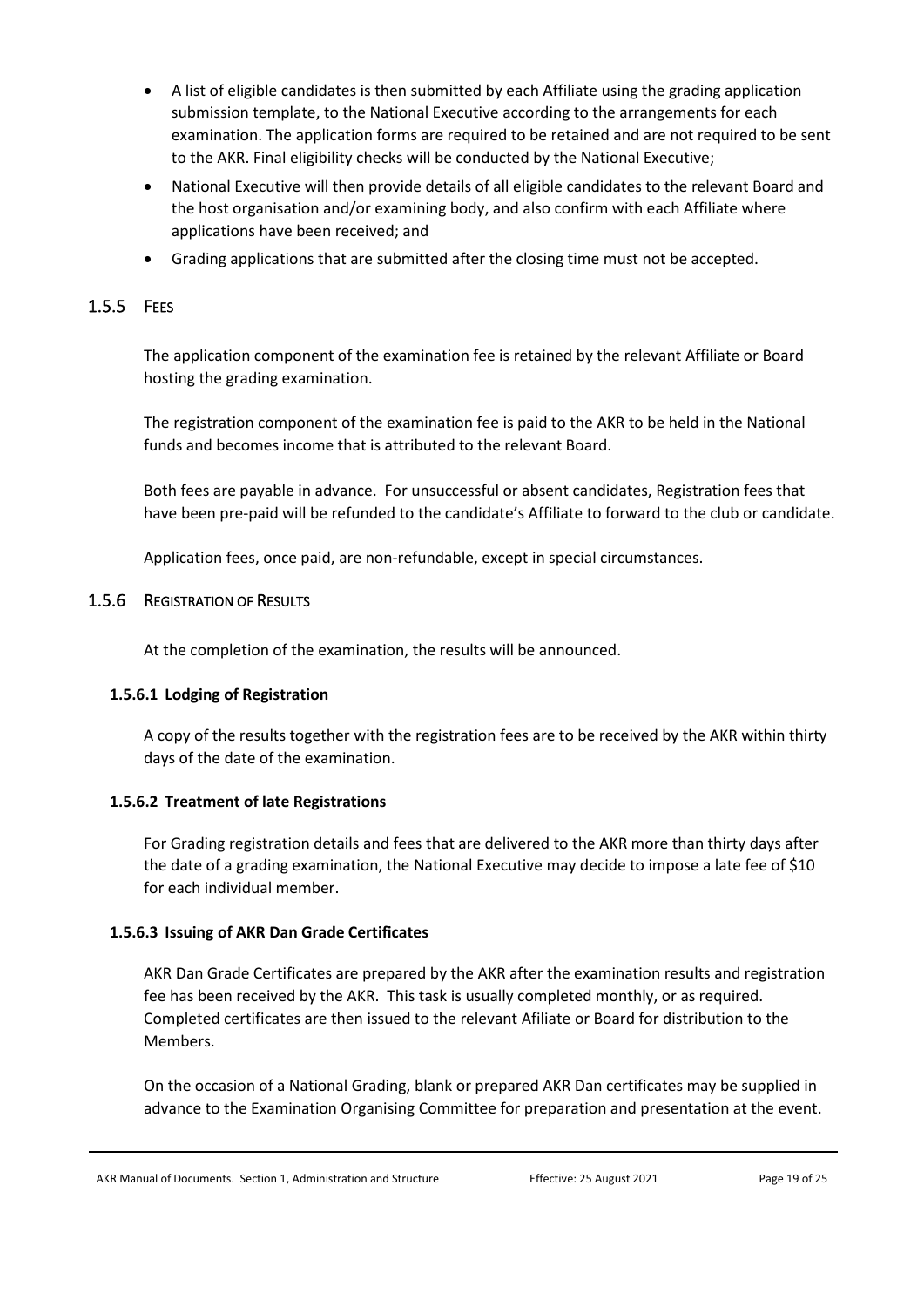# <span id="page-19-0"></span>1.5.7 APPLICATION TO BE EXAMINED AT AN OVERSEAS GRADING EXAMINATION

The candidate must be a member of the AKR, who has maintained continuous training and membership and satisfies eligibility criteria relevant to the grades applied for.

Membership and current grade details must be checked and then confirmed by all signatories. Both Grading Application Forms and the copy of the current Dan or Kyu Certificate will also be checked for correctness by a National Executive, and all must also be authorised by the AKR President.

Overseas national federations usually require a letter of permission to be provided by a national federation to which the candidate belongs.

The application documents will be returned to the candidate with a letter of permission, so the candidate may complete the application process themselves.

Late applications will not be considered. It is noted that the applications are handled in a strictly controlled schedule.

If successful, the result of the overseas examination must be reported to the AKR, by the examining organisation. In addition, the member should advise their club or dojo and the relevant Affiliate. That advice should be forwarded to the AKR, including a copy of the Dan Certificate so that the AKR Register may be updated.

Payment of examination application fees for AJKF examinations, has been problematic for some members. To avoid delays, non-acceptance of applications, additional work by the AKR and AJKF and additional bank fees to be paid, special attention must be applied to this task. Particularly the AJKF requires that all bank fees, both in Australia and Japan are to be paid by the candidate. Each candidate is responsible for transaction matters.

It is noted that kendo grading examinations are held during the World Kendo Championships. The FIK administers relevant matters.

Note that some examinations in Japan are not conducted by the AJKF, but by an affiliate. In such cases it is the candidate's responsibility to source and complete the correct application form.

# <span id="page-19-1"></span>**1.5.7.1 Grading Examinations Conducted by the All Japan Kendo Federation (AJKF) – 6 Dan to 7 Dan (and on special occasions 5 Dan).**

The AJKF application forms for this purpose are available from the AKR website, the AKR Secretary or the AJKF International Office. Members applying for examination by the AJKF must also comply with their rules for examination.

The following application procedure is to be followed.

Candidates must:

• Complete **all** fields in full, on an AKR Grading Exam Application form. Ensure that the club/dojo instructor and an officer of the relevant Affiliate has also signed the form. (There are no fees payable to the AKR.);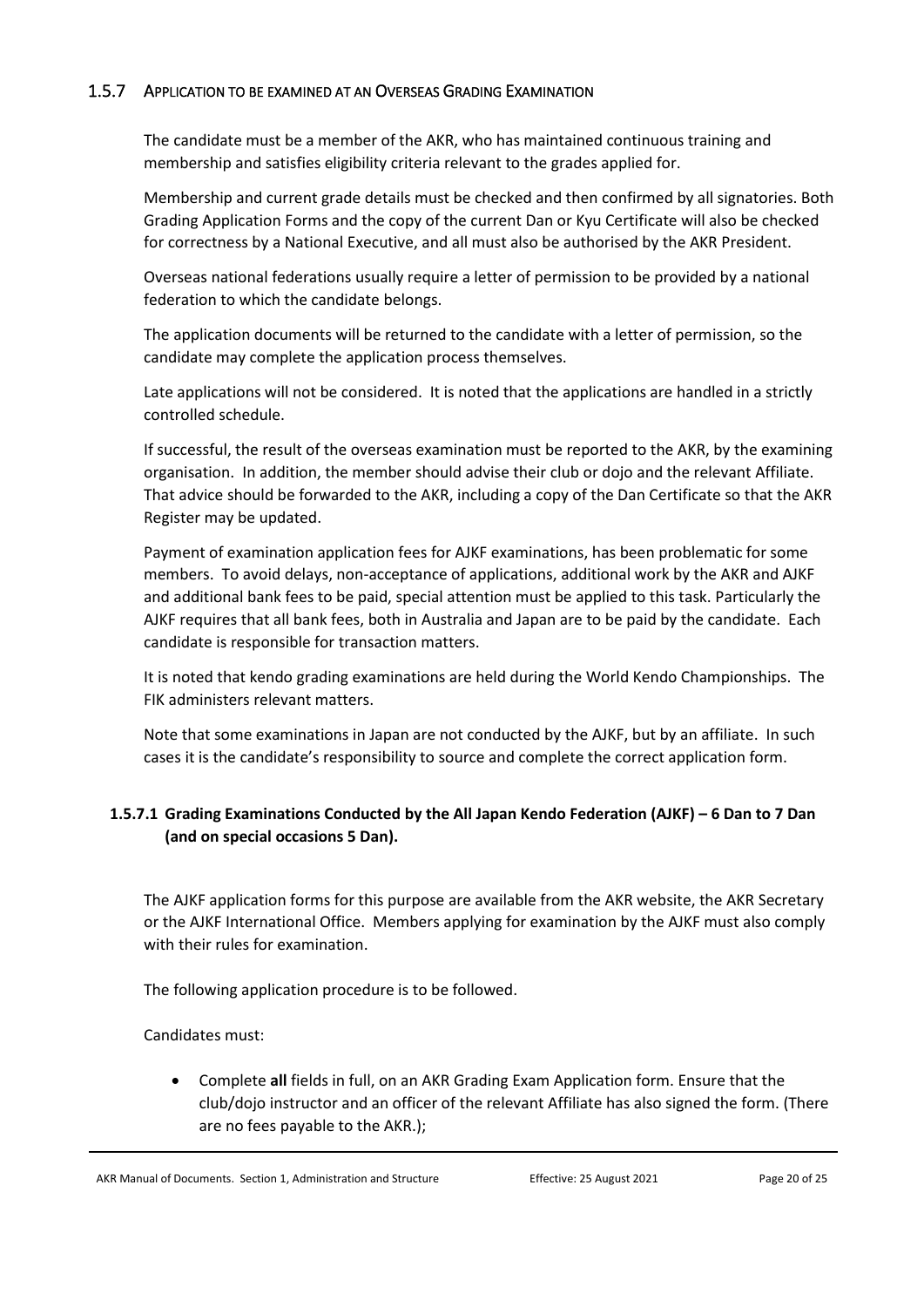- Complete **all** fields in full on the prescribed AJKF Grading Application form for 1-5 Dan, or 6- 7 Dan or as provided by the AJKF;
- Provide an electronic copy of their current Dan certificate. In the case of an examination conducted by the AJKF, present the AJKF registration number on the AJKF form (only relevant for those who have successfully passed an AJKF examination and can be obtained from grading certificates issues by AJKF); and
- Email all the above documents completed in full and signed by all the required signatories to the President of the relevant Affiliate, to be forwarded on to AKR president and copy to the AKR secretary. Your application should arrive to the AKR no later than 28 days before the overseas application deadline.

By return email, the AKR will send you:

- The overseas organisations (or substitute) application form, that has been signed and approved by the AKR\*;
- The copy of your dan certificate, authorised as correct\*; and
- A letter of approval to be examined, from the AKR.\*

\*Note that all the above items are required by overseas examining organisations.

When you have received those documents, you may then proceed to send your application to the examining body.

#### <span id="page-20-0"></span>**1.5.7.2 Prefectural Grading Examinations in Japan –1 Dan to 5 Dan**

The applicant should obtain the relevant grading application from the relevant club or prefectural association in Japan if possible. Members applying for examination must also comply with the rules for the grading examination of the organisation conducting the examination,

The following application procedure is to be followed.

Candidates must:

- Complete all fields in full, on an AKR Grading Examination Application form. Ensure that the dojo instructor and an officer of the relevant Affiliate have also signed the form. (There are no fees payable to the AKR.);
- Complete all fields in full on the relevant examining bodies application form. If the correct prefectural form is not available, use a prescribed AJKF Grading Application form for 1-5 Dan;
- Provide a photocopy of their current Dan certificate; and
- Email all the above documents completed in full and signed by all the required signatories to the President of the relevant Affiliate, to be forwarded on to AKR president and copy to the AKR secretary. Your application should arrive to the AKR no later than 28 days before the overseas application deadline.

By return email, the AKR will send you:

- The overseas organisations (or substitute) application form, that has been signed and approved by the AKR\*;
- The copy of your dan certificate, authorised as correct<sup>\*</sup>; and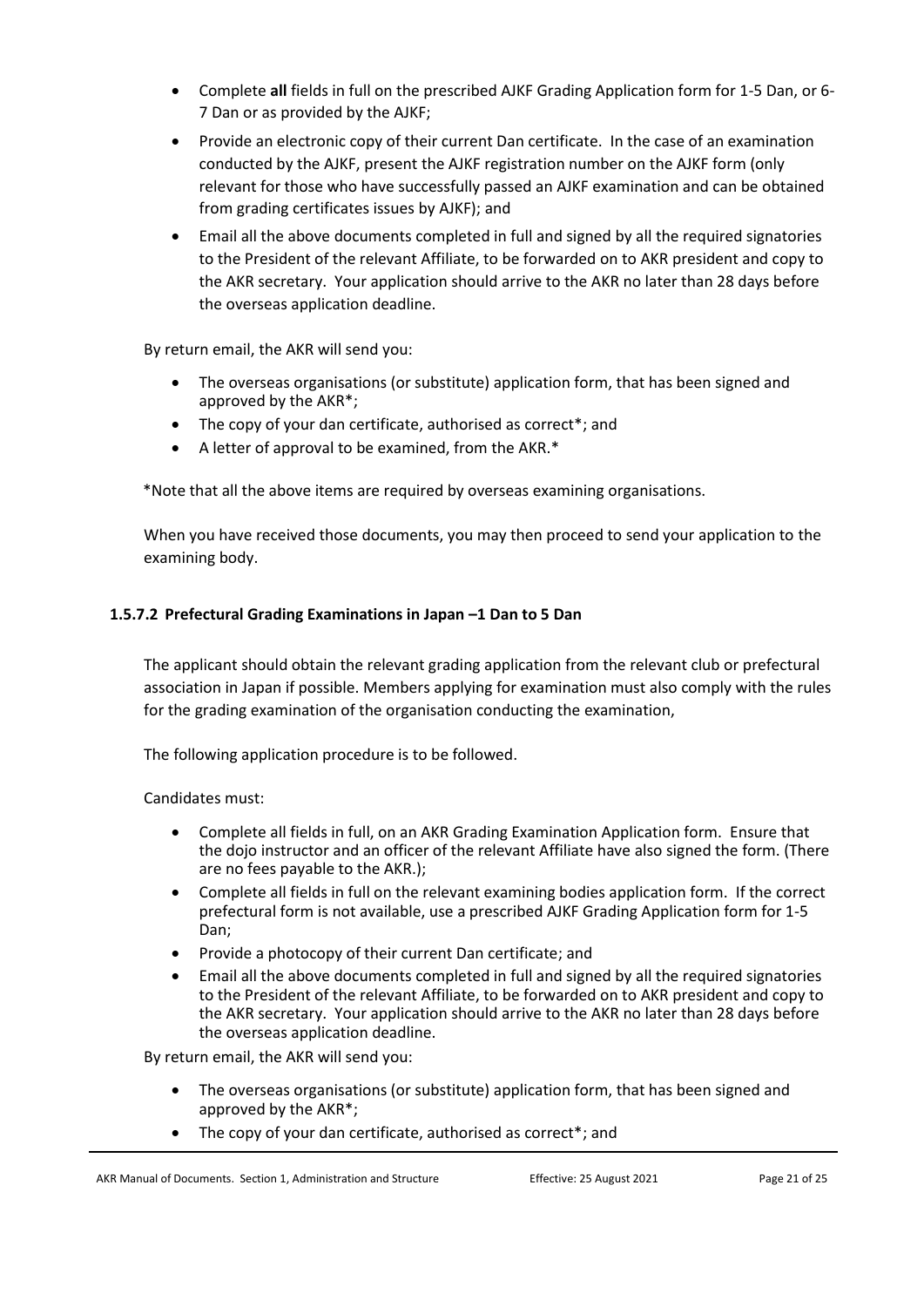• A letter of approval to be examined, from the AKR.\*

\*Note that all the above items are required by overseas examining organisations.

When you have received those documents, you may then proceed to send your application to the examining body.

#### <span id="page-21-0"></span>**1.5.7.3 Prefectural Grading Examinations in Japan – Kyu**

Write to the AKR President via their Affiliate President to seek approval. The email should provide details of the grading. Your application should arrive to the AKR no later than 28 days before the overseas application deadline. AKR President will reply with approval and confirmation of the applicant's current grade.

#### <span id="page-21-1"></span>**1.5.7.4 Grading Examinations Conducted by Other Countries.**

Results of Examinations conducted by other FIK member countries are recognised by the AKR, providing the below application procedure is followed and is accepted by the country concerned.

#### Candidates must:

- Complete all fields in full, on an AKR Grading Examination Application form. Ensure that the dojo instructor and an officer of the relevant Affiliate have also signed the form. (There are no fees payable to the AKR.);
- Complete all fields in full on the relevant examining bodies application form. If the correct prefectural form is not available, use a prescribed AJKF Grading Application form for 1-5 Dan or 6-7 Dan;
- Provide a photocopy of their current Dan certificate; and
- Email all the above documents completed in full and signed by all the required signatories to the President of the relevant Affiliate, to be forwarded on to AKR president and copy to the AKR secretary. Your application should arrive to the AKR no later than 28 days before the overseas application deadline.

By return email, the AKR will send you:

- The overseas organisations (or substitute) application form, that has been signed and approved by the AKR\*;
- The copy of your dan certificate, authorised as correct<sup>\*</sup>; and
- A letter of approval to be examined, from the AKR.\*

\*Note that all the above items are required by overseas examining organisations.

When you have received those documents, you may then proceed to send your application to the examining body.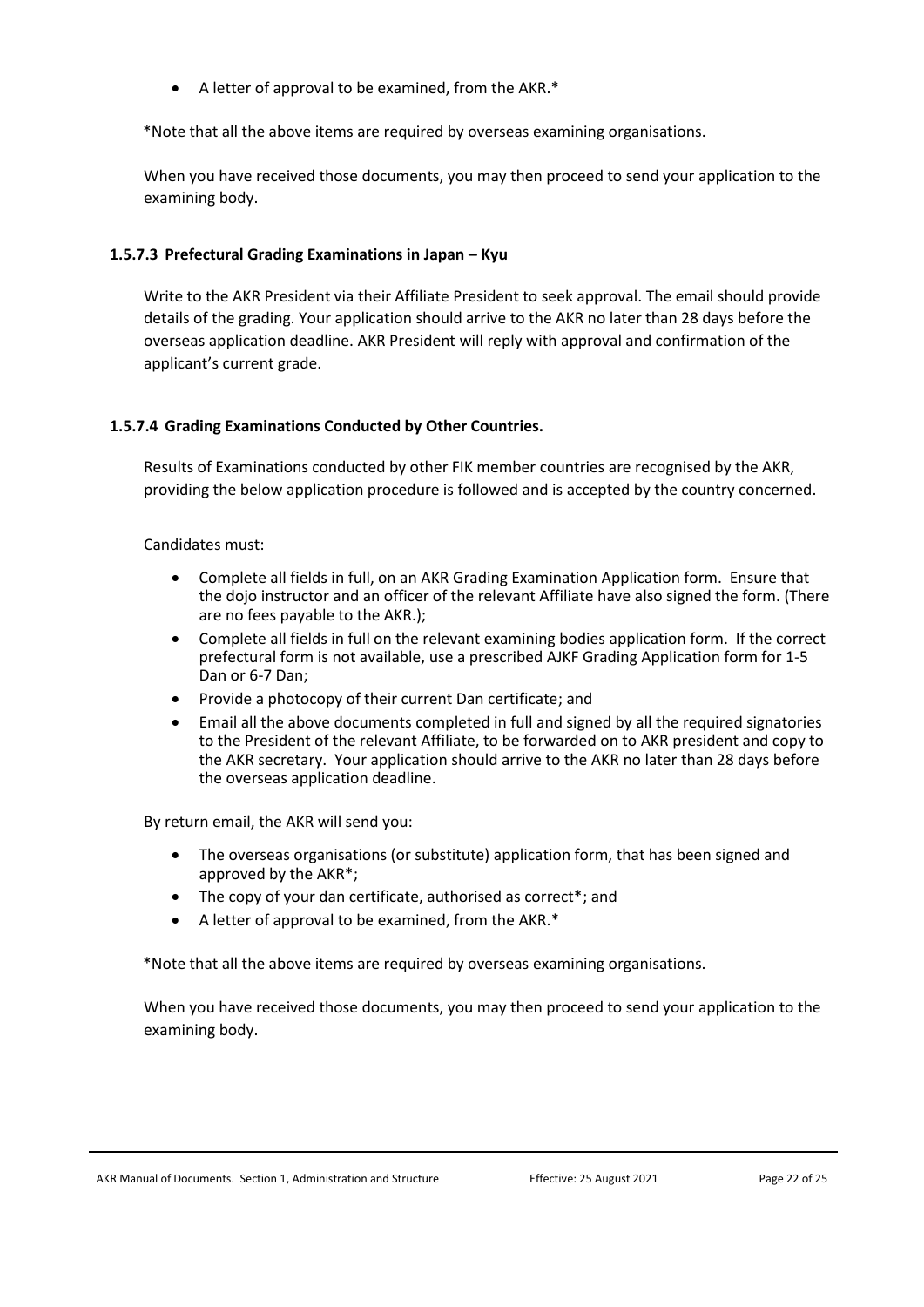#### <span id="page-22-0"></span>**1.5.7.5 Failure to follow Exam Application Procedures**

Where it is found that a member has not followed the exam application procedures of the AKR and/or an overseas affiliate of the FIK, members should be aware that the exam result may be cancelled by the examining organisation. In such cases, any application fees paid by the member may be retained by the examining body.

#### <span id="page-22-1"></span>1.5.8 FOREIGN CANDIDATES AT AUSTRALIAN GRADING EXAMINATIONS

A foreign candidate must complete an AKR Grading Application Form and provide a letter of approval from the President of their FIK affiliated body requesting permission for the person to attend the Examination. The letter must include the following information:

- That the candidate is a current financial member of that body;
- When and where the candidate's current grade was obtained;
- A copy of the current Grading Certificate; and
- A statement that the candidate has trained continuously for the required time.

#### <span id="page-22-2"></span>**1.5.8.1 Former Members**

AKR Members (or former members) who may reside overseas for approximately a year or more are strongly advised to join their local kendo association, where they will abide by local rules and procedures for grading application.

#### <span id="page-22-3"></span>**1.5.8.2 AKR Members**

AKR members who reside in Australia and are also members of an overseas kendo association must follow the AKR overseas grading application procedure, as detailed in 1.5.7.1. For administrative purposes, examination and other applications both within and outside Australia, such members are regarded as AKR members and must abide by AKR policies.

- Note that many FIK affiliates, including the All Japan Kendo Federation do not recognise dual national kendo organisation memberships. In case of a conflict, the membership that will be recognised is for the national organisation of the country that the member resides in.
- Note also the following clause, reproduced from the Constitution of the International Kendo Federation (FIK). (The AKR and All Japan Kendo Federation are affiliates of the FIK):
	- o *Article 11. (Registration with Affiliate)*
	- o *Any member (individual) who is registered with a member of an Affiliate of FIK shall not be redundantly registered with a member of any other Affiliates of FIK.*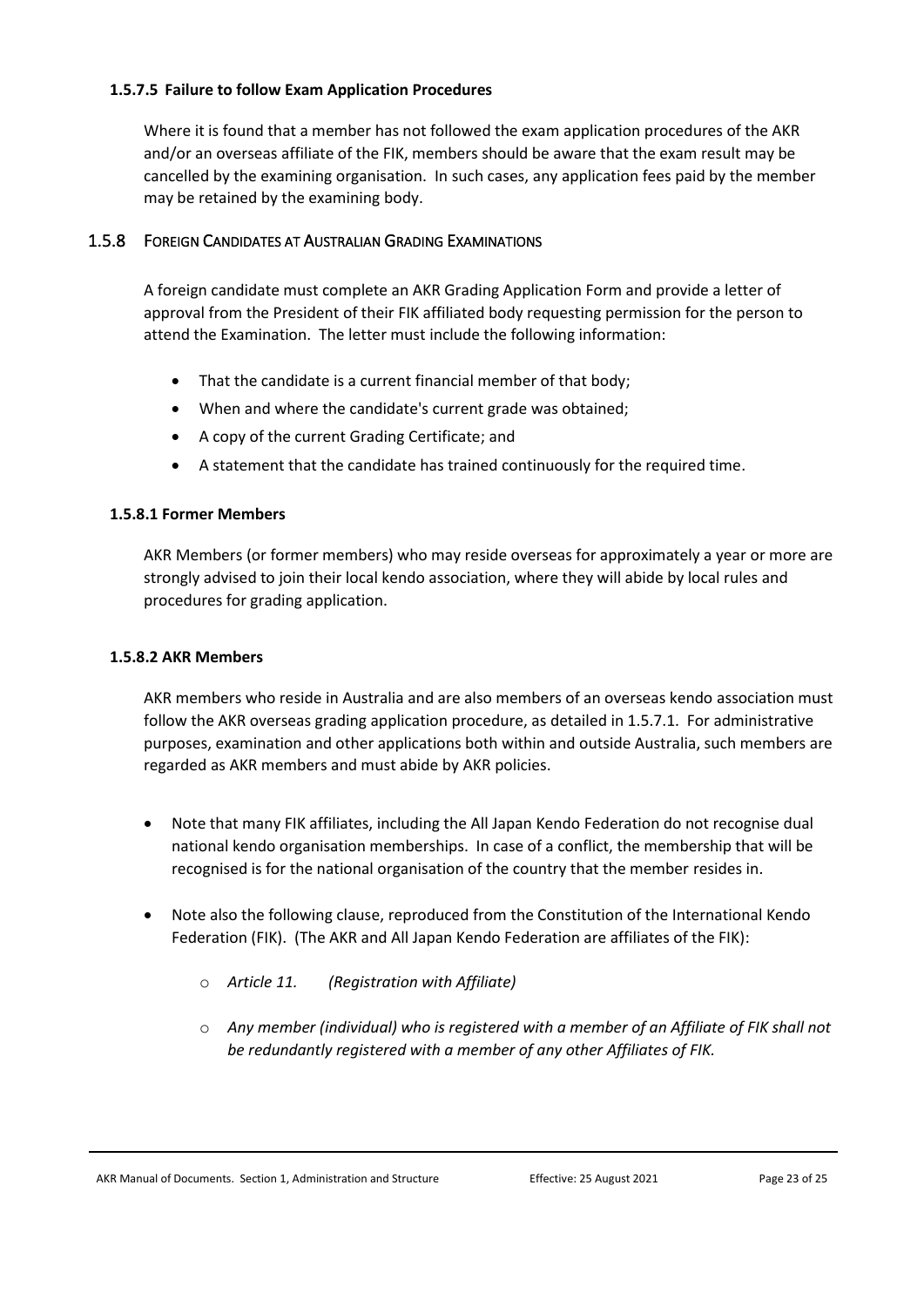# <span id="page-23-0"></span>1.5.9 MEMBERS OF AN FIK AFFILIATE ASSISTING AS EXAMINERS AT A GRADING EXAMINATIONS IN ANOTHER **COUNTRY**

Members of an FIK affiliate, such as the AKR, may assist as Kendo, Iaido or Jodo examiners in another overseas affiliate of the FIK, providing that the Presidents of both the country which holds the Dan examination and the AKR have made a written agreement in advance, to approve the examiners.

# <span id="page-23-1"></span>1.5.10 SHOGO

# <span id="page-23-2"></span>**1.5.10.1 Introduction**

"Shogo" is a Japanese system of titles, which in Kendo, Iaido and Jodo is complementary to the Kyu and Dan Grading System. Shogo is an award given by All Japan Kendo Federation (AJKF), usually in recognition of an individual's contribution to the development of an art in their community.

The Australian Kendo Renmei (AKR) is invited by the AJKF to recommend suitable candidates for the Shogo examination. According to the AJKF ''*Shogo Dankyui Shinsa Kisoku Shogo Dankyui Shinsa Saisoku*" issued in April 2020, there are three levels, each with varying time and Dan level and prerequisites with the prescribed waiting periods<sup>3</sup>:

- Renshi for 6 Dan holders and above, a minimum of one year after receiving a 6 Dan, with a recommendation by an affiliated peer upon completion of relevant assessment requirements.
- Kyoshi for Renshi 7 Dan holders only, a minimum of two years after receiving a 7 Dan, with a recommendation by an affiliated peer upon completion of relevant assessment requirements. It is noted that the Renshi Shogo granted must be that from the AJKF and those granted by organisation other than the AJKF is not accepted by the AJKF for the Kyoshi examination.
- Hanshi for Kyoshi 8 Dan holders only, a minimum of eight years after receiving an 8 Dan, with a recommendation by an affiliate upon completion of relevant assessment requirements.

Under the current AKR administrative framework, an assessment of two titles has been established, inclusive of Renshi for all arts and Kyoshi for Kendo<sup>4</sup>. AKR members for Shogo Examinations must be assessed against the prescribed criteria.

For Renshi, the AKR adopts AJKF Shogo/Dan Kyu Examination Subsidiary Rule Article 10 regarding the eligibility of those who are over 60 years of age and hold a 5 Dan for over 10 years.<sup>5</sup>

AKR Manual of Documents. Section 1, Administration and Structure Effective: 25 August 2021 Page 24 of 25

*<sup>3</sup> The waiting periods stated are those satisfying relevant AJKF requirements. In case of 6 Dan for instance, it has generally been accepted by the AJKF as long as the Shogo examination date is in the same month as the date of 6 Dan grading examination date 12 months or more prior to the Shogo examination date.* 

*<sup>4</sup> AJKF does not currently offer Kyoshi for Iaido and Jodo to overseas Affiliate members.*

*<sup>5</sup> The AJKF guidelines is intended to provide an opportunity to grant Shogo for those who hold 5 dan more than 10 years but have no intention to take exam for 6 dan due to health problem or age or motivation etc. Therefore, one who granted Renshi would not take 6 dan exam. The decision to offer Renshi to those in this situation is at the absolute discretion of the AJKF.*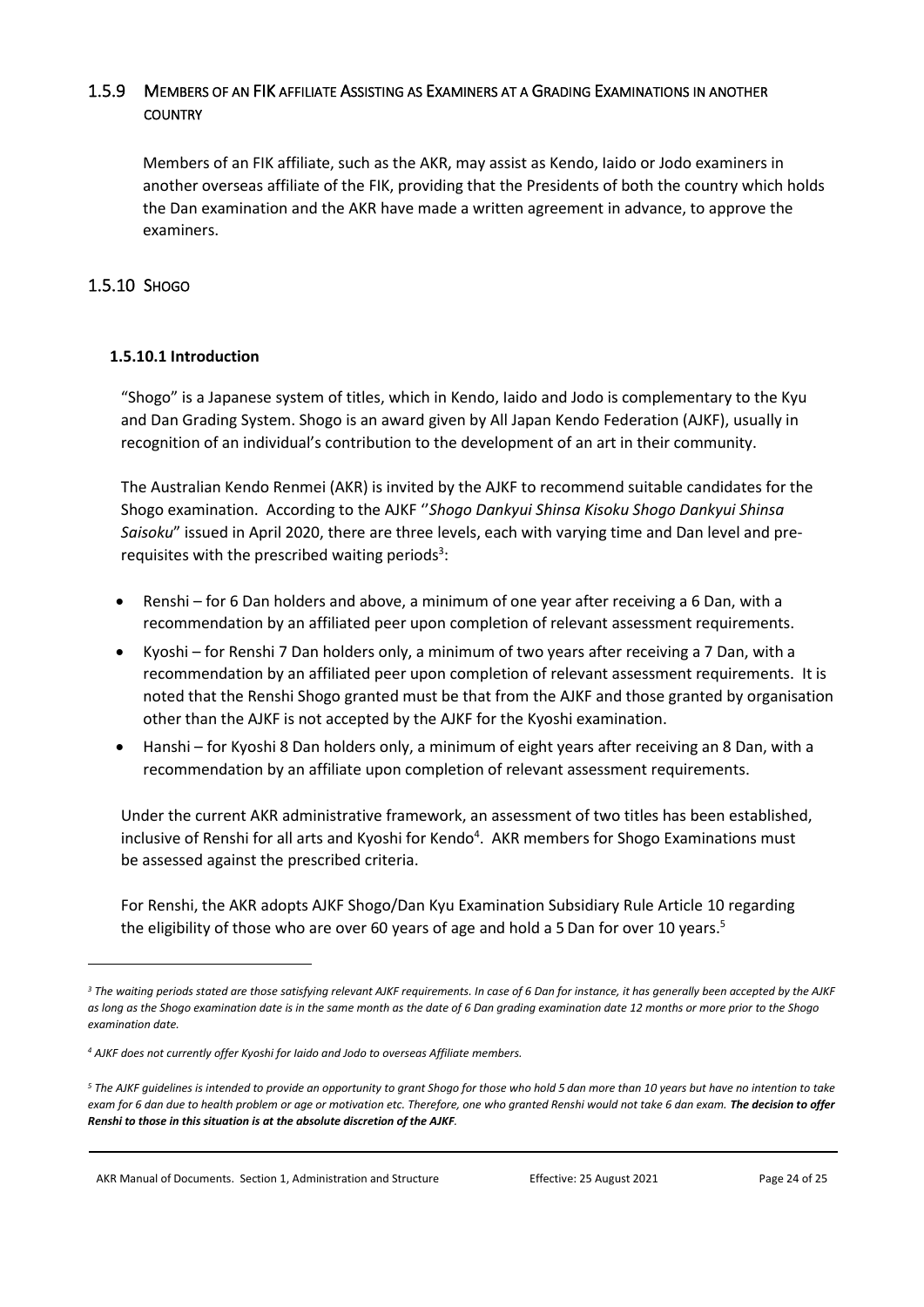It is noted that other International Kendo Federation (FIK) affiliates may also offer exams for awards such as Renshi and Kyoshi. The recommendation procedure to be approved for examination by those organisations will follow the same principles as for the AJKF and AKR examinations.

# <span id="page-24-0"></span>**1.5.10.2 General Eligibility Requirements**

The eligibility requirement for an AKR member to be considered by the AKR for recommendation to be examined for Shogo by the AJKF or any other FIK affiliate, are those who:

- are current AKR financial or life member registered under the relevant art;
- practice of the relevant Art on a regular basis;
- are an AKR member of good standing (i.e. not currently under investigation or disciplinary actions or have past history of issues of concern);
- currently reside in Australia, have done so for the past 3 years and will continue to reside in Australia for further 12 months; and
- for Renshi, members have held 6 Dan (or higher) for a minimum period of one year prior to the date of the Shogo Examination or those who are over 60 years of age and hold a 5 Dan for over 10 years. <sup>6</sup>
- for Kyoshi, members have held a Renshi 7 Dan for a minimum period of two years prior to the examination date.

AKR registered persons who are temporarily registered under an overseas FIK affiliated body must not apply for the AJKF Shogo title with another country.

#### <span id="page-24-1"></span>**1.5.10.3 Renshi**

There are spring and autumn Renshi examinations held by the AJKF each year. For Kendo, an English language examination and for Iaido and Jodo a Japanese language by correspondence for the title of Renshi is available for members of FIK affiliates. The AKR will submit recommendations to the AJKF for the November examination of Renshi candidates only.

Upon receiving the invitation from the AJKF, the AKR advises Affiliates of examination details. Candidates for Renshi are evaluated on a nomination basis. The AKR Secretary must receive prescribed nomination forms from eligible nominators for Renshi candidates.

Nominations for Renshi are assessed by the National Executive in the first instance to confirm basic eligibility. Following that, the relevant Board-appointed panel will evaluate the candidate and advise the AKR President of the evaluation outcome. The AKR President will then contact the successful candidates and supply information regarding deadlines, costs and documentation required, which will include the essay topic (Iaido and Jodo essays *must* be translated in Japanese). Upon receiving the

AKR Manual of Documents. Section 1, Administration and Structure **Effective: 25 August 2021** Page 25 of 25

*<sup>6</sup> The AJKF guidelines is intended to provide an opportunity to grant Shogo for those who hold 5 dan more than 10 years but have no intention to*  take exam for 6 dan due to health problem or age or motivation etc. Therefore, one who granted Renshi would not take 6 dan exam. **The decision to** *offer Renshi to those in this situation is at the absolute discretion of the AJKF.*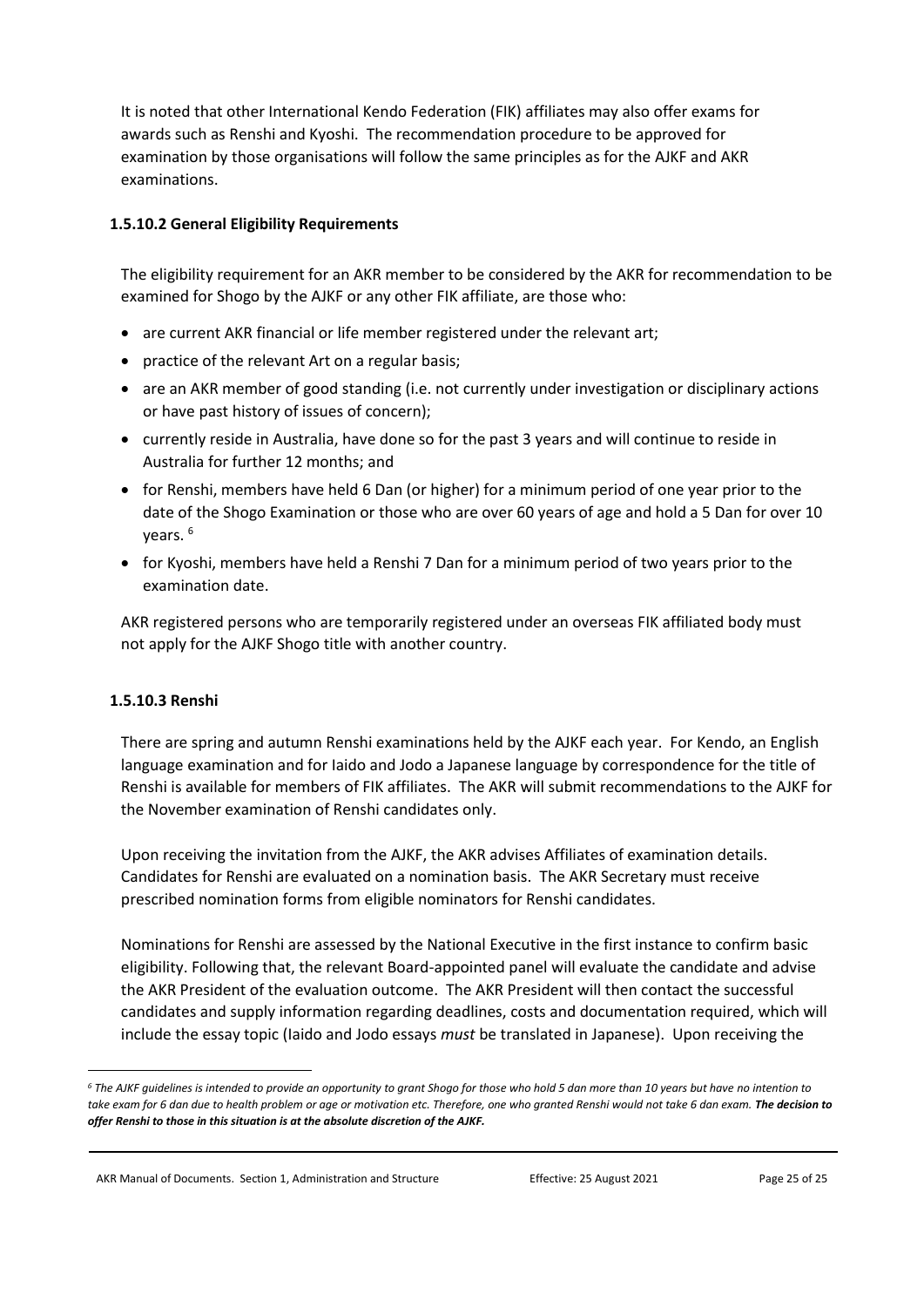required documentation from the candidate, the AKR President will then sign and stamp (AKR seal) all documents and include a letter of recommendation and send to the AJKF.

# <span id="page-25-0"></span>*1.5.10.3a AJKF Conditions for Renshi recommendation*

The criteria established by the AJKF for Renshi nomination are:

- 1. Those who received 6 Dan 12 months\* before the date of the AJKF Shogo Examination.
- 2. Those who have acquired a mastery of Kendo Jitsugi, Iaido or Jodo and its theory.
- 3. Those with common sense in their social life and possess great discernment and live sound life.
- 4. Those who currently practice the art relevant to the nomination regularly.
- 5. Those who have played a leading role the art relevant to the nomination in Australia.
- 6. Those who have regularly attended official seminars organised by the FIK and/or FIK affiliates.
- 7. Those recognised as having sufficient knowledge relevant to the nomination, including, among other things, kata, refereeing and coaching methods and other competencies necessary for Renshi.
- 8. Those whom the President of the organisation can guarantee as having sufficient knowledge and competence.
- 9. Those who have lived in Australia and have been a registered member of the AKR at least 1 year and who will live in Australia and will be a registered member of the AKR at least 1 year from now.

*\* The waiting periods stated are those satisfying relevant AJKF requirements. It has generally been accepted by the AJKF that as long as the Shogo examination date is in the same month as the date of the 6 Dan grading examination 12 months or more prior to the Shogo examination.*

# <span id="page-25-1"></span>*1.5.10.3b AKR Criteria for Renshi Recommendation*

For members who have met all the General Eligibility Requirements and the basic AJKF Conditions for Renshi Recommendation, the relevant Board-appointed panel will evaluate the candidate against the AJKF Conditions for Renshi recommendation (1.5.10.3a) assessing their:

- a. technical expertise;
- b. leadership qualities and character; and
- c. their contribution to the AKR community relevant to the Shogo nomination being made.

This assessment will look at the depth of the candidate abilities, experience, character and contributions and rank the candidates according to the assessment for recommendation.

Assessment will be conducted by a Shogo Assessment Panel consisting of either:

a. Board members of the relevant Art being assessed;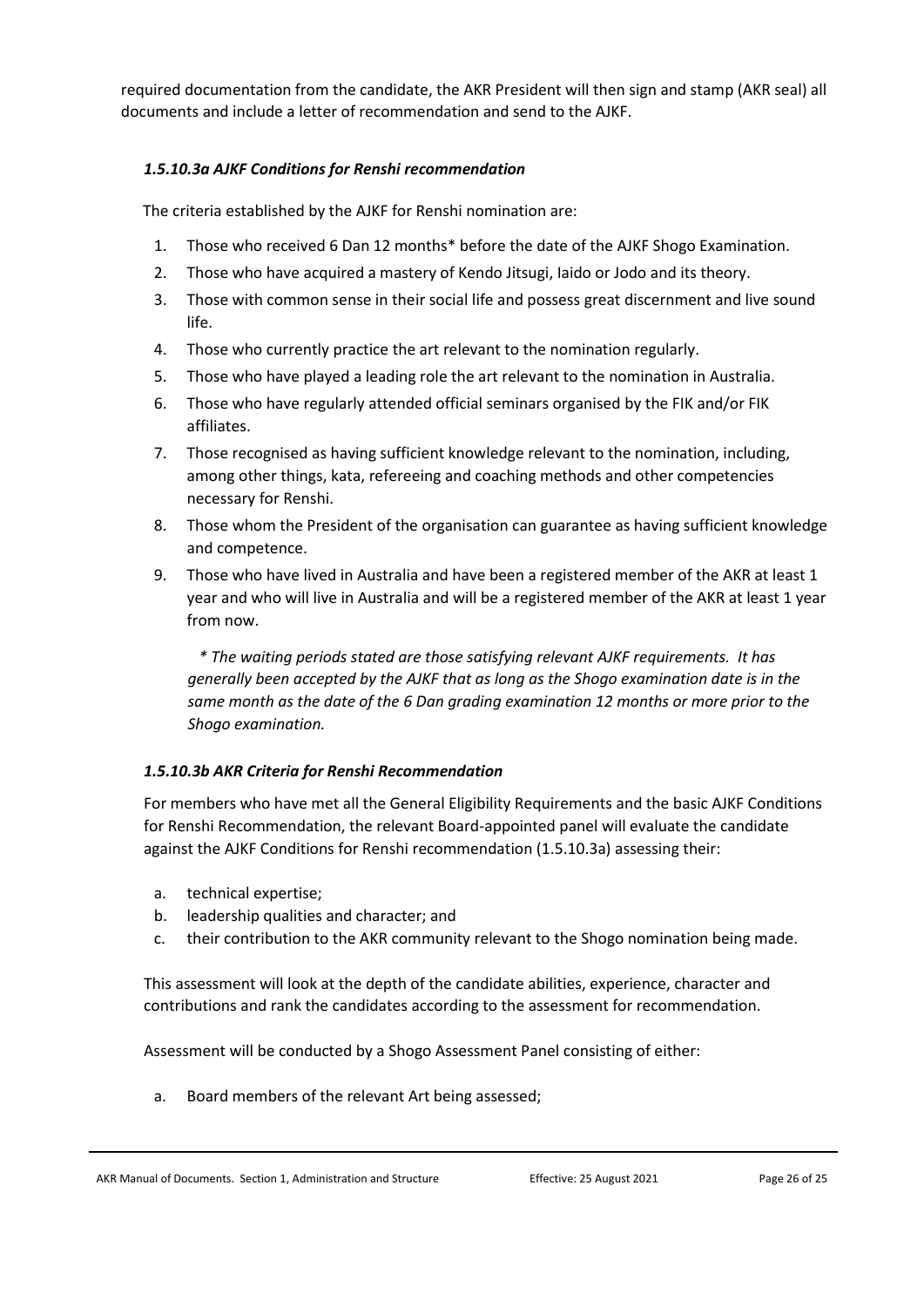- b. Three to five senior members selected by the relevant Board who hold an equivalent or higher Shogo level for the art being assessed; or
- c. A panel of 5 consisting of a combination of Board members of the relevant Art being assessed, and senior members selected by the relevant Board who hold an equivalent or higher Shogo level for the art being assessed.

The panel will consist of those who are best informed to undertake the assessment and make a decision to recommend suitable candidates and do so in a fair and unbiased way.

The Shogo Assessment Panel takes the following considerations into account:

- Whether candidates have made a contribution as instructors to the continued skill development of members at local, state/territory and national level;
- Whether candidates have been involved considerably in leadership development at local, state/territory and national levels;
- Whether candidates have made a contribution to the planning, implementation and management of seminars and training programs at local, state/territory and national levels;
- Whether candidates have regularly attended and participated in annual national seminars and championships;
- Whether candidates have participated in shinpan duties at state and national championships; and
- Whether candidates have attended and participated at national and affiliate examinations when required by the Board and/or Affiliates.

Each Board may establish a detailed assessment criteria that aligns with this section. This must be available for review by candidates upon request or included in the Board-specific section on the MOD.

# <span id="page-26-0"></span>**1.5.10.4 Kyoshi**

# **Kendo**

An English language examination for the title of Kendo Kyoshi is available to members of FIK affiliated organisations. The examination is conducted by the AJKF in Japan during May and November of each year. In general, the AKR is invited by the AJKF to submit recommendations for the November examination of Kyoshi candidates only.

Upon receiving the invitation from the AJKF, the AKR advises Affiliates of examination details. Candidates for Kyoshi are evaluated on a nomination basis. The AKR Secretary must receive prescribed nomination forms from eligible nominators for Kyoshi candidates.

Nominations for Kyoshi are assessed by the National Executive in the first instance to confirm basic eligibility. Following that, the Kendo Board-appointed panel will evaluate the candidate and advise the AKR President of the evaluation outcome. The AKR President will then submit recommendations to the AJKF. Upon receiving acceptance advice from the AJKF, the AKR will authorise the candidates to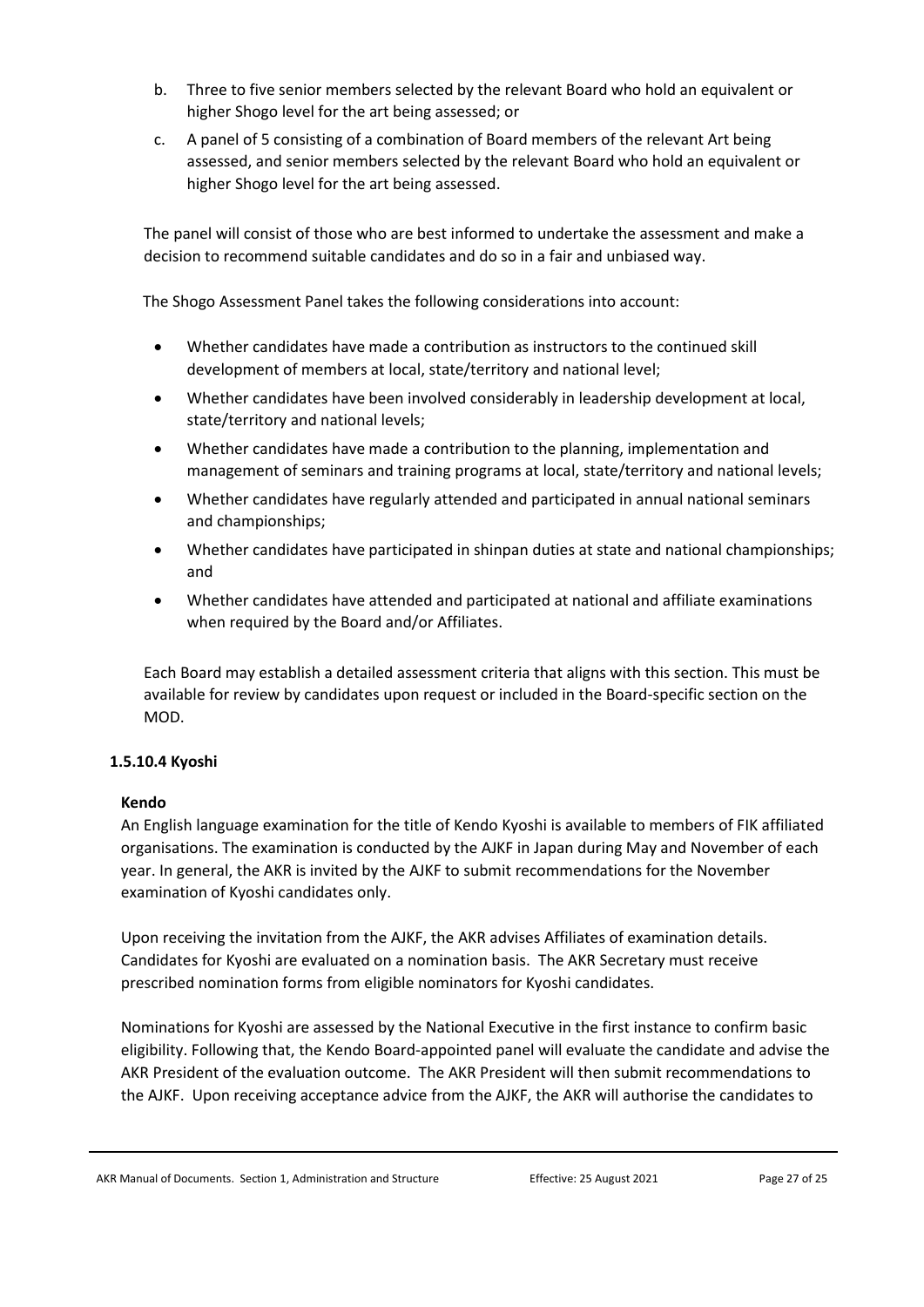attend the examination with an individual recommendation letter for each candidate from the AKR President.

#### **Iaido and Jodo**

Iaido and Jodo Kyoshi exams are conducted in Japanese and are not yet offered by the AJKF to overseas FIK affiliate members.

#### <span id="page-27-0"></span>*1.5.10.4a AJKF Conditions for Kendo Kyoshi recommendation*

The conditions established by the AJKF for Kyoshi recommendation in Kendo are:

- 1. Those who have been awarded a Renshi by the AJKF in accordance with the AJKF Shogo Examination standard.
- 2. Those who received 7 Dan 24 months\* or longer before the date of the AJKF Shogo Examination.
- 3. Those who have achieved a mature level of mastery and developed a sufficient theoretical and practical understanding of general aspects of Kendo, and those with common sense in a social life.
- 4. Those who currently practice regularly.
- 5. Those who have played a leading role and made a significant contribution at a national level and possess great discernment and live a sound life.
- 6. Those who have sufficient knowledge of refereeing and coaching methods and apply them to practice on a regular basis.
- 7. Those who have regularly attended official seminars and relevant events organised by the FIK and/or FIK affiliates.

*\* The waiting periods stated are those satisfying relevant AJKF requirements. It has generally been accepted by the AJKF that as long as the Shogo examination date is in the same month as the date of the 7 Dan grading examination 24 months or more prior to the Shogo examination.* 

# <span id="page-27-1"></span>*1.5.10.4b AKR Criteria for Kyoshi Recommendation*

For members who have met all the General Eligibility Requirements and the basic AJKF Conditions for Kyoshi Recommendation, the relevant Board-appointed panel will evaluate the candidate against the AJKF Conditions for Kyoshi recommendation (1.5.10.4a) assessing their:

- a. technical mastery;
- b. leadership qualities and character; and
- c. their contribution to the AKR community relevant to the Shogo nomination being made.

This assessment will look at the depth of the candidate abilities, experience, character and contributions and rank the candidates according to the assessment for recommendation.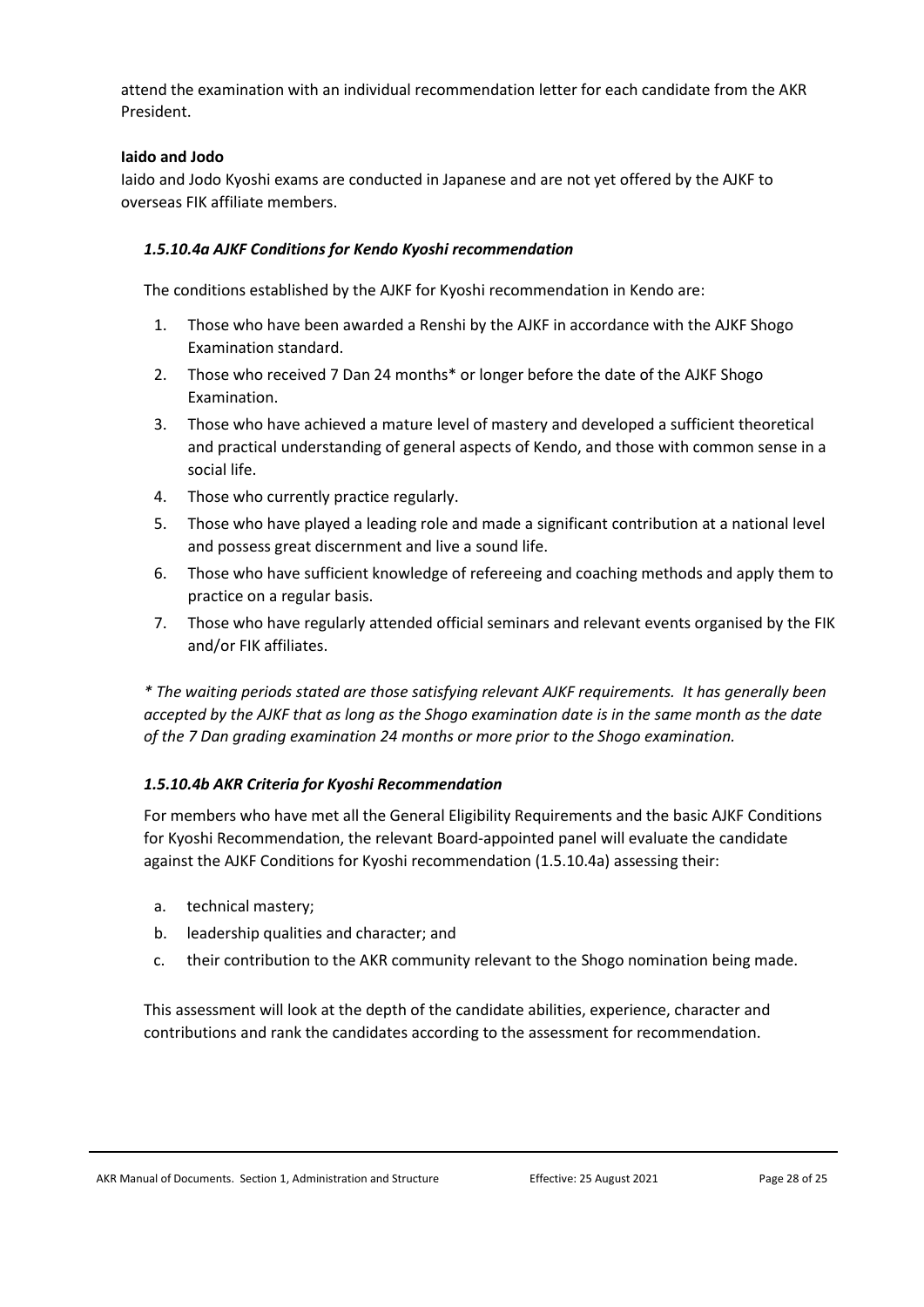Assessment will be conducted by a Shogo Assessment Panel consisting of either:

- a. Kendo Board members;
- b. Three to five senior members selected by the Kendo Board who hold an equivalent or higher Kendo Shogo level; or
- c. A panel of 5 consisting of a combination of Kendo Board members and senior members selected by the relevant Kendo Board who hold an equivalent or higher Kendo Shogo level.

The panel will consist of those who are best informed to undertake the assessment and make a decision to recommend suitable candidates and do so in a fair and unbiased way.

The Shogo Assessment Panel takes the following considerations into account:

- Whether candidates have been recognised as having knowledge which is sufficiently demonstrated for consideration for Kyoshi;
- Whether candidates have made a significant contribution as instructors to the continued skill development of members at local, state/territory and national level;
- Whether candidates have been actively involved considerably in leadership development at local, state/territory and national levels;
- Whether candidates have made a significant contribution to the planning, implementation and management of seminars and training programs at local, state/territory and national levels;
- Whether through considerable years of effort, the candidates have made significant contributions to a wide range of kendo community in Australia;
- Whether candidate's contributions have been recognised by the relevant State or Territory affiliate for recommendation;
- Whether candidates have regularly attended and participated in annual national seminars and championships continuously;
- Whether candidates have regularly participated in shinpan duties at state and national championships; and
- Whether candidates have regularly attended and participated at national and affiliate examinations when required by the Board and/or Affiliates.

# <span id="page-28-0"></span>**1.5.10.5 Procedures for AJKF Shogo Examinations**

AKR Shogo nominations are made by the nominee peers in recognition of both their technical ability and their support for the relevant art, therefore self-nomination from members will not be considered.

Consideration for examination by other FIK affiliates will follow the same principles.

The nomination must be pertinent to the art for which the nomination is being made. The Nominees activities in other arts, while may be supportive, cannot be used as the basis for a Shogo nomination in the art being specified.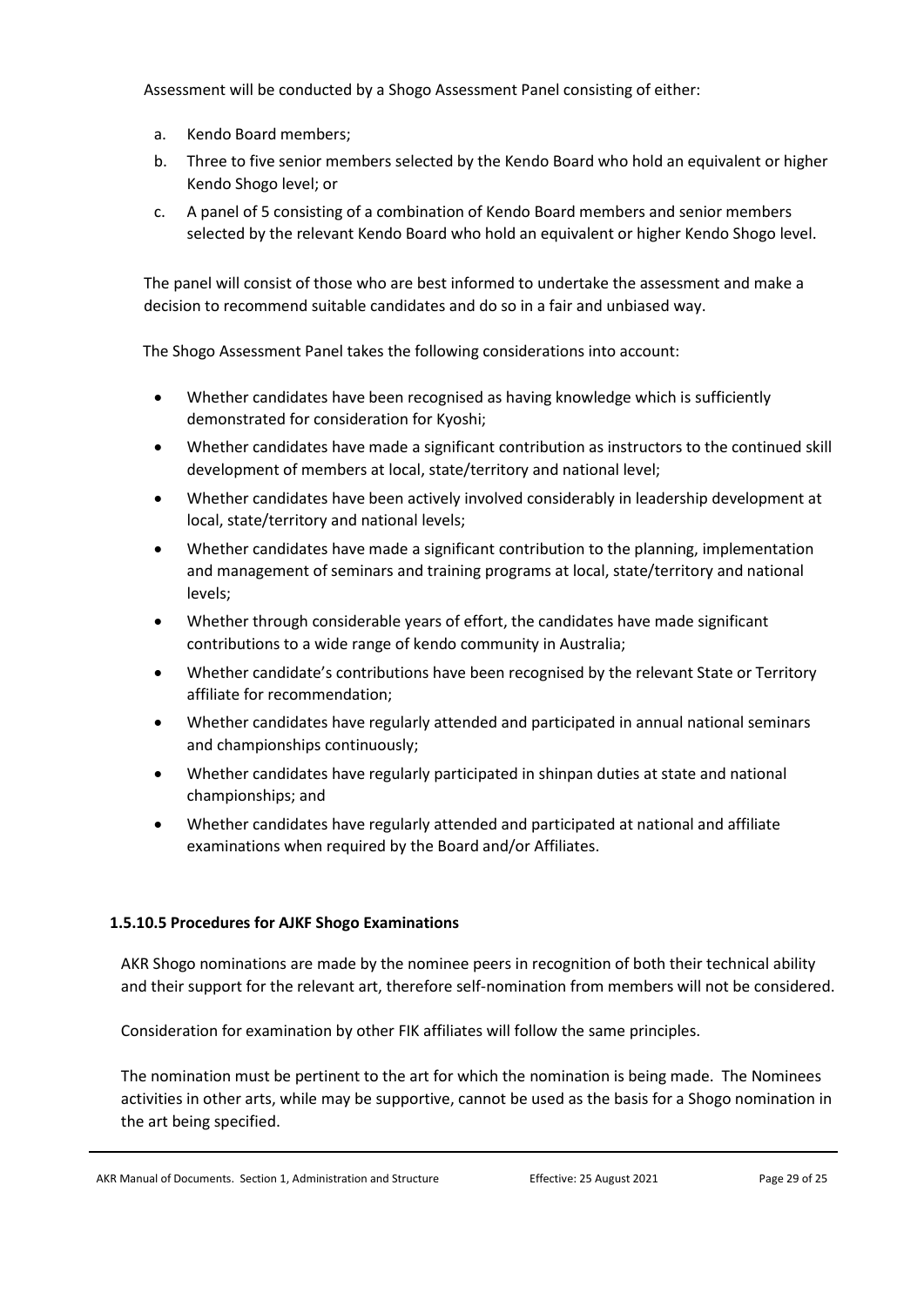Each year, a maximum of up to 9 Renshi candidates 3 will be recommended for Shogo by the AKR – 3 candidates in each art. In cases where an art does not have 3 candidates for recommendation, more than 3 candidates from another art maybe recommended by the AKR President to make up a total of 9 nominations across 3 arts. For Kyoshi maximum of 3 candidates will be recommended for Shogo each year. The decision of which candidates are selected beyond the 3 per art is determined by the order of preference sent to the AKR President. If it is a selection between 2 arts, the selection will be made at the President's discretion.

Upon receiving the invitation from the AJKF, the AKR advises Affiliates of examination details.

Candidates are evaluated on a nomination basis and are assessed by the National Executive in the first instance to confirm basic eligibility. Following that, the relevant Board-appointed panel will evaluate the candidate and advise the AKR President of the evaluation outcome. The AKR President will then contact the successful candidates and supply information regarding deadlines, costs and documentation required, which will include the essay topic (Iaido and Jodo essays must be translated in Japanese).

Upon receiving the required documentation from the candidate, the AKR President will then sign and stamp (AKR seal) all documents and include a letter of recommendation and send to the AJKF.

# Stage 1 – Nominations

The National Executive is advised by the AJKF of relevant Shogo examination details. The National Executive manages the relevant selection process within the AKR jurisdiction only. It should be noted that the requirements stipulated by the AJKF may change with a short notice. The procedure will set closing dates. Late responses from nominators and nominees will not be accepted. The nomination procedure will be followed on a staged basis in the following sequence.

- 1. The National Executive receives a Shogo invitation from AJKF.
- 2. As soon as practicable, the National Executive advises the Affiliates and the Boards of the Shogo invitation with:
	- a. an exhaustive list of potential eligible nominators (i.e. 6 Dan Renshi and 7 Dan Renshi/Kyoshi members registered in each Affiliate);
	- b. an exhaustive list of possible Shogo examination candidates (nominees);
	- c. relevant Shogo Nomination Form; and
	- d. instruction and cut-off date for receiving nominations.
- 3. National Executive (CC Boards) sends the identical nominee list, form and instructions to eligible nominators, and seeks nominations from eligible nominators. Nominators can make a multiple number of nominations, including interstate nominees. Nominators must keep this communication confidential.
- 4. Nominators forwards a copy of the completed Shogo Nomination Form to the National Executive by the prescribed date. Nominators must keep this communication confidential.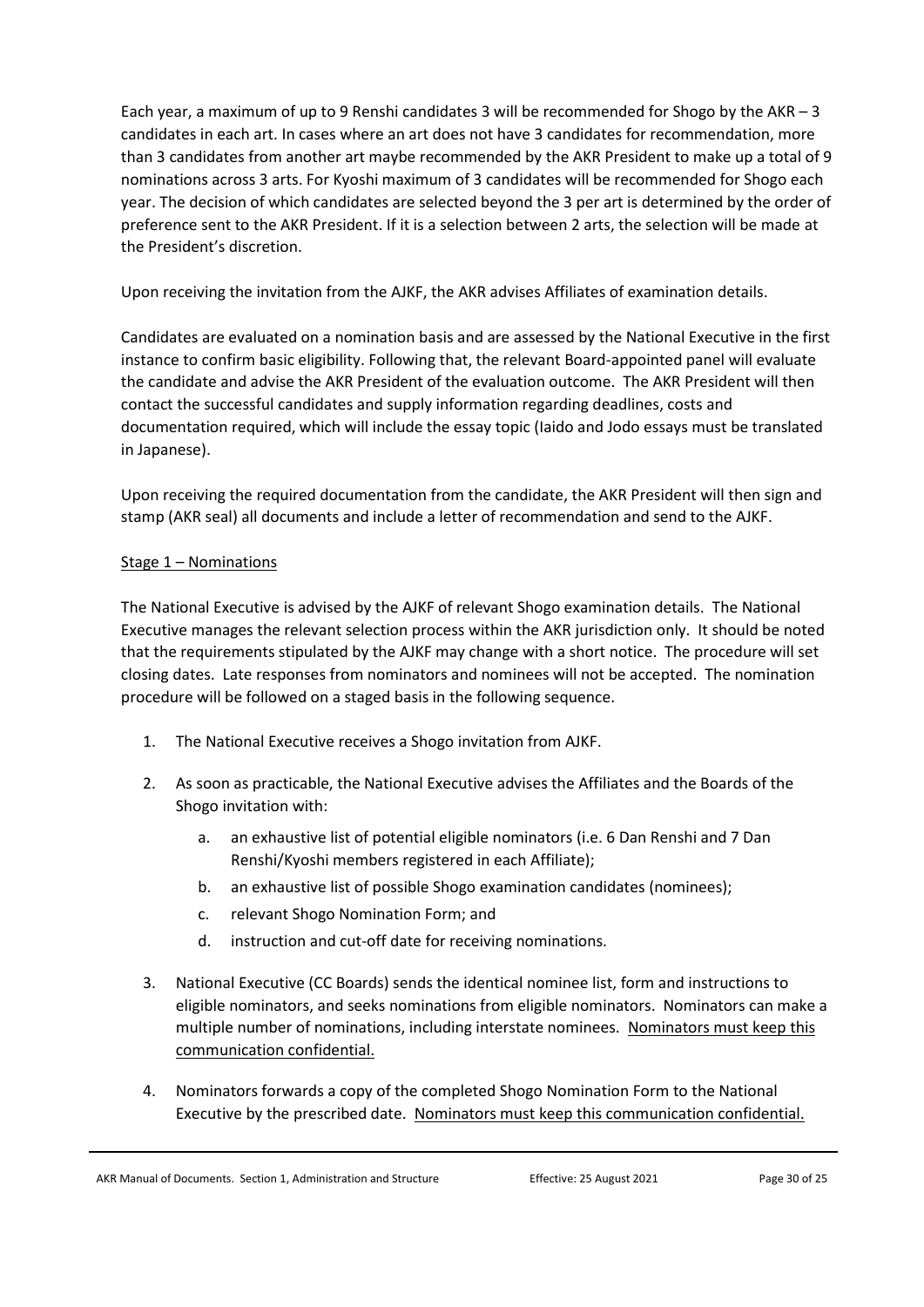- 5. National Executive reviews the nominations to confirm the requirements outlined in *1.5.10.2General Eligibility Requirements* are met. The nominators are provided with a confirmation of receipt of the nomination but are not provided further updates thereafter. National Executive will confirm with the Affiliates if there's anything that might preclude the potential candidate from nomination.
- 6. The eligible nominees are contacted by the National Executive and asked to complete a nominee form should they wish to proceed as a candidate. The Nominee Form must be received by the National Executive by the prescribed date for the nomination to progress.
- 7. Ineligible nominees will not be contacted. If the confidentiality has been maintained by the nominator, the nominee will not have knowledge on the nomination, thus avoiding any disappointment or embarrassment.

# Stage 2 – Evaluation

Each Board for the relevant art must appoint a Shogo Assessment Panel consisting of 3 - 5 peer members who hold an equivalent or higher Shogo level selected by the relevant Board. New panel is constituted for each round of Shogo. The panel will consist of those who are best informed to undertake the assessment and make a decision to recommend suitable candidates and do so in a fair and unbiased way. Renshi evaluations are undertaken by a panel of either Renshi or Kyoshi panellists, and for Kyoshi evaluations a panel of Kyoshi panellists for the relevant arts. Care should be taken in selecting the panellists to avoid any bias and to ensure the evaluations will be conducted fairly.

Any Board members who are nominated must not be involved in the appointment of panellists. If more than two members of a Board are nominated, suitably qualified persons (e.g. National Executive members) must be involved in the selection of the Shogo Assessment Panel panellists.

- 1. The National Executive forwards both the Shogo Nomination Form and the Nominee Form to the Chairperson of the relevant Board who will manage the procedural matters of the evaluation the Shogo Assessment Panel.
- 2. Each of the Shogo Assessment Panel assesses the nominations using the prescribed assessment forms and makes recommendations to the National Executive, listing each candidate in order of merit. The Board will provide constructive feedback for all unsuccessful candidates to the National Executive.
- 3. The President of the AKR will ensure there is no information that would adversely affect the nomination and must be satisfied that the recommended members meet all the above criteria and can then guarantee they have sufficient knowledge and competence.
- 4. The National Executive will contact unsuccessful candidates in writing to provide the feedback from the relevant Board.

# Stage 3 – Examination Process

The AJKF require an individual recommendation letter for each candidate from the AKR President. That letter must include specific information, which is captured in the Nominee Form and the Shogo Assessment Panel recommendation to the National Executive.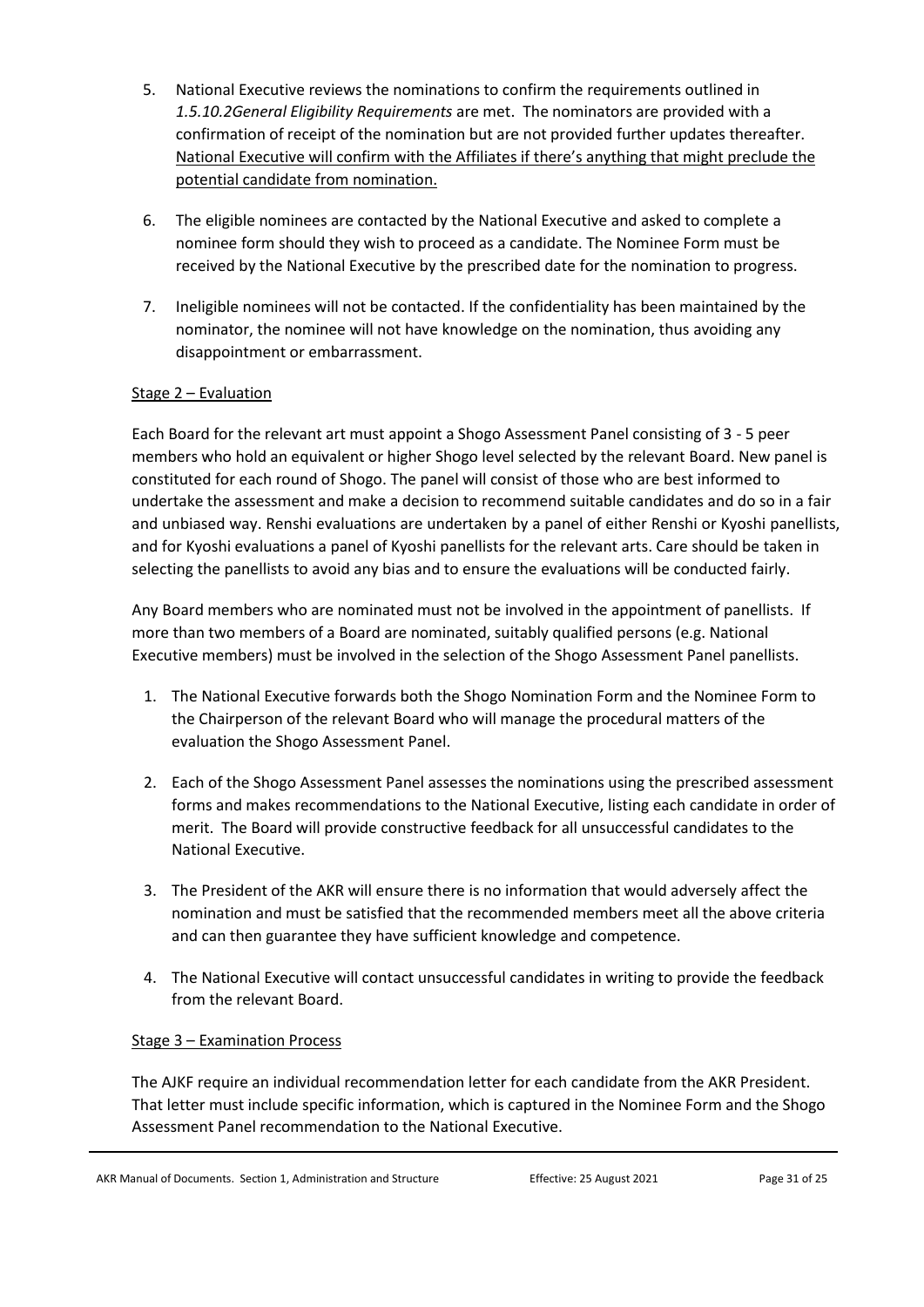Information required by the AJKF typically will include:

- a. A brief statement of how the candidate meets each of the AJKF eligibility criteria.
- b. Positions held (present and past) by the candidate in the AKR or affiliate structure.
- c. A list of major activities by the candidate in Kendo, Iaido or Jodo activities to date.
- d. Accomplishments as a leader/mentor and/or a referee achieved by the candidate.
- e. A record of attendance by the candidate at official FIK and FIK affiliate seminars and at AKR seminars, particularly where an AJKF delegation has attended as instructors.
- f. Reasons for recommendation.
- 1. Upon receiving and assessing the Shogo Assessment Panel recommendations, the AKR President finalises the recommendations for submission to the AJKF.
- 2. The AKR President will advise successful nominees of relevant information required for their respective Shogo.
- 3. Those selected will be required to forward their applications to the AKR President according to the AKR and AJKF instructions.
- 4. The AKR President will forward the applications to the AJKF according to the procedure set out in the AJKF letter.

# Stage 4 – Award Decision

The AKR President will be informed of the success of nominees, who will then contact those who have passed.

Art specific assessment criteria can be found in relevant art-specific sections of the MoD as an addendum.

# <span id="page-31-0"></span>1.6 REGISTER OF MEMBERS

# <span id="page-31-1"></span>1.6.1 INTRODUCTION

The register is a list of all members of the AKR. These records go back to 1989 when this information began to be collected. For each member, a number of items of information are collected including personal identifying information, membership history, and Grading history. Sources of information include that supplied by the member on joining or on request, annual membership renewal forms, and Grading results sheets. This information reaches the AKR via the Affiliate and Club administrations. The accuracy and usefulness of the Register obviously depend on the diligence of Affiliate and Club administrators in supplying and updating this information. The AKR Secretary is responsible for maintaining the register.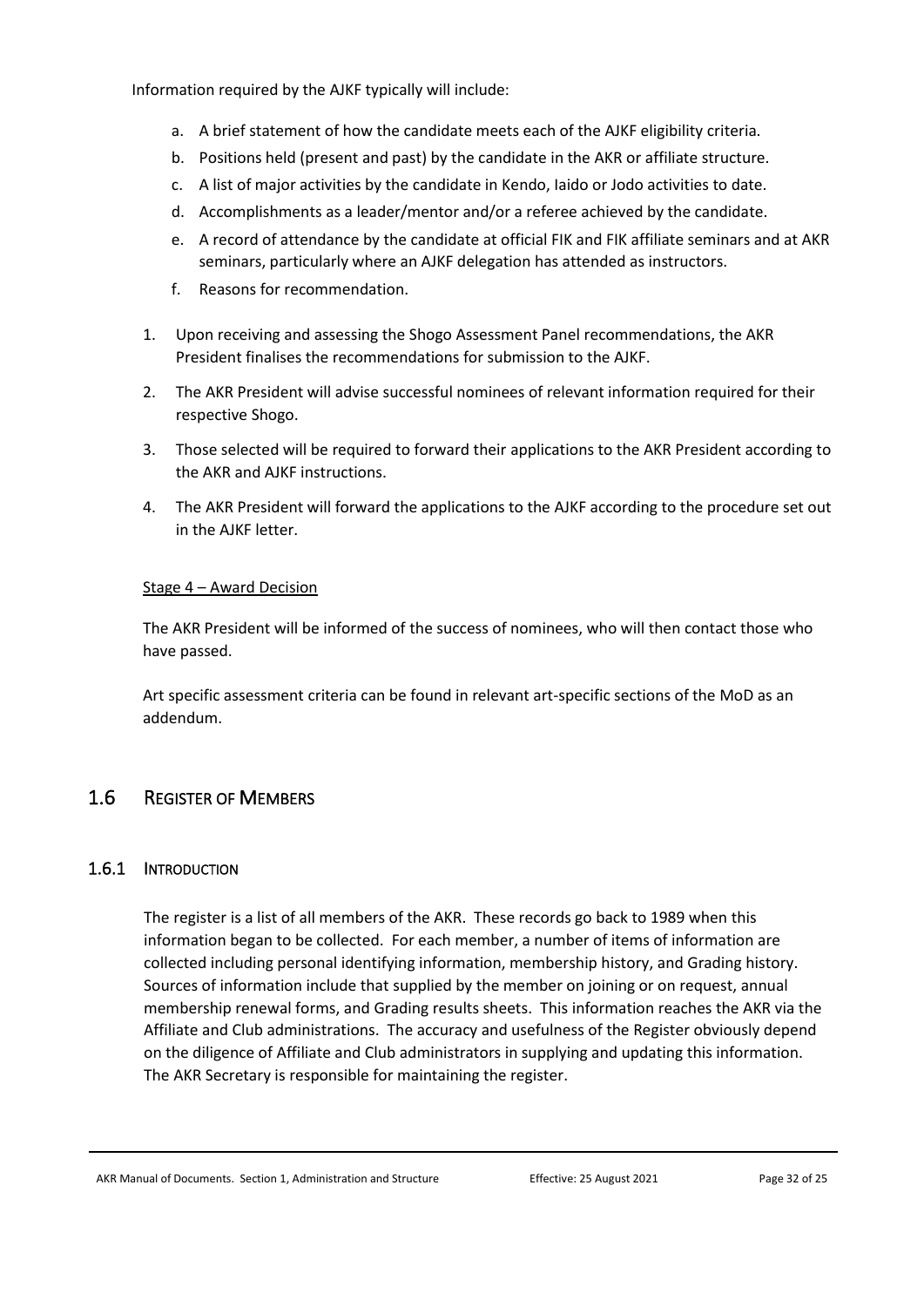# <span id="page-32-0"></span>1.6.2. FORM OF THE REGISTER

The Register consists of all the individual Records of all members kept in three sections;

- 1. Current Year's List consisting of renewals from last year plus new members. Records are added to this list as membership fees are received from the Affiliates.
- 2. Last Year's List consisting of records for all those members for whom membership fees were received for that year.
- 3. Grading Register consisting of all previous grading results for past and present members. These Records are updated as results of Grading Examination held during the year are registered. Copies of all Grading Results, Membership renewals and New Members information as received from the Affiliates are also retained.

# <span id="page-32-1"></span>1.7 FEE STRUCTURE

# <span id="page-32-2"></span>1.7.0 INTRODUCTION

The Membership Fees and the Grading Registration Fees are the major source of funds for the Renmei and are set by the National Council, usually at the recommendation of the National Executive.

The Membership fees consist of a single annual Membership Fee that covers insurance and all three arts.

(N.B. Member must be registered for all Arts being practiced).

Each Affiliated Body is required to send all monies collected on behalf of the AKR to the AKR Treasurer within 30 days of collecting it. Membership fees are due on the 1<sup>st</sup> July each year.

# <span id="page-32-3"></span>1.7.1 MEMBERSHIP FEES

All existing members who are actively training must pay their membership fee at the beginning of the financial year.

All beginners are required to be registered as an affiliate Club member and must become a financial AKR member immediately after week 12 from the start of their training. To be considered a financial member, the membership application and associated fees must have been received by the Affiliate.

N.B. To be eligible to compete in a national-level competition or to be eligible for a grading examination, the applicant must have a valid AKR number, and have paid their membership fees for that financial year to their Affiliate by the time of submitting their grading application or competition registration.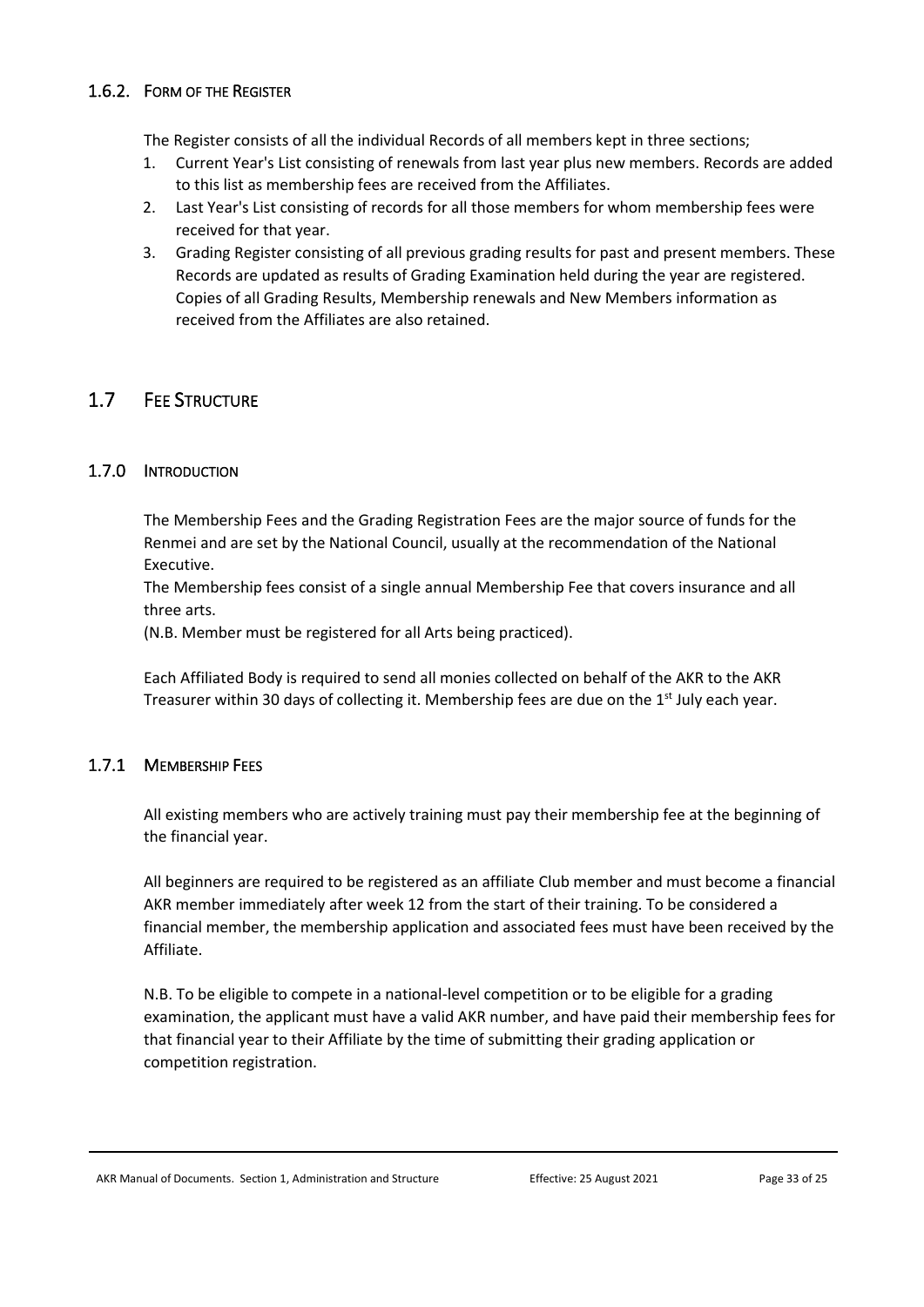#### Annual Membership:

- Ordinary Affiliate Member (Adult): \$55 per year.
- Junior Affiliate Member (\* See note): \$35 per year.

*\* "Junior Affiliate Member" means a financial member of an Affiliate who is younger than eighteen (18) years of age or whose eighteenth (18th) birthday occurs on or after the first day of the current Membership Year and for whom an Affiliate has paid affiliation fees to the AKR and such fees have been received by the AKR.*

Note: A half year fee exists for new members commencing training and joining their club after January each year for the first time only.

#### Half Annual Membership:

- Ordinary Affiliate Member (Adult): \$45
- Junior Affiliate Member (\* See note): \$25

# <span id="page-33-0"></span>1.7.2 GRADING FEES

Grading Examinations involve two separate fees - the Grading Application Fee and the Grading Registration Fee.

#### <span id="page-33-1"></span>**1.7.2.1 AKR Grading Application Fees:**

- Are payable before the member attempts a Grading Examination.
- Affiliates may set their own Grading Application fees.
- May be retained by the body (either the AKR or an Affiliates) conducting the Examination.
- Fees for national grading set by the AKR are as shown in Table 2.

#### *Table 1 – AKR Grading Application Fees*

|     | Grade  | <b>Senior</b>         | Junior*        |  |  |
|-----|--------|-----------------------|----------------|--|--|
|     | Kyu    | \$10.00               | \$5.00         |  |  |
|     | Shodan | \$25.00               | \$10.00        |  |  |
|     | 2 Dan  | \$30.00               | \$15.00        |  |  |
|     | 3 Dan  | \$35.00               | \$20.00        |  |  |
| Dan | 4 Dan  | \$40.00               |                |  |  |
|     | 5 Dan  | \$45.00               |                |  |  |
|     |        | \$55.00 for laido and | Not Applicable |  |  |
|     | 6 Dan  | Jodo only.            |                |  |  |
|     |        | (See Clause 1.5.1)    |                |  |  |

*\* "Junior Affiliate Member" means a financial member of an Affiliated Body who is younger than eighteen (18) years of age or whose eighteenth (18th) birthday occurs on or after the first day of the current Membership Year and for whom an Affiliate has paid affiliation fees to the AKR and such fees have been received by the AKR.*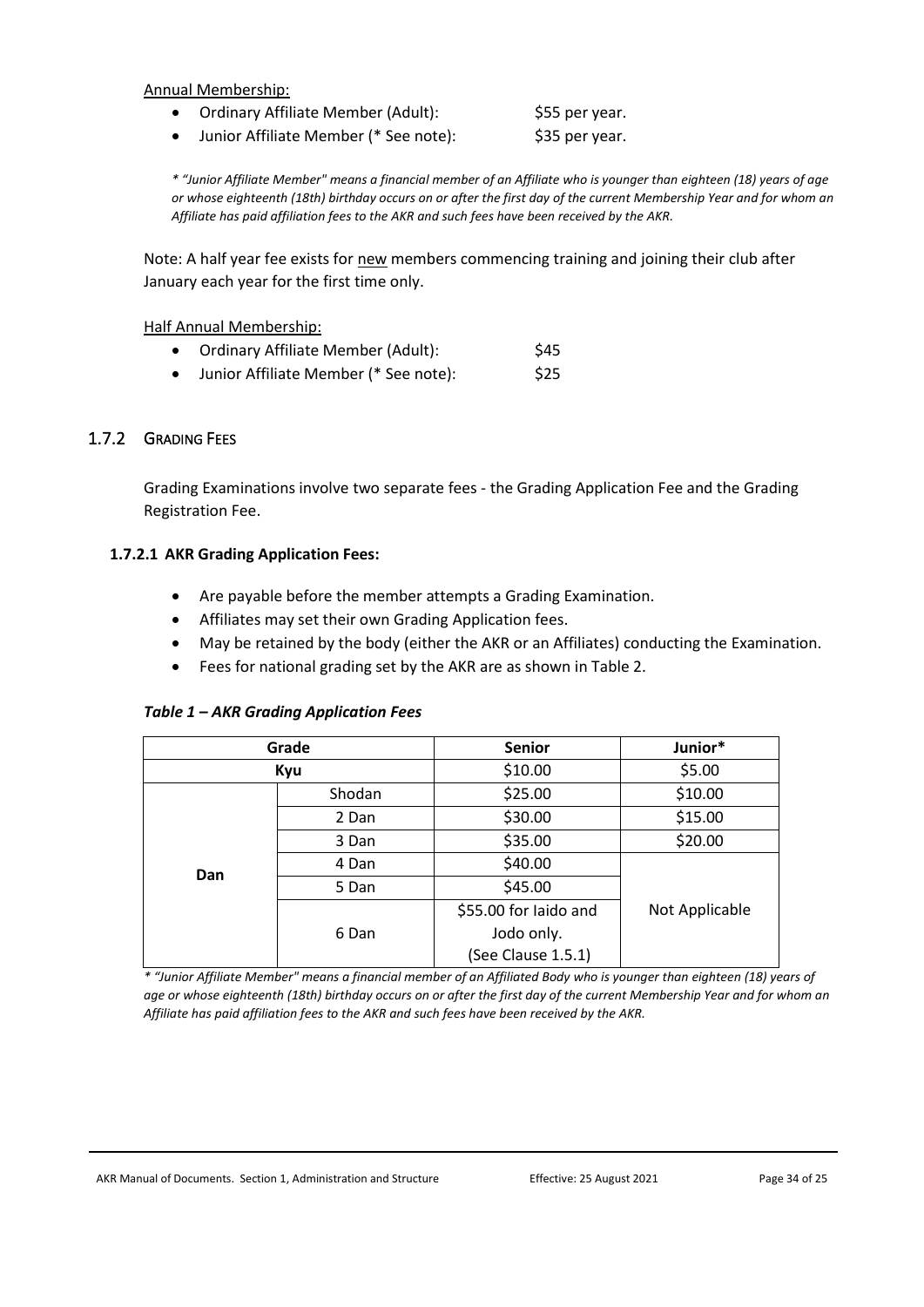### <span id="page-34-0"></span>**1.7.2.2 AKR Grading Registration Fees \*:**

This fee enables the Registration of the result of an Examination and is set by the AKR as shown in Table 3.

It should be stressed that relevant registration fees must be paid immediately after successfully completing a Grading Examination and must be forwarded to the AKR Treasurer along with the results within 30 days after the Examination.

| Grade |        | <b>Senior</b>          | Junior*        |  |  |
|-------|--------|------------------------|----------------|--|--|
| Kyu   |        | \$20.00                | \$10.00        |  |  |
|       | Shodan | \$35.00                | \$20.00        |  |  |
|       | 2 Dan  | \$45.00                | \$30.00        |  |  |
|       | 3 Dan  | \$55.00                | \$35.00        |  |  |
| Dan   | 4 Dan  | \$75.00                |                |  |  |
|       | 5 Dan  | \$100.00               | Not Applicable |  |  |
|       | 6 Dan  | \$150.00 for laido and |                |  |  |
|       |        | Jodo only              |                |  |  |

*Table 2 – AKR Grading Registration Fees*

*\* "Junior Affiliate Member" means a financial member of an Affiliate who is younger than eighteen (18) years of age or whose eighteenth (18th) birthday occurs on or after the first day of the current Membership Year and for whom an Affiliate has paid affiliation fees to the AKR and such fees have been received by the AKR*

# <span id="page-34-1"></span>1.8 MEDIA, PROMOTIONS AND PUBLICATIONS

# <span id="page-34-2"></span>1.8.1 AKR ENDORSEMENT OF PUBLICATIONS

The National Council of the AKR (or delegates appointed by the council, be they individuals or members of a technical board) examine any publication submitted to the AKR requesting official endorsement of the publication by the AKR.

That the author of the publication may object to an examiner on the grounds of personal or other perceived bias. Another examiner of similar qualification and standing will be selected as replacement.

After a period of no more than one month from commencement of the examination, a report be tendered to the Secretary of the AKR indicating whether the application should be approved or rejected and giving reasons for that recommendation.

That report then be circulated to the members of the National Council of the AKR for acceptance by e-vote according to standing voting policy.

Further:

That members of the National Council of the AKR, the National Executive and the Art Boards be held to a higher standard in this regard, in that any such person may freely state their affiliation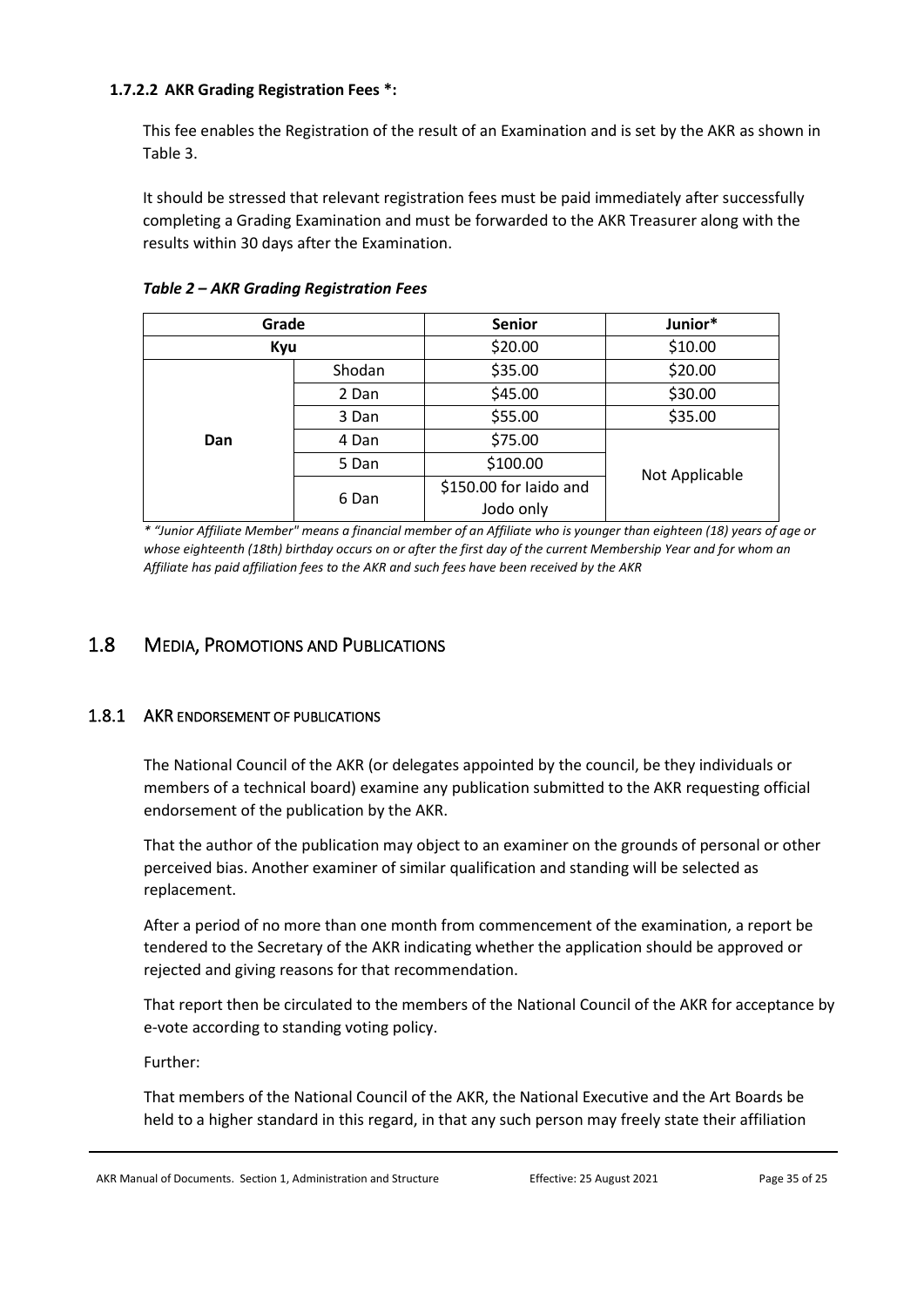and position as long as either permission for endorsement is sought and received or a declaration that the publication is personal view and does not represent the official view of the organisation is included at the beginning of the publication.

# <span id="page-35-0"></span>1.9 AKR PRIVACY POLICY

Personal information collected by the Australian Kendo Renmei Inc. (AKR) and Affiliated Associations, is primarily for the purpose of recording membership, grade registration and for voting purposes. That information is necessary for managing the affairs of the AKR and pursuing the objects of the AKR.

# COLLECTION AND USE OF INFORMATION

The AKR collects members' information either directly or indirectly from Affiliates for the purpose of identification, recording membership, registering grades, establishing eligibility for examination, communication and for voting.

Members' information will only be used by AKR and Affiliates for the above purposes.

# INFORMATION COLLECTED

The AKR and Affiliates collects the following details of members:

- Name.
- Date of birth.
- Kendo, Iaido and Jodo grades.
- Name of the members Affiliated Association.
- Name of the members club or dojo.
- Contact details.

# SECURITY OF INFORMATION

The AKR and Affiliates endeavour to protect any members' information that they hold from:

- Misuse.
- Loss.
- Disclosure.
- Modification.
- Unauthorised use.

# DISCLOSURE OF MEMBERS INFORMATION

Members Information collected by the AKR and Affiliates will not:

- Be released for any form of commercial gain.
- Be disclosed to any person or organisation, for any purpose that is unrelated to AKR Kendo, Iaido and Jodo activities, except with prior consent.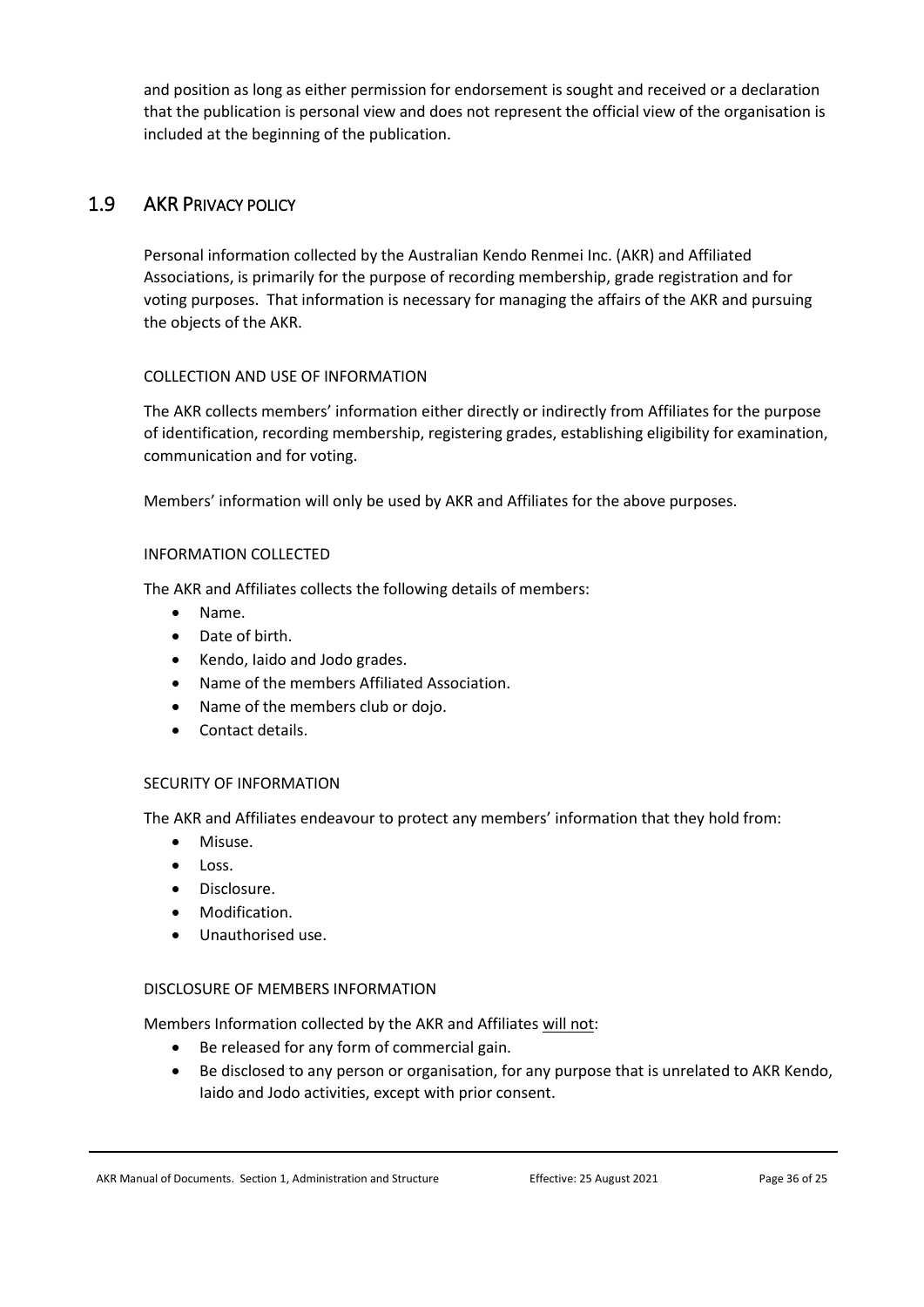Members Information collected by the AKR and Affiliates will be shared with and accessed by:

- Officers of the Affiliates that registered a member.
- Officers of other AKR Affiliates.
- Officers of the AKR.
- Members of the AKR Kendo, Iaido and Jodo Boards.
- The auditors of AKR finance reports.
- Government Departments, if required to by Regulation or Legislation

#### ACCESS TO MEMBERS' INFORMATION

A member can gain access to their personal information held by the AKR and Affiliated Associations by applying in writing, through the Affiliated Association that registered their details with the AKR, to the AKR Secretary.

Any other query relating to the AKR Privacy Policy should be made to the AKR Secretary.

# <span id="page-36-0"></span>1.10 AKR INSTRUCTOR ACCREDITATION SCHEME (IAS) CURRENTLY UNDER REVIEW

\*\* The AKR Instructor Accreditation Scheme is currently under review\*\* All instructors listed below will have their accreditation extended to 30th June 2021 provided that the instructors agree to commit to the Code of Conduct previously signed.

In 2021 the AKR are implementing an Instructor, Coach & Officiator (ICO) development framework for use consistently across Kendo, Iaido and Jodo. This will replace the current Instructor Accreditation Scheme (IAS) effective immediately which has been in place since 2007.

# <span id="page-36-1"></span>1.10.1 AKR IAS ACCREDITATION LEVELS

The AKR IAS has four levels for each of Kendo, Iaido and Jodo. (Note: As of October 2017, this system is under review but remains valid).

- 1. AKR Accredited Instructor, Level 0.\*
- 2. AKR Accredited Instructor, Level 1.<sup>+</sup>
- 3. AKR Accredited Instructor, Level 2.<sup>+</sup>
- 4. AKR Accredited Instructor, Level 3.<sup>+</sup>

\*`AKR Instructor Level 0 accreditation is managed by the AKR Executive Committee, with the support of State and Territory affiliates.

<sup>+</sup>AKR Instructor accreditation for Levels 1, 2 and 3 is managed by the AKR Kendo, Iaido and Jodo Boards, also with the support of State and Territory affiliates.

Requirements for AKR IAS Levels 1, 2 and 3 coincide with the same levels of the ASC's NCAS and have similar requirements.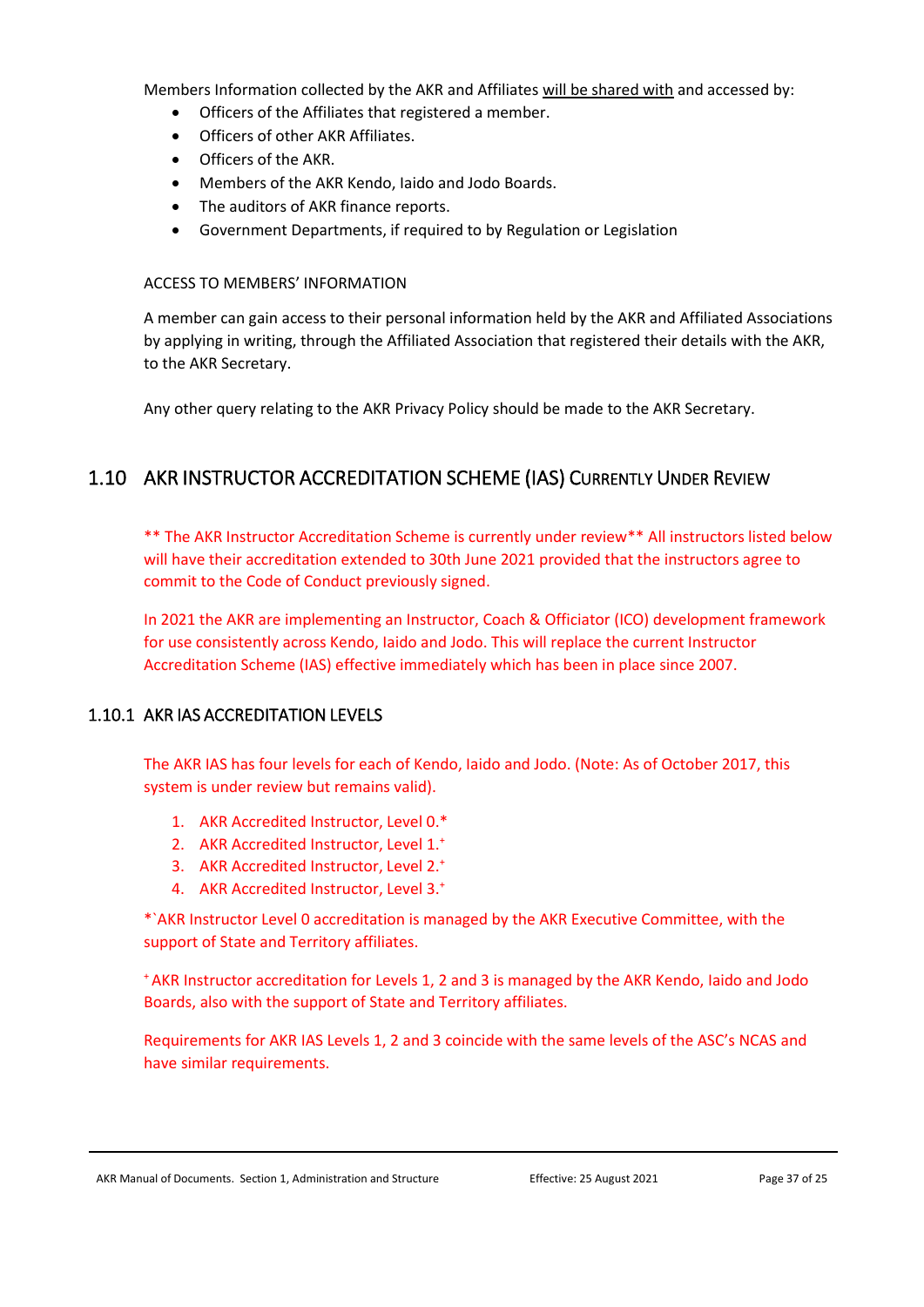# <span id="page-37-0"></span>1.10.2 TO BECOME AN AKR IAS ACCREDITED INSTRUCTOR

Application to be accredited or re-accredited can be made at any time and accreditation will be current until the next IAS rollover cycle. Cycled re-accreditation is completed via the State and Territory affiliates.

The rollover cycle is currently in June every fourth year, from 2012.

# <span id="page-37-1"></span>1.10.3 AKR IAS ACCREDITATION REQUIREMENTS

#### <span id="page-37-2"></span>**1.10.3.0 AKR Accredited Instructor Level 0.**

This is the entry level accreditation. Generally this is for new or potential Kendo, Iaido and Jodo instructors.

Accreditation requirements are –

- 1. Be an ordinary affiliate member and over 18 years old, or a life member of the AKR;
- 2. Provide a signed *AKR Instructors' Code of Behaviour and Agreement form* and read the *AKR Safety Document*.
- 3. Provide evidence of being assessed as successfully completing one of the following courses
	- a. the Australian Sports Commissions "Community Coaching General Principles Course", available online, or equivalent authorised general Coaching development courses conducted by State sport institutes and other providers;
	- b. a higher level approved course, such as a Level 1, 2 or 3 Coaching development course conducted by State sport institutes and other providers, or a sport related university or TAFE certificate, diploma or degree.

# <span id="page-37-3"></span>**1.10.3.1 AKR Accredited Instructor, Level 1.**

Accreditation requirements are –

- 1. Provide a signed *AKR Instructors' Code of Behaviour and Agreement form* and read the *AKR Safety Document*.
- 2. Hold an AKR recognised Second Dan level in the discipline that accreditation is being applied for.
- 3. Has been a current AKR Accredited Level 0 Instructor at for at least two years.
- 4. Provide evidence of being assessed as successfully completing an authorised general sport coaching development course, for Level 1, conducted by State sport institutes and other providers, or a sport related university or TAFE certificate, diploma or degree.
- 5. Assessed as successfully completing the relevant AKR Level 1 discipline specific instructors course.

# <span id="page-37-4"></span>**1.10.3.2 AKR Accredited Instructor, Level 2.**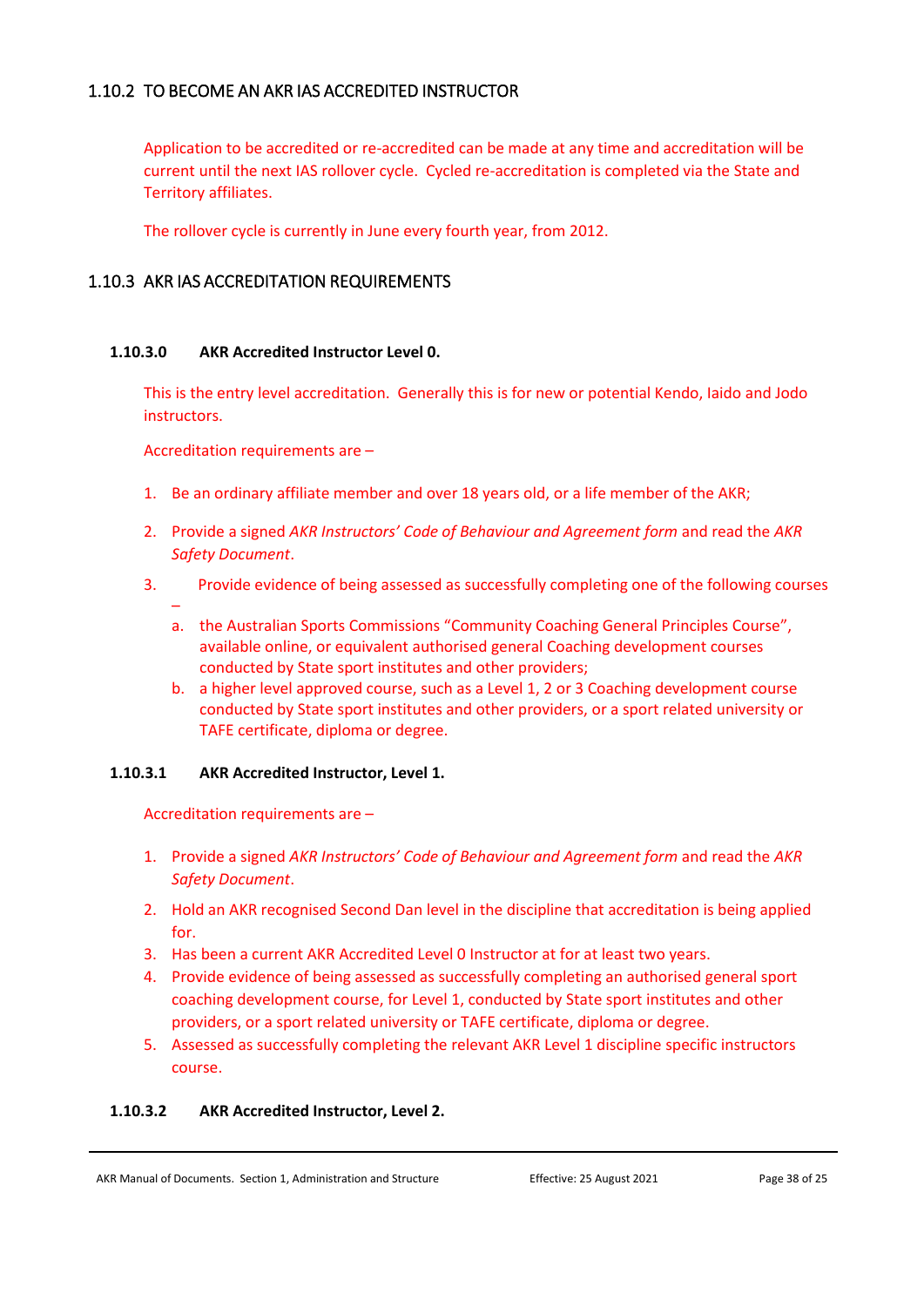Accreditation requirements are –

- 1. Provide a signed *AKR Instructors' Code of Behaviour and Agreement form* and read the *AKR Safety Document*.
- 2. Hold an AKR recognised Third Dan level in the discipline that accreditation is being applied for.
- 3. Has been a current AKR Accredited Level 1 Instructor for at least two years.
- 4. Provide evidence of being assessed as successfully completing an authorised general sport coaching development course, for Level 2, conducted by State sport institutes and other providers, or a sport related university or TAFE certificate, diploma or degree.
- 5. Assessed as successfully completing the relevant AKR Level 2 discipline specific instructors course.

#### <span id="page-38-0"></span>**1.10.3.3 AKR Accredited Instructor, Level 3.**

#### Accreditation requirements are –

- 1. Provide a signed *AKR Instructors' Code of Behaviour and Agreement form* and read the *AKR Safety Document*.
- 2. Hold an AKR recognised Fourth Dan level in the discipline that accreditation is being applied for.
- 3. Has been a current AKR Accredited Level 2 Instructor for at least two years.
- 6. Provide evidence of being assessed as successfully completing an authorised sport general coaching course, for Level 3, conducted by State sport institutes and other providers, or a sport related university or TAFE certificate, diploma or degree.
- 4. Assessed as successfully completing the relevant AKR Level 3 discipline specific instructors course.

# <span id="page-38-1"></span>1.10.4 FURTHER REQUIREMENTS

An AKR Accredited Instructor will -

- 1. Continue to train and develop instructional and personal skills by participating in approved activities, such as –
	- a. Attend an accredited course at the next level.
	- b. Coaching under supervision by a higher level coach.
	- c. First Aid/Cardio-Pulmonary Resuscitation/ASMF Sports Trainer certification and qualifications.
	- d. Sports related workshops and seminars.
	- e. Training seminars.
	- f. Lecturing at a coach education Course.
	- g. Work with a Master Coach / Sensei.
	- h. Sports related tertiary study.
	- i. ACC organised events.
	- j. Involvement in State, National and International competitions.
	- k. Referees / officials courses.
	- l. Events specified by the AKR.

The table below also illustrates the requirements for AKR IAS accreditation. \*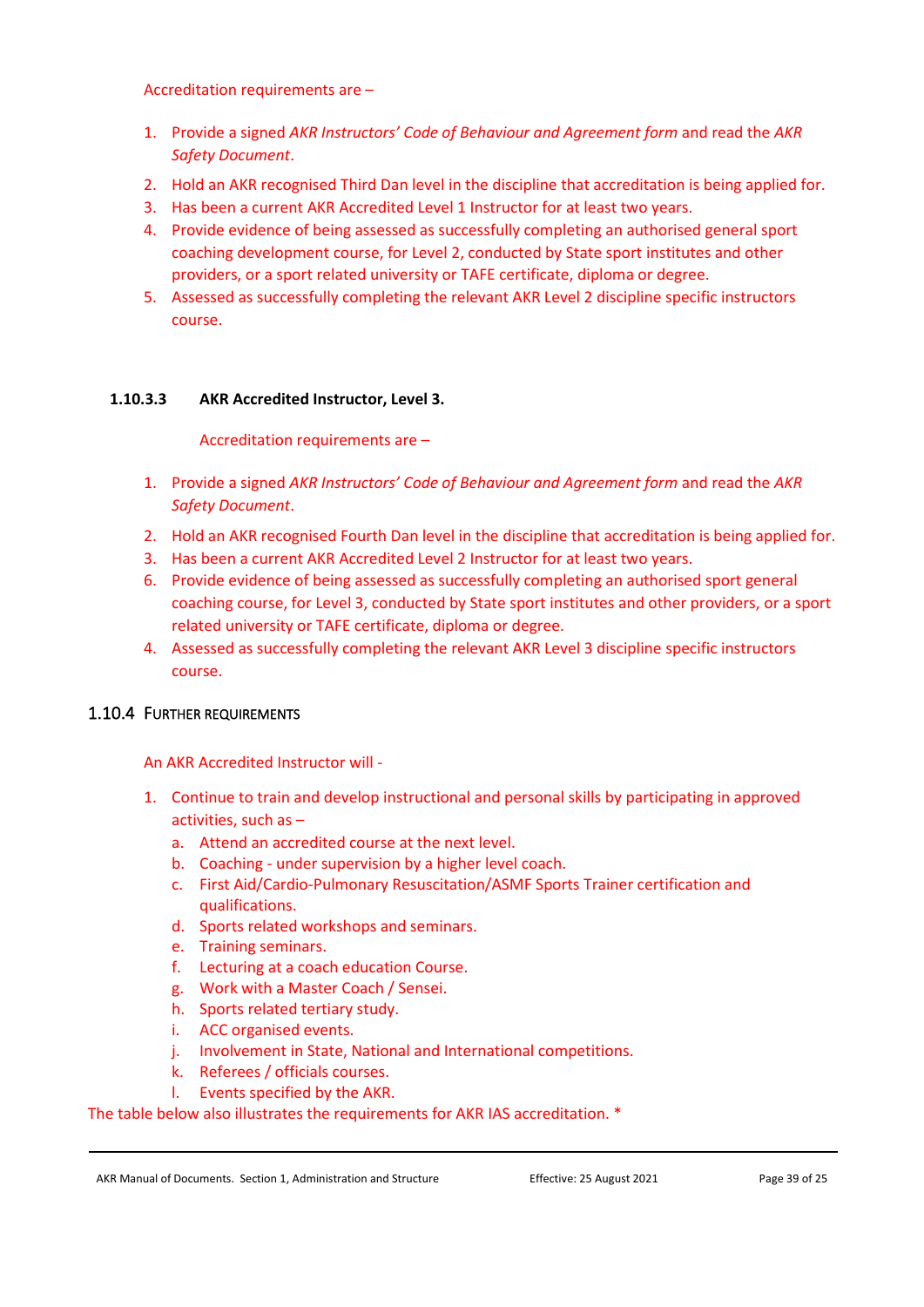| <b>AKR IAS</b> | Sign            | Completion        | Accredite    | Dan            | Completion      | <b>AKR</b>        | Completion      | <b>AKR</b>        | Completion      | <b>AKR</b>        |
|----------------|-----------------|-------------------|--------------|----------------|-----------------|-------------------|-----------------|-------------------|-----------------|-------------------|
| Level          | Code of         | Certificate       | d at next    | level          | Certificate $-$ | <b>Discipline</b> | Certificate $-$ | <b>Discipline</b> | Certificate $-$ | <b>Discipline</b> |
|                | <b>Behaviou</b> | $-$ Beginning     | lower IAS    |                | Level 1         | specific          | Level 2         | specific          | Level 3         | specific          |
|                |                 | Coaching          | level for    |                | general sport   | course            | general sport   | course            | general sport   | course            |
|                | Agreeme         | General           | minimum      |                | coaching        | for Level         | coaching        | for Level         | coaching        | for Level         |
|                | nt              | <b>Principles</b> | of 2 years   |                | development     | $\mathbf{1}$      | development     | 2                 | development     | 3                 |
|                |                 | Course            |              |                |                 |                   |                 |                   |                 |                   |
| $\mathbf{0}$   |                 |                   |              |                |                 |                   |                 |                   |                 |                   |
|                | $\checkmark$    | ✓                 |              |                |                 |                   |                 |                   |                 |                   |
|                |                 |                   |              | $\overline{2}$ |                 | ✓                 |                 |                   |                 |                   |
|                |                 |                   |              |                |                 |                   |                 |                   |                 |                   |
| $\overline{2}$ | ✓               |                   | $\checkmark$ | 3              |                 |                   | $\checkmark$    | $\checkmark$      |                 |                   |
| 3              | $\checkmark$    |                   | $\sqrt{}$    | 4              |                 |                   |                 |                   | $\checkmark$    | ✓                 |
|                |                 |                   |              |                |                 |                   |                 |                   |                 |                   |

\* AKR IAS accreditation will only be provided if copies of all documents are supplied to the AKR.

# <span id="page-39-0"></span>1.10.5 REQUIREMENTS FOR APPOINTED AKR COACH POSITIONS

Any member proposed to be appointed as an AKR National Team Coach or AKR National Coaching Director must be an AKR Accredited Instructor at the time of nomination and remain accredited for the duration of their term.

# <span id="page-39-1"></span>1.11 FLAGS, BANNERS AND ADVERTISING AT AN AKR EVENT

- 1. In principle, both the Flag of Australia and the House Banner of the AKR must be displayed at an AKR National Event such as Australian/AKR/National Championships, AKR seminars, grading exams or events where organisational support is provided by the AKR to facilitate the event.
- 2. There should be no other national flags, house banners, state flags, sponsor banners, signs or similar displayed (Incl. Japan flags) at an Australian/AKR National Event, in the competition area.
- 3. In principle, both the flag and banner should also be displayed on other occasions when funds or organisational support is provided by the AKR. Such as the UniSport Nationals Div 1 kendo competition.

# <span id="page-39-2"></span>1.11.1 PROTOCOL TO DISPLAY FLAGS

(Ref. [https://www.dpmc.gov.au/sites/default/files/publications/australian-flags-excerpt.pdf\)](https://www.dpmc.gov.au/sites/default/files/publications/australian-flags-excerpt.pdf)

Ideally and preferably –

- The flag of Australia and the AKR house banner are to be displayed in landscape orientation.
- The flag and banner should be positioned behind or above the kamiza, high place, sensei table or similar and above head height of where the officials and sensei group will stand at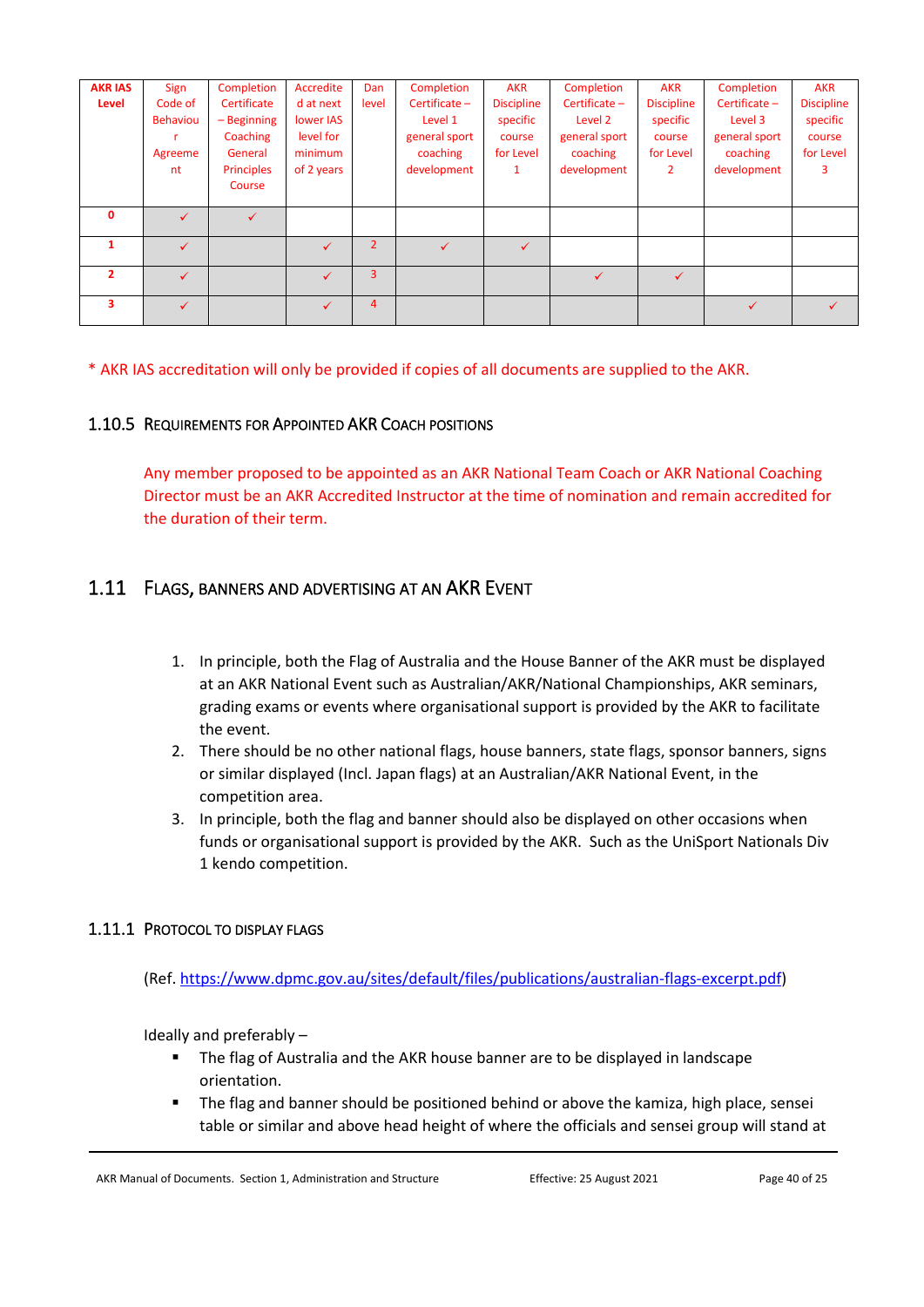an opening ceremony. This may be altered, after discussion and approval, if the venue layout does not permit such an arrangement.

The flag of Australia should be displayed to the left of the AKR house banner.



- Only if the venue layout prohibits displaying the flag and banner in landscape orientation, then the flags and house banners may be displayed in portrait fashion. In that case, the top left corner of the flags and house banners of Australia should be at the top left when viewed (appears to be backwards).
- If the venue does not allow for the display of the flag and AKR house banner, the AKR house 'pull-up banner' should be used in isolation.
- AKR provides two sizes of flags and house banners
	- o 2300 w x 1150 mm h
	- o 3600 w x 1800 mm h
- All flags and house banners have loops at the top and sides to assist with hanging. A suggested method is to suspend flags and house banners from a suitable length piece of thin (9mm) dowel that has been inserted through the loops and using cord, the dowel is then suspended. An alternative is to suspend the flag and banner by a hook (one for each loop). Note that each flag and house banner weighs only about 400gm.

After the event, the flags and house banners all must be returned by registered post and insured for \$800.00, to the address below or an alternative address as advised.

**Note:** The return of flags and house banners is the responsibility of the event hosting committee or state association that hosted the event. Unreturned flags and house banners will need to be replaced or their replacement paid for by the relevant event hosting committee or state association.

Address for Return of the flags and house banners:

Australian Kendo Renmei 11 Princess Street COBURG NORTH VIC 3058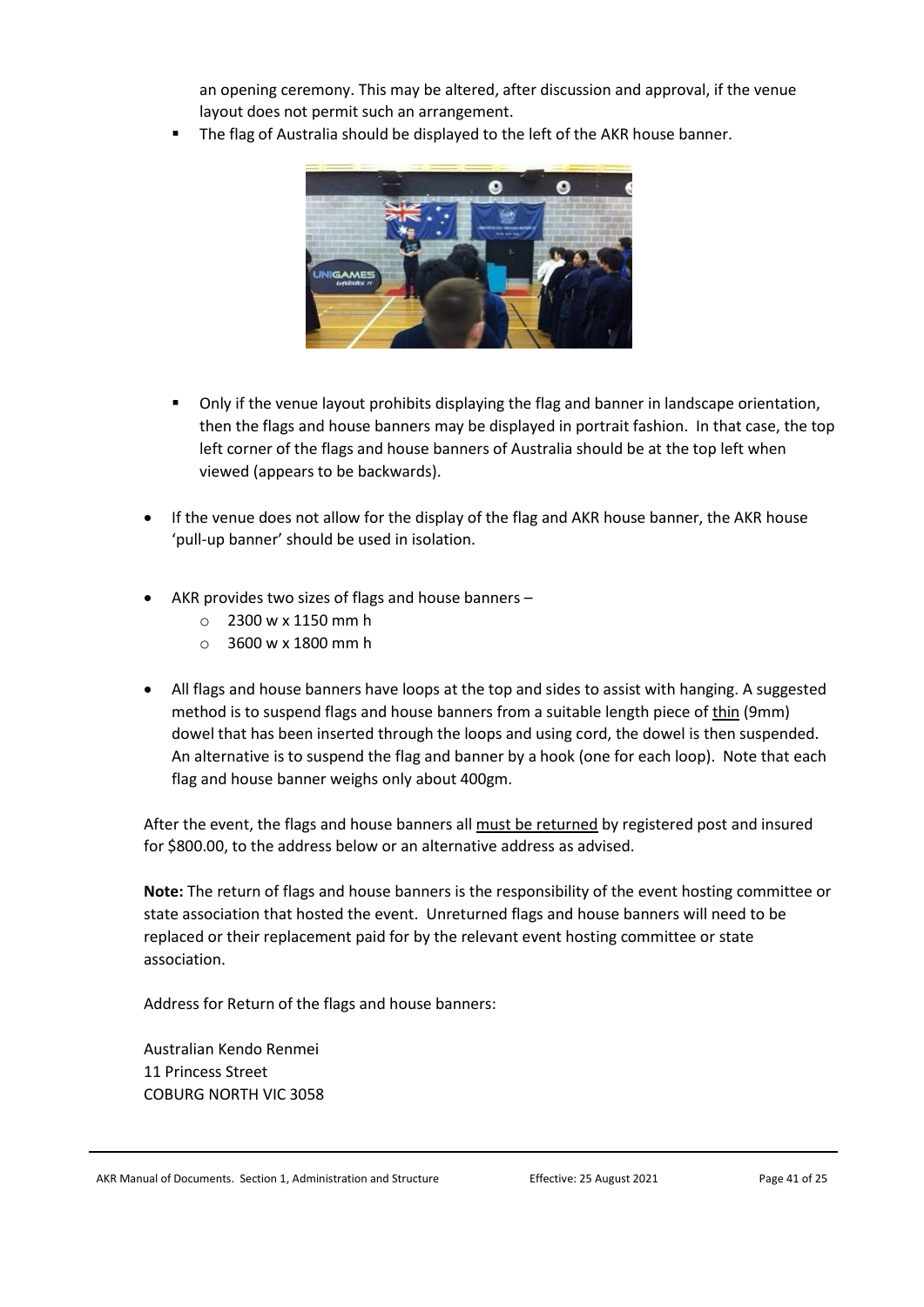# <span id="page-41-0"></span>1.11.2 SPONSORSHIP

Sponsorship and material support provided by a company or organisation is permitted. However none is permitted from an alcohol or tobacco company or an organisation that promotes or provides services of a sexual nature, or gambling. Sponsorship agreements for AKR national events and activities must be approved by the AKR President. (Note also - 1.11 Flags, banners and advertising at an AKR Event)

# <span id="page-41-1"></span>1.12 PRACTITIONERS FROM OVERSEAS, TRAINING AT AKR AFFILIATED DOJO OR CLUBS.

In principle, within a reasonable time, people training at an AKR affiliated dojo or club, should become a member of the club, the relevant Affiliate, the AKR and join the AKR personal accident insurance cover scheme. They must have their own Travel Insurance or arrange insurance with our Insurance Broker on a case-by-case basis for any period they are not registered with the AKR as a member but participating in training, activity and events.

# <span id="page-41-2"></span>1.13 NATIONAL COUNCIL MEETING GUIDELINES

#### <span id="page-41-3"></span>1.13.1 MOD CHANGE PROCESS

Any changes to the MOD require approval by the National Council and must follow the below process to ensure ample time for review by the National Council. Following the below process will also ensure the National Council discussions are brief and decisions are made swiftly at meetings.

If the changes are for sections 2, 3 or 4, the proponent should discuss the changes with the relevant Board. The Board will:

- Ask for current Word version of the relevant section from the AKR Secretary.
- Track-change proposed changes and send to AKR Secretary minimum 6 weeks before National Council meeting (AKR will send to National Council 5 weeks before meeting). If any of the National Council delegates do not agree or have concerns, they should have a discussion with the relevant Boards and try and come to an agreed position.
- The final draft (track-changed) document needs to be submitted to the AKR Secretary minimum 2 weeks prior to the National council meeting for distribution to the National Council.
- National Council meeting process should be to simply accept or reject the changes, and the item will be dealt with in Agenda Item '*MOD changes*'.

If the changes are not in section 2, 3 or 4, the proponent should discuss with the AKR Executive to seek guidance on who should be consulted. If the changes require broad consultation, that should occur well in advance of the National Council meeting. The process and the timeframes for submitting changes to the AKR and distribution to the National Council are as per below:

• Proponent to submit detailed background on the MOD section for discussion to AKR minimum 6 weeks prior to NC meeting.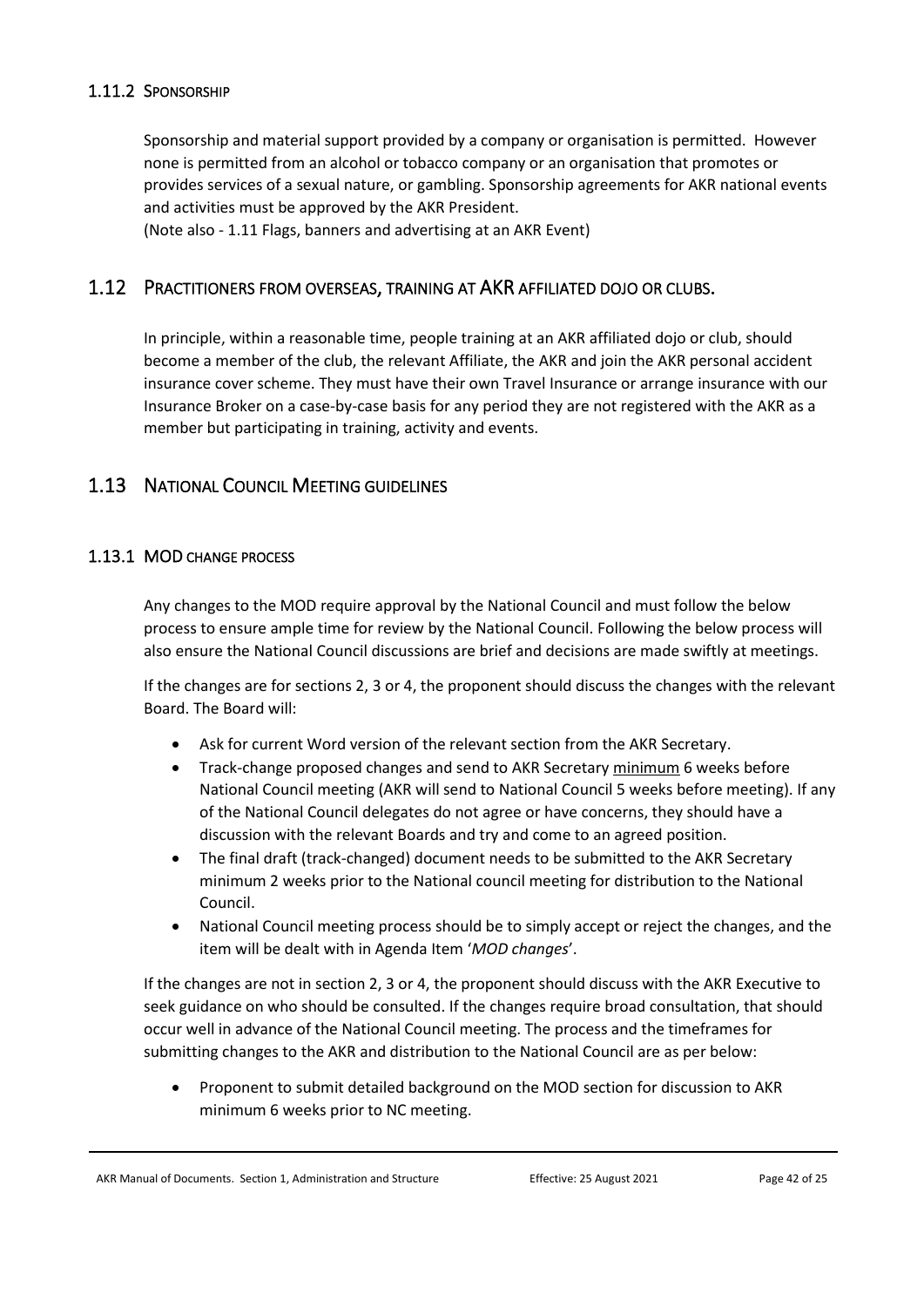- AKR will submit the details provided to the National Council 5 weeks prior to National Council meeting.
- National Council members are to discuss the changes on-line (email or relevant discussion forum), consult relevant members and aim to reach consensus on the matter.
- Proponent to track-change proposed changes and send to AKR Secretary minimum 2 weeks before National Council meeting (AKR will send to National Council 2 weeks before meeting).
- National Council meeting process should be simply to accept or reject the changes and will be dealt with in Agenda Item 'MOD changes'.

There may be cases where the topic requires discussion at the NC meeting. In this case, the topic will be added to the agenda as a separate item.

# <span id="page-42-0"></span>1.13.2 AGENDA ITEMS FOR NATIONAL COUNCIL MEETINGS

Agenda Items for National Council meeting should be submitted to the AKR Secretary minimum 6 weeks prior to the NC meeting and should detail:

- a. Detailed background (impacts and benefits, consultation)
- b. Outcome desired
- c. Clearly outline what is being proposed

The AKR Secretary will distribute item to the National Council delegates to consider and consult their members (5 weeks prior to the NC meeting).

Where possible and appropriate, National Council discussions may occur before the meeting via online platforms (email or relevant discussion forum) to expedite outcomes and ratification at the National Council meeting.

Final position / proposal must be submitted to the AKR Secretary minimum 2 weeks prior to National Council meeting for distribution to the National Council.

# <span id="page-42-1"></span>1.14 RECOMMENDATIONS FOR AUTHORITY TO CONDUCT A RECOGNISED AKR DOJO

There is a need to document fundamental requirements to enable the formation of a recognised dojo within the AKR to conduct kendo, iaido or jodo training.

The following guidelines are therefore recommended to be enforced by States or Territories. Instructor qualification.

• All currently active Club Instructors as at 29th October 2019 will continue to be recognised but are required to ensure they have all of the requirements listed in this document in place by 30th June 2020.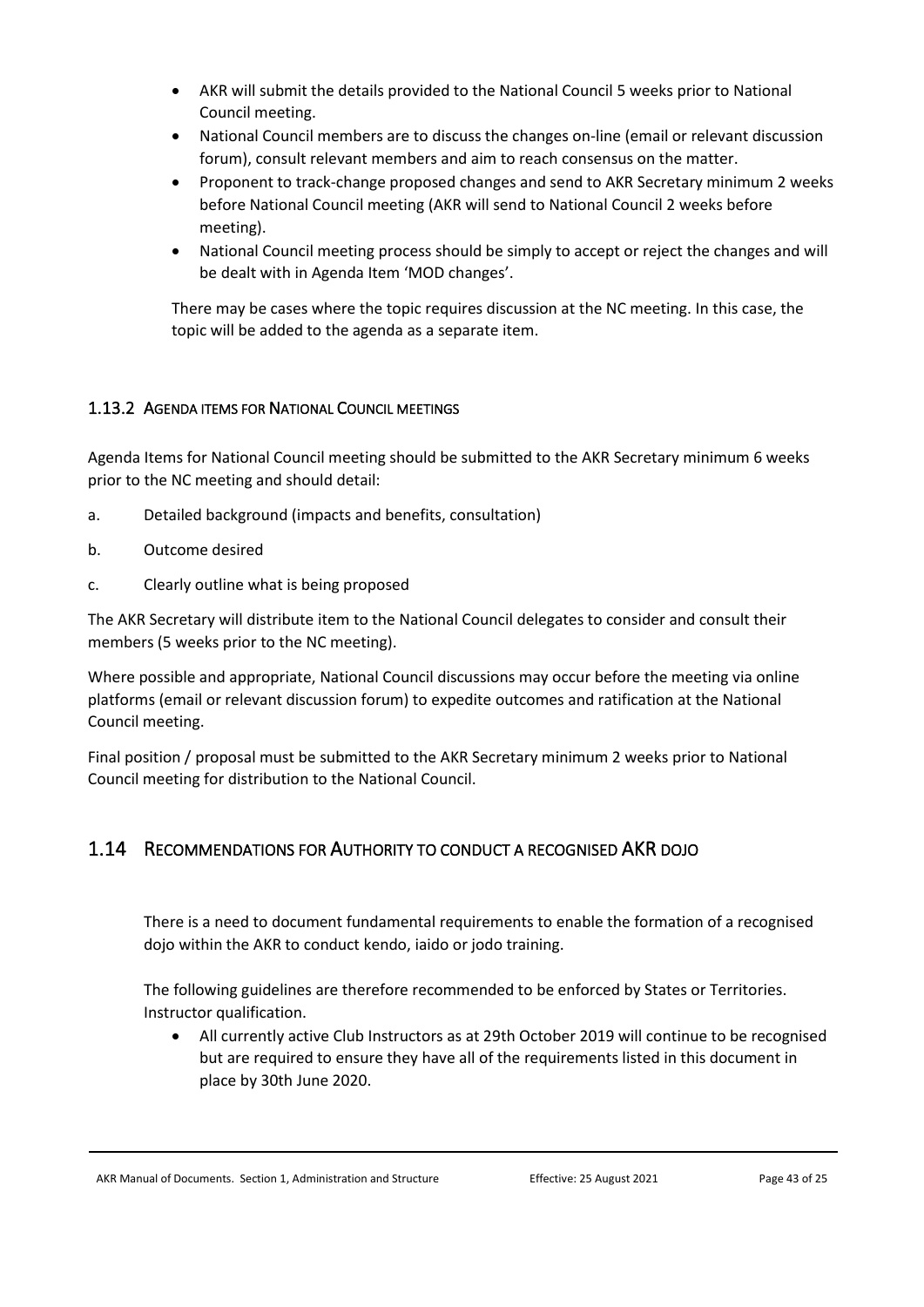- All clubs should be formed under the overall guidance or mentoring of an Area member holding the minimum of Godan level in the art being taught. When there is no Godan or higher member available the next highest level should fulfil this role in the interim.
- The recommended level of the Club Instructor is ideally Sandan level in the art being taught, however, in remote areas or where there is insufficient availability of senior Instructors, a minimum of Shodan within the art being taught and recognised by the AKR Grading System is acceptable.
- The Instructor should have a minimum qualification in AIS Community Coaching General Principles and have signed and provided a copy of the AKR INSTRUCTORS' CODE OF BEHAVIOUR AGREEMENT to the AKR.
- The Instructor should make concerted effort to attend a National or International Seminar in the art being conducted annually to ensure their person progression is in line with National/International standards.
- Approval for Instructor status for those below Sandan level is to be conducted by the Board responsible for the art in conjunction with recommendations from the State or Territory Renmei.
- Instructors are required to be current financial or life member of the AKR so as to be covered under the AKR professional Indemnity Insurance.
- If children are participating in the activities of the dojo, the instructor/s will meet the requirements of the relevant state or territory Working with Children Check laws.
- Instructors should be open to advice from senior AKR members of the art being taught and invite attendance at club seminars to assist in special training from time to time.
- Club Instructors may invite technical assistance from their relevant Board when required.

Club Administration.

- The Club must have a satisfactory administration system in place to fully integrate the requirements of their State/Territory Affiliate and requirements documented in the AKR Manual of Documents and Policies.
- The Club must operate under the relevant State/Territory Affiliate Constitution.
- All members should be protected by the relevant State Government Code of Conduct and Safe Practices acts.
- The Club must administer all membership fees and documentation requirements within the time frames outlined in AKR and State/Territory Affiliate Rules and Guidelines.
- A record of all injuries occurring during, or as a direct result from, training should be maintained by the Club Administration. Injuries requiring medical treatment (doctor or hospital visit) must be reported to the National Executive.
- All Gradings must be conducted in accordance with the AKR Manual of Documents

Dojo facilities.

- The dojo facilities must be safe and proper for the conduct of the relevant art being taught.
- Facilities must be protected by adequate Public Liability Insurance, preferably as part of a AKR or State Renmei Policy.
- Full details of the Club should be updated with the State/Territory Affiliate annually or whenever changes are made that warrant an update.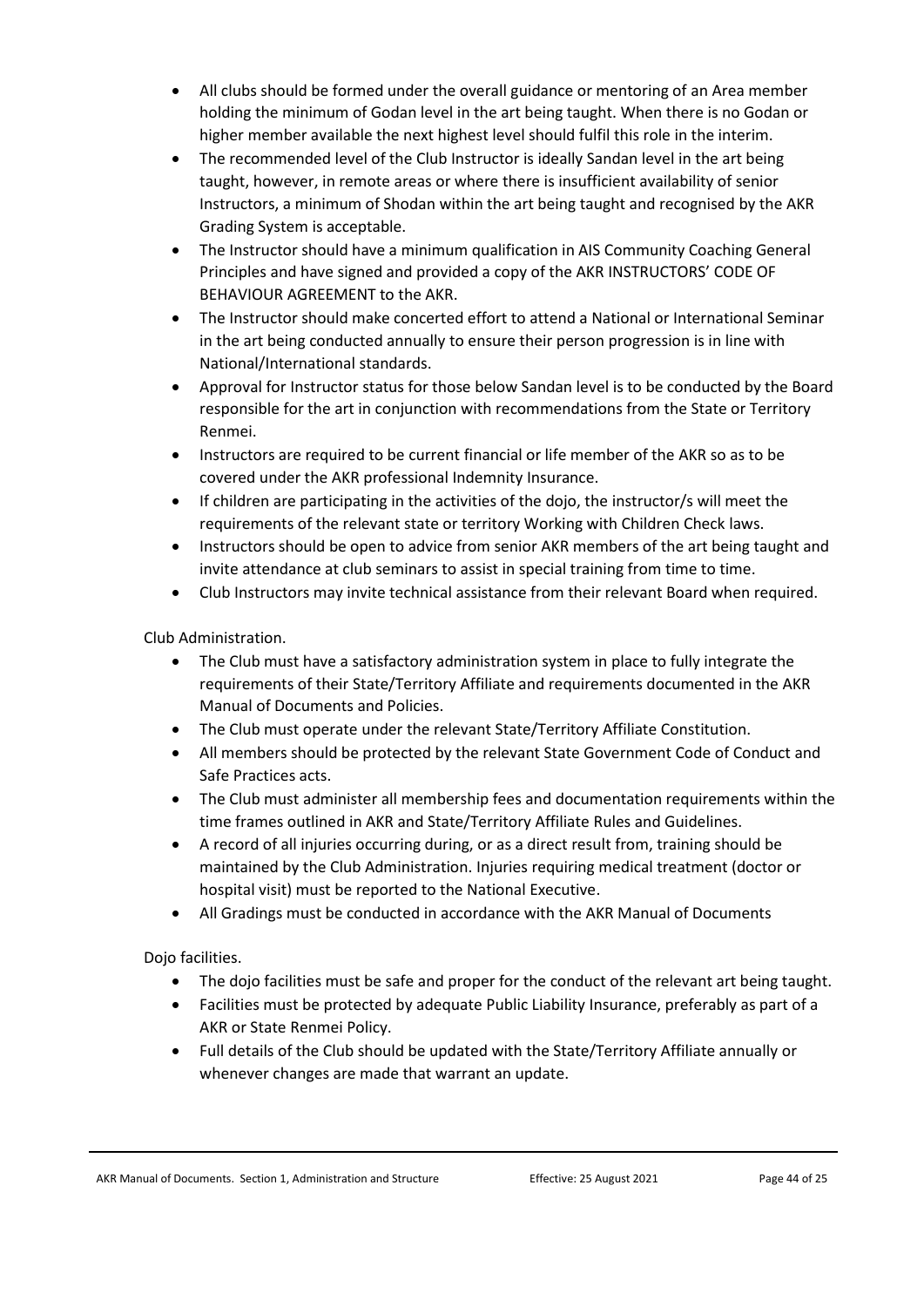• A Safety Inspection of the dojo and equipment should be conducted by the Club Instructor prior to commencing any training and defects noted and rectified or precautions taken to protect members from suffering injury.

Membership Rules.

- New members must follow a specified Club Beginners course or induction period.
- All new members are to be financial AKR members within 12 weeks of commencing training or completion of a beginners' course.
- Records of attendance at training should be maintained by the Club Instructor or Administrator and kept on file in the event of any legal challenge or insurance claims.

# Club recognition

- The Club Instructor and Club Administration should be given due representation and support by the State/Territory Affiliate.
- All Club instructors should be given support and recognition as an autonomous club providing they comply with the general direction of policy and procedures documented by the National Executive, relevant Board and their respective State/Territory Affiliate.
- A list of Approved Club Instructors should be maintained by the relevant State/Territory Affiliate and the relevant Board kept informed.

# <span id="page-44-0"></span>1.15 LIFE MEMBERSHIP

This procedure outlines the process of awarding an Honorary Life Member

# <span id="page-44-1"></span>1.15.1 RIGHTS

- Same rights as ordinary affiliate member.
- Exempt from annual membership fees.
- Exempt from annual art fees.
- Recognised as an affiliate member of the state of current membership or of residence.
- Will be noted on the Honour List of the AKR.

# <span id="page-44-2"></span>1.15.2 RESPONSIBILITIES

- Will not bring the AKR into disrepute.
- Will not act to cause damage to the AKR in any way.

# <span id="page-44-3"></span>1.15.3 ELIGIBILITY GUIDELINES

- 1. Has been a financial affiliate member of the AKR for a period of 20 years.
- 2. Has made an outstanding and sustained contribution to the development or function of the AKR or of the arts of Kendo, Iaido or Jodo at state and/or (preferably) national level.
- 3. Has acted as a role model to other members of the AKR and/or the wider community in furthering the study of Kendo, Iaido or Jodo or the aims of the AKR.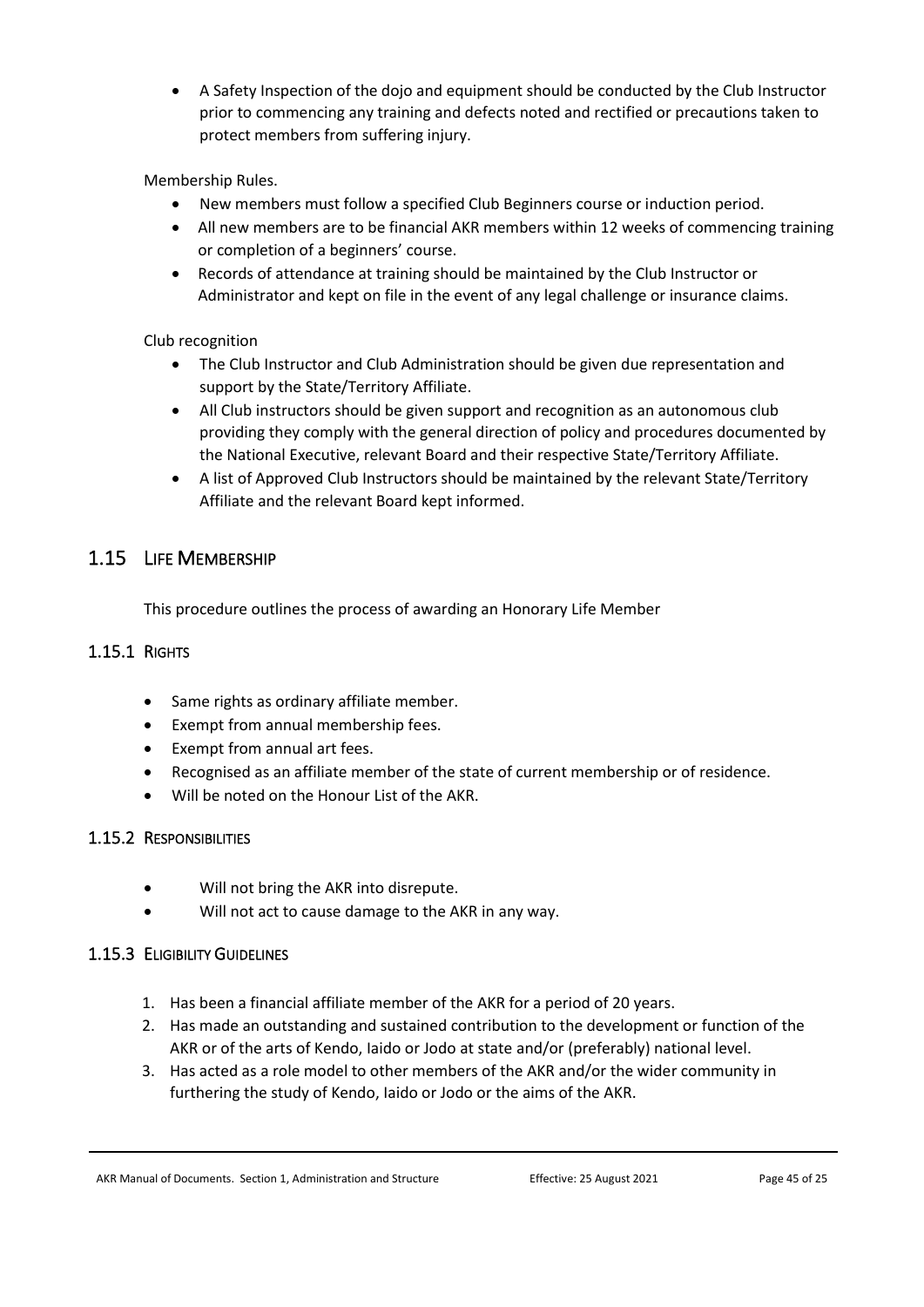4. Must reside in Australia. A Life Member living in another country and registered as a member of a FIK Affiliate will not be recognised as an AKR member - the membership that will be recognised is for the national organisation of the country that the member resides in.

# <span id="page-45-0"></span>1.15.4 REGULATIONS GOVERNING THE PROCESS OF NOMINATIONS, VOTING AND AWARDING LIFE MEMBERSHIP.

- No Affiliate or Board may nominate more than one (1) affiliate member for life membership in any twelve (12) month period.
- No more than three (3) life memberships may be awarded in any one (1) year.
- There is no requirement to award a life membership in any year whether nominations are received or not.

# <span id="page-45-1"></span>1.15.5 NOMINATIONS

- May be made by any member of the National Council of the AKR or any Affiliate's President.
- Must be seconded by a member of the National Council of the AKR.
- Must answer the eligibility criteria.
- Must include an accompanying statement citing examples of ways in which the nominee's contribution has been outstanding.
- Is to be made on the prescribed form. (See MOD Section  $6-6.17$  Honorary Life Member nomination form).

# <span id="page-45-2"></span>1.15.6 PRESENTING THE MOTION.

- A correctly prepared nomination is to be presented to the National Council AGM. This item is to be prepared in advance and submitted to the secretary of the AKR by the appropriate time to be included on the agenda of the meeting.
- In preference the October meeting of the National Council would be most appropriate due to time constraints at the Easter meeting and to ensure fullest attendance. This would also allow presentation of an award at the next national event relevant to the recipient.
- If the nominee is a member of the National Council, they will absent themselves from the discussion at this time.
- The nominator will speak to the motion by reading the citation. Debate on the nomination will then be invited both for and against.

# <span id="page-45-3"></span>1.15.7 VOTING ON THE MOTION.

- Voting will be by secret ballot.
- Each member of the National Council may make one personal vote only.
- The vote may be for the motion, against the motion or abstaining.
- The vote will be considered carried if an 80% absolute majority is achieved in the affirmative.
- Abstentions will not modify the absolute majority required.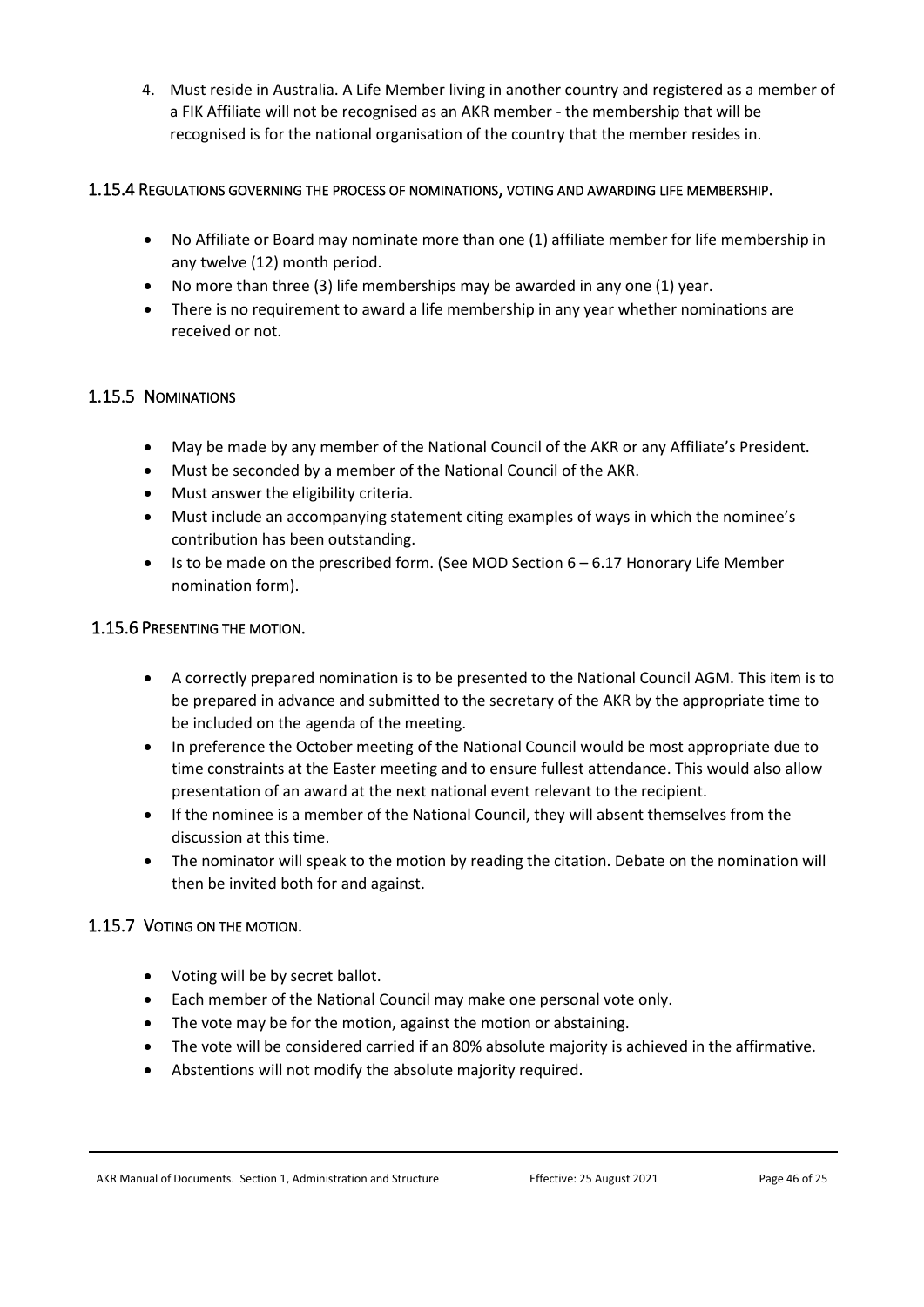# <span id="page-46-0"></span>1.15.8 AWARDING LIFE MEMBERSHIP.

- A Life Membership will be awarded at the next appropriate annual national event. This will be either during the Australian Kendo Championships or the Australian Iaido and Jodo Championships. Where the award is relevant to both events, it may be made at both events.
- The award shall be presented by the President of the AKR.
- The award shall be in the form of a memento as decided from time to time.
- The award shall be presented after the citation has been read to the assembled members.
- If the presentation is to be made at both national events, the award will be presented only once but the citation will be read at both events.

# <span id="page-46-1"></span>1.15.9 REVOCATION OF LIFE MEMBERSHIP.

- If the Life Member acts in such a way as to bring the AKR to harm or into disrepute, then means will exist to revoke the Life Membership if it is felt necessary.
- In the event that the harm caused to the AKR is considered to be inexcusable, a special resolution to rescind the award may be proposed. The special resolution is to be presented to the National Council of the AKR via the mechanism established in the manual of documents. For obvious reasons there may be need for these proceedings to be held and kept confidential so as not to prejudice any other recourse or proceeding felt necessary.
- The mechanism for considering and voting on the motion will be as for special resolutions as established in the MOD.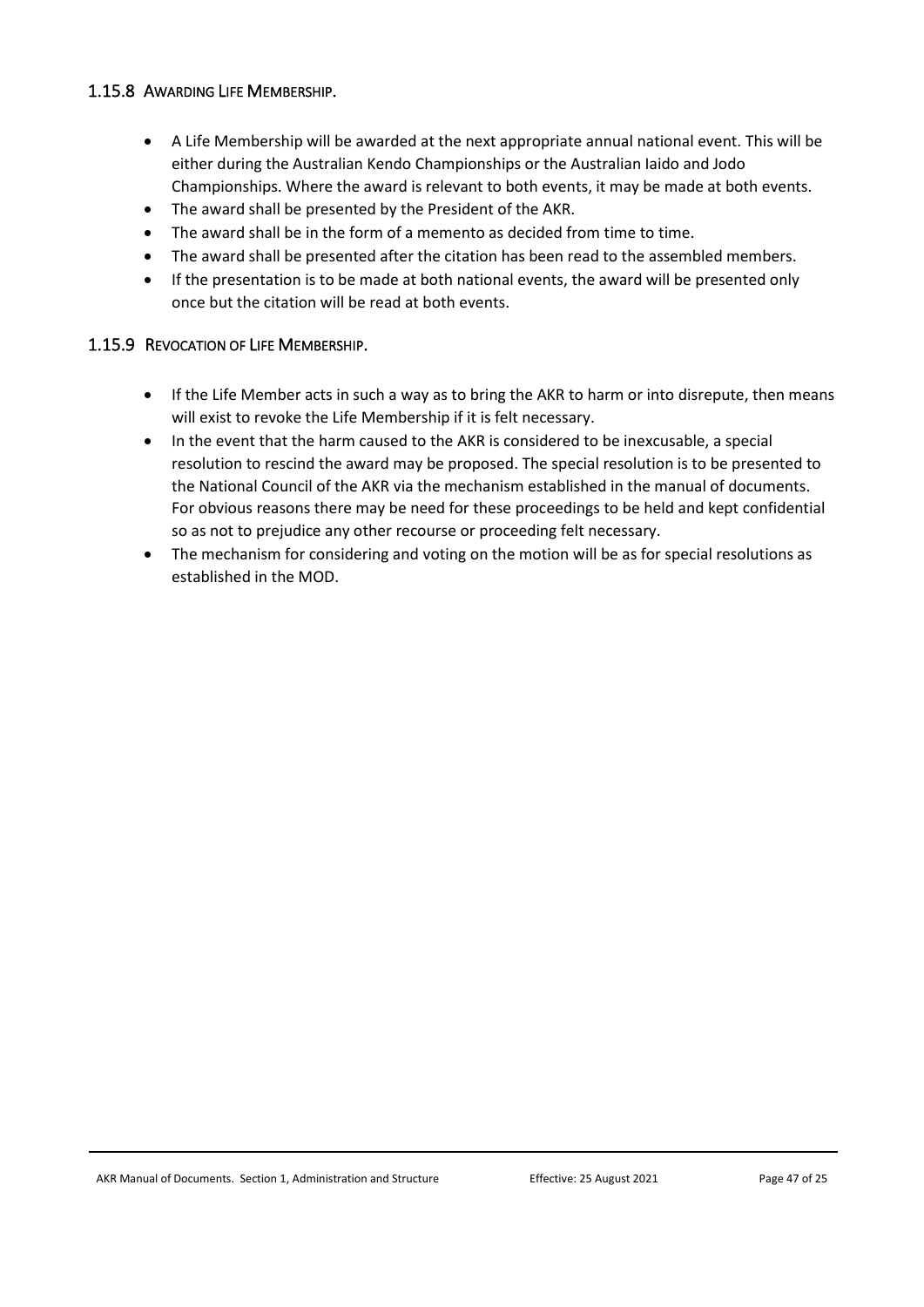# <span id="page-47-0"></span>1.16 RECORD OF AMENDMENTS TO THE CONSTITUTION:

It is important all changes to the Constitution are recorded and the reason for the changes is also recorded so that future National Council members can fully understand the intent of the changes.

The following eight changes were approved by the National Council on 2<sup>nd</sup> April, 1999. Amendment 1:

Amend para 7.3 to read:

7.3 The positions of the National Officers must be filled by elections conducted at the annual general meetings held during 1997 and at every third year thereafter.

Reason: Previous change made in 1996 at National Council meeting, approved and implemented but updated Constitution not forwarded to National Council Delegates and Affiliated Bodies.

Amendment 2:

Delete whole para 7.13 and amend index to reflect change:

7.13 The National Officers immediately prior to the incorporation of the Renmei continue in office as if they had been elected under these rules.

Reason: No longer valid to the constitution

Amendment 3:

Amend para 8.2 to reflect the following:

8.2 The positions on the Kendo Board (other than that of the National Director of Kendo Coaching) must be filled by elections conducted at the meetings held in accordance with rule 8.17 during 1997 and every third year after. All Ordinary, Affiliate Members who are members of an Affiliated Body representing kendo exponents are eligible for election to these positions.

Reason: Previous change made in 1996 at National Council meeting, approved and implemented but updated Constitution not forwarded to National Council Delegates and Affiliated Bodies.

Amendment 4:

Amend para 8.4 to reflect the following:

8.4 The positions on the Iaido Board (other than that of the National Director of laido Coaching) must be filled by elections conducted at the meetings held in accordance with rule 8.20 during 1997 and every third year after.. All Ordinary Affiliate Members who are members of an Affiliated Body representing iaido exponents are eligible for election to these positions.

Reason: Previous change made in 1996 at National Council meeting, approved and implemented but updated Constitution not forwarded to National Council Delegates and Affiliated Bodies.

Amendment 5:

Amend para 8.6 to reflect the following:

8.6 The positions on the Jodo Board (other than that of the National Director of Jodo Coaching) must be filled by elections conducted at the first meeting held in accordance with rule 8.23 and every third year thereafter. All Ordinary Affiliate Members who are members of an Affiliated Body representing jodo exponents are eligible for election to these positions.

Reason: It is proposed to hold the first Election for a Jodo Board in Year 2000 and re-election to be held on the same year and period as the kendo and iaido Boards to maintain continuity with other AKR elections.

Amendment 6:

Amend para 8.12 (e) to read: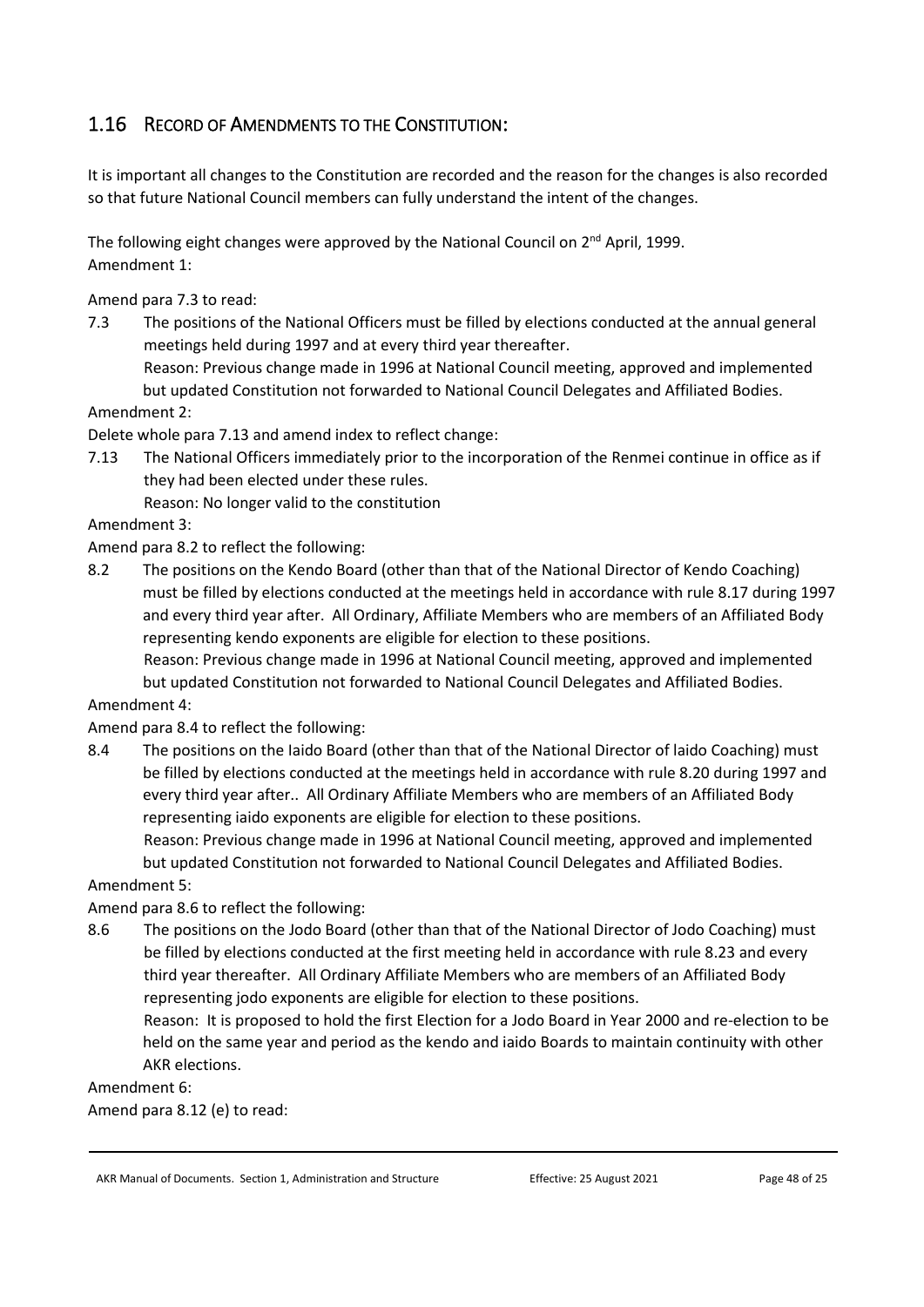(e) assist and liaise with the Affiliated Bodies, when requested, in the control, supervision and conduct of all kendo Gradings conducted by Affiliated Bodies on behalf of the Renmei; and

Reason: The Board should be an Advisory Board to the Affiliated Bodies and to offer advise and assistance when and where necessary on such matters without imposing their will over the Affiliated Body who has an independent Constitution and membership. Any member outside of the Affiliated Body who is a member of another Affiliated Body has no direct power to interfere with the other bodies development and membership requirements. A member of a Board is not required to hold any relevant technical experience or Grading level to be a member of the Board when elected. To enable such a Board to wield power and influence on the progressive development of another Affiliated Body can and will eventually destroy the objectives of the AKR. The National Council is the only body with representation of all Affiliated Bodies and all approval required for influencing Affiliated Bodies should be approved at the National Council level to ensure all have equal opportunity in the decision making process.

# Amendment 7:

Amend para 8.13 (e) to read:

(e) assist and liaise with the Affiliated Bodies, when requested, in the control, supervision and conduct of all iaido Gradings conducted by Affiliated Bodies on behalf of the Renmei; and Reason: as for 8.12 (e)

Amendment 8:

Amend para 8.14 (e) to read:

(e) assist and liaise with the Affiliated Bodies, when requested, in the control, supervision and conduct of all jodo Gradings conducted by Affiliated Bodies on behalf of the Renmei; and Reason: as for 8.12 (e)

This concludes all agreed amendments for 2<sup>nd</sup> April, 1999.

The following six special resolutions were passed by the National Council on 29<sup>th</sup> March, 2002. In all six Special Resolutions, the text that was removed, is shown as struckthrough with the additions shown as *underlined*.

# **SPECIAL RESOLUTION 1, TO AMEND CLAUSE 5.7.**

This amendment was intended to clarify the cut off dates used to calculate the number of State Delegates votes, without affecting the formula to calculate vote numbers.

5.7 The number of votes which may be exercised by the delegate of an Affiliated Body at meetings of the National Council is determined by the number of Affiliate Members in relation to which that Affiliated Body has paid affiliation fees to the Renmei on or before the preceding 31 December for the Membership Year which included for the current Membership Year.

For a meeting of National Council that is held between October and December, inclusive, the number of votes which may be exercised by the delegate of an Affiliated Body is determined by the number of Affiliate Members in relation to which that Affiliated Body has paid affiliation fees to the Renmei on or before the preceding 30 September.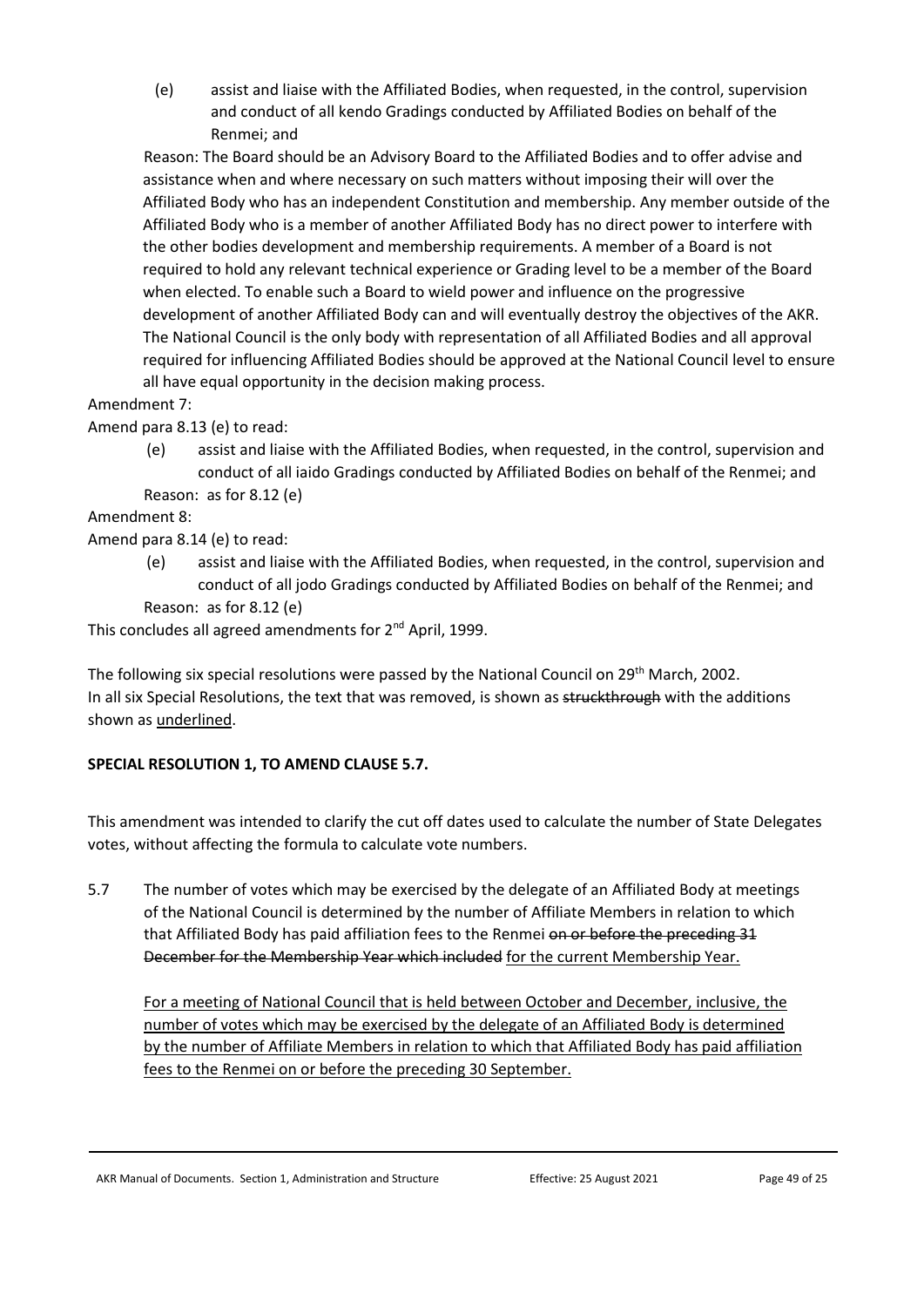For a meeting of National Council that is held between January and June, inclusive, the number of votes which may be exercised by the delegate of an Affiliated Body is determined by the number of Affiliate Members in relation to which that Affiliated Body has paid affiliation fees to the Renmei on or before the preceding 31 December.

The number of votes which may be exercised by the delegate of an Affiliated Body at meetings of the National Council is calculated in accordance with the following:

# **SPECIAL RESOLUTION 2, TO AMEND CLAUSE 7.3.**

This clause covers the election of National Officers. The intention of the proposal was to provide for nominations to be received by the Secretary, prior to the election, while allowing for nominations on the day if no nominations for a particular position are received prior to the election. If only one nomination is received for a position prior to the meeting, then that nominee is deemed to be elected.

7.3  $(a)$  The positions of the National Officers must be filled by elections conducted at the annual general meetings held during 1997 and at every third year thereafter.

(b) Nominations of candidates for election as National Officers of the Renmei: (i) must be made in writing, signed by two Ordinary Affiliate Members of the Renmei and accompanied by the written consent of the candidate; and (ii) must be delivered to the Secretary of the Renmei not less than 30 days before the date fixed for the holding of the annual general meeting.

(c) If only one nomination is received for a position, the person so nominated is deemed to be elected to that position.

If no nominations are received for a position, nominations will be received for that position at the annual general meeting.

# **SPECIAL RESOLUTION 3, TO AMEND CLAUSE 8.1.**

This amendment was intended to alter what is probably a typographical error.

8.1 The Kendo Board, the Iaido Board and the Jodo Board of the Renmei are committees each of which consists of:

# **SPECIAL RESOLUTION 4, TO AMEND CLAUSE 8.23 (A).**

This amendment was intended to alter what is also probably a typographical error. The clause refers to the activities of the Jodo Board.

- 8.23 During each calendar year the Jodo Board must convene a meeting open to all Ordinary Affiliate Members:
	- (a) who are members of an Affiliated Board Body representing jodo exponents; and

# **SPECIAL RESOLUTION 5, TO AMEND CLAUSE 11.**

This clause describes the classes of Affiliate Membership. This proposal was not intended to change the existing understanding or practice, but to further define the meaning of " Affiliate Membership". It was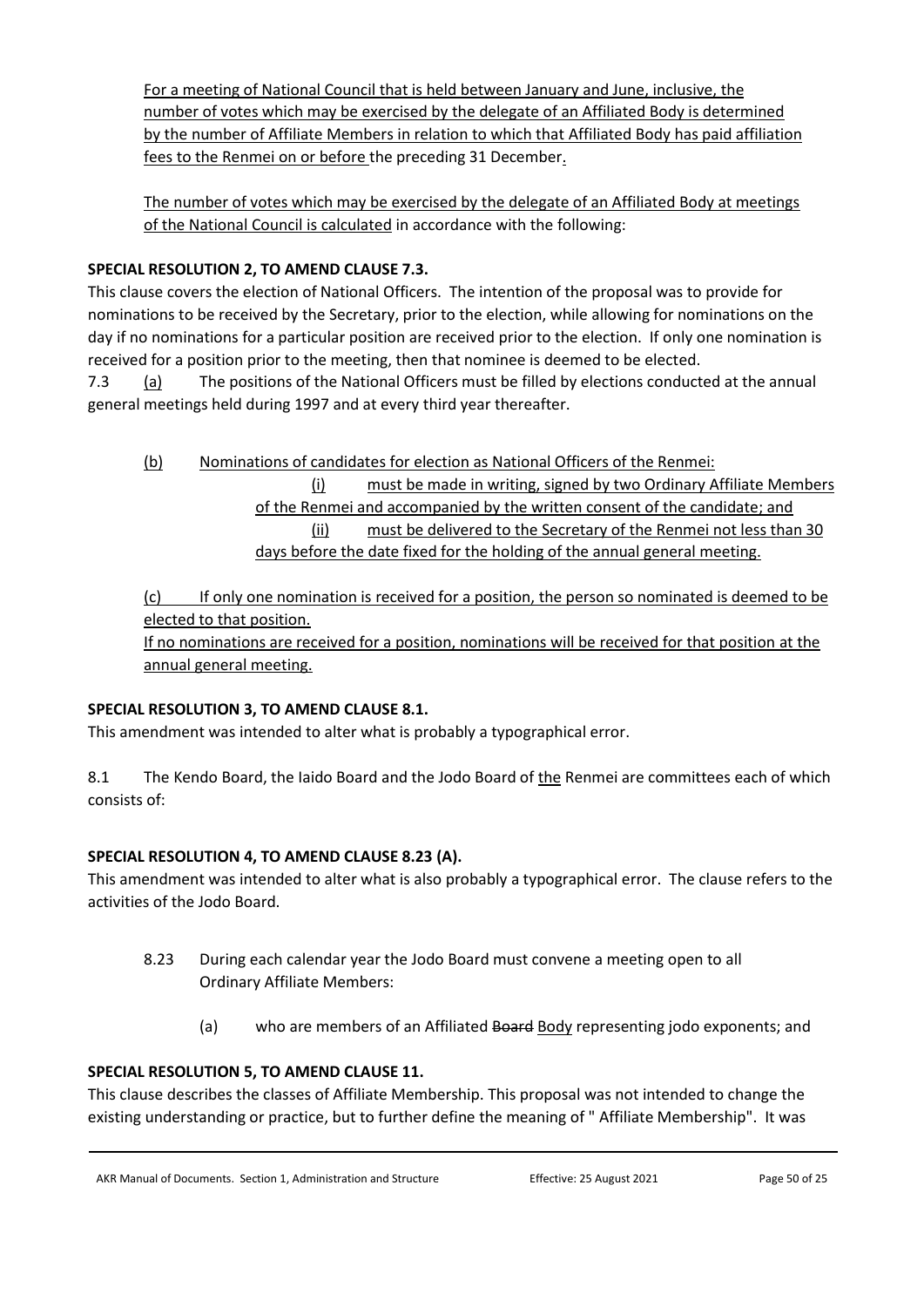intended to define that a member is only a member if their fees have been paid to the AKR for the current year.

"Junior Affiliate Member" means a financial member of an Affiliated Body who was 16 years of age at the start of the current Membership Year and for whom an Affiliated Body has paid affiliation fees to the Renmei and such fees have been received by the Renmei.

"Ordinary Affiliate Member" means a financial member of an Affiliated Body who is not a Junior Affiliate Member and for whom an Affiliated Body has paid affiliation fees to the Renmei and such fees have been received by the Renmei.

# **SPECIAL RESOLUTION 6, TO AMEND CLAUSE 4.7.**

This amendment was intended to clarify the Affiliated Association Membership of a State or Territory Renmei.

4.7 The New South Wales Kendo Association Incorporated, the Sydney Iaido Club, the Victorian Kendo Renmei Incorporated, the West Australian Kendo Renmei (Inc.), Queensland Kendo Renmei incorporated, the Australian National University Kendo Club Australian Capital Territory Kendo Renmei, and the South Australian Kendo Association and the Tasmania Kendo Renmei (Inc) are deemed to have been granted affiliation to the Renmei under rule 4.1 on the date of the incorporation of the Renmei.

This concludes the amendments made on 29<sup>th</sup> March 2002

# **SPECIAL RESOLUTION 6, TO AMEND CLAUSE 11.1**

The following Special Resolution was passed by National Council on 25th of March, 2005. The intention of the change was to clarify the description of a Junior Affiliate member.

# **RESOLUTION**:

To add the words that are underlined and to remove the words that are struckthrough in the AKR Constitution, so as to read -

# *11. INTERPRETATION*

11.1 *…*

Junior Affiliate Member" means a financial member of an Affiliated Body who was 16 years of age or younger on the first day at the start of the current Membership Year and for whom an Affiliated Body has paid affiliation fees to the Renmei and such fees have been received by the Renmei.

This concludes the amendments made on 25<sup>th</sup> March 2005.

# **SPECIAL RESOLUTION 7, TO AMEND CLAUSE 2. 9 October 2005**

"To add the below underlined sentence to clause 2 (Objects) of the AKR Constitution to comply with requirements of the Tax Act".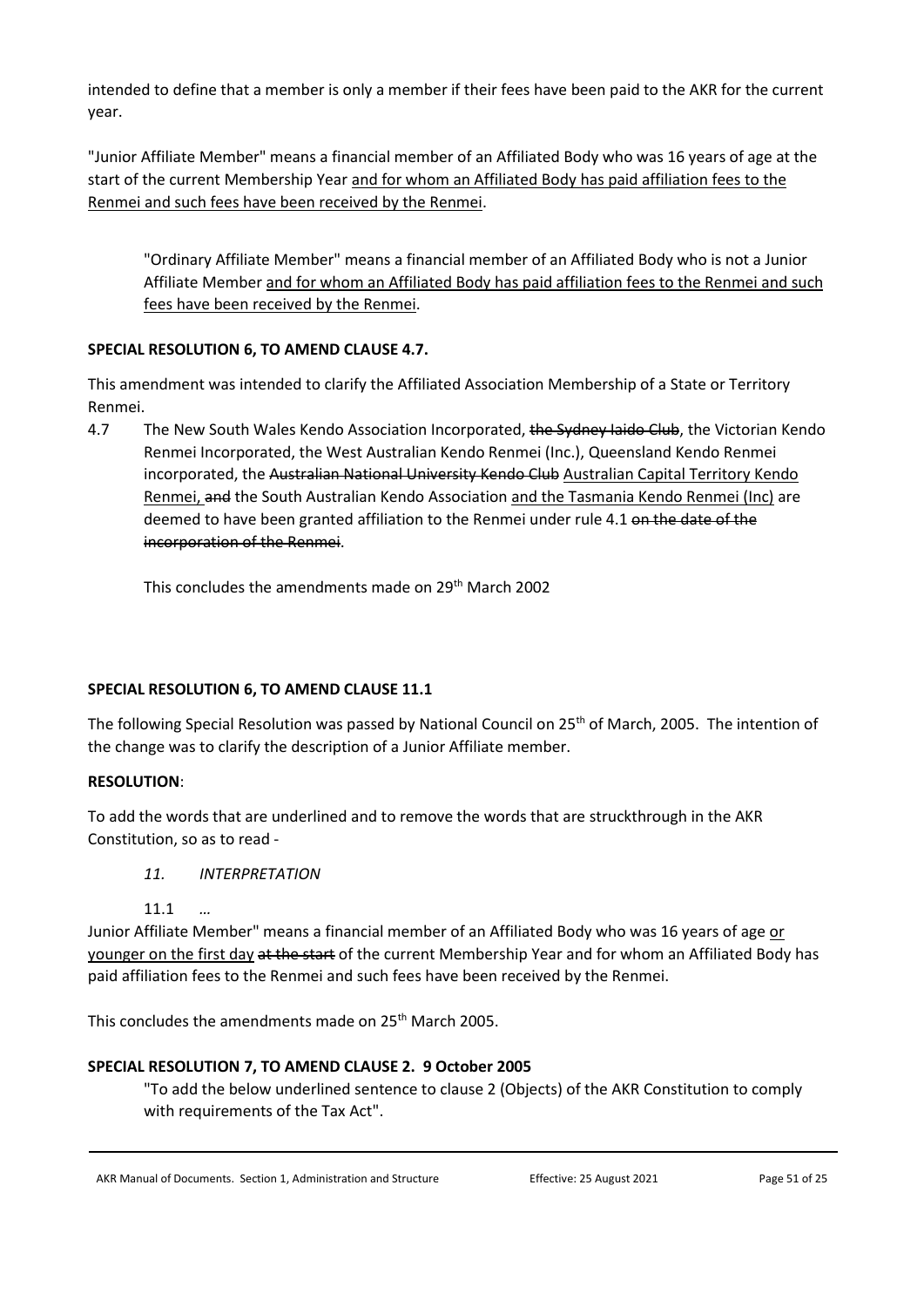(f) The assets and income of the Renmei shall be applied solely in furtherance of the abovementioned objects and no portion shall be distributed directly or indirectly to the members of the Renmei except as bona fide compensation for services rendered or expenses incurred on behalf of the Renmei.

### **SPECIAL RESOLUTION 8, TO AMEND CLAUSE 9.5. 9 October 2005**

To add the below underlined sentence, to clause 9.5 of the AKR Constitution to comply with requirements of the Tax Act.

9.5 The National Council may by Special Resolution at any time determine in accordance with section 53 of the Act how any surplus property is to be distributed in the event that the Renmei is wound-up. Funds that remain after such dissolution and the satisfaction of all debts and liabilities, shall be transferred to another organisation with similar purposes which is not carried on for the profit or gain of its individual members.

#### **SPECIAL RESOLUTION 9 TO AMEND CLAUSE 5.6. 14th April 2006.**

To add the below underlined words to clause 5.6 of the AKR Constitution.

The proposed amendment by Special Resolution to alter the AKR Constitution with the addition of the words underlined. If adopted, this will then reflect what has actually been happening over the past three years and will be in line with current practices.

"5.6 The Chairman of the Kendo Board, the Chairman of the laido Board and the Chairman of the Jodo Board or their Delegate may each exercise 1 vote at meetings of the National Council."

#### **SPECIAL RESOLUTION 10 TO AMEND CLAUSE 11 10 December 2007.**

The motion was passed to modify the wording of section 11 of the Rules of the Australian Kendo Renmei Incorporated from the form demonstrated in the paragraph "Current wording" below to the form demonstrated in the paragraph "Proposed wording" below.

11. INTERPRETATION

Current wording

**"Junior Affiliate Member"** means a financial member of an Affiliated Body who was 16 years of or younger on the first day of the current Membership Year and for whom an Affiliated Body has paid affiliation fees to the Renmei and such fees have been received by the Renmei.

#### Proposed wording

**"Junior Affiliate Member"** means a financial member of an Affiliated Body who is younger than sixteen (16) years of age or whose sixteenth (16<sup>th</sup>) birthday occurs on or after the first day of the current Membership Year and for whom an Affiliated Body has paid affiliation fees to the Renmei and such fees have been received by the Renmei.

#### **Special resolution on 25 October 2014.**

A single resolution was passed unanimously to admit the Northern Territory Kendo Association; add the words underlined in a number of sections "send by email, facsimille or ordinary prepaid post". In reference to voting elegibility for the Boards, add the words underlined in three places "in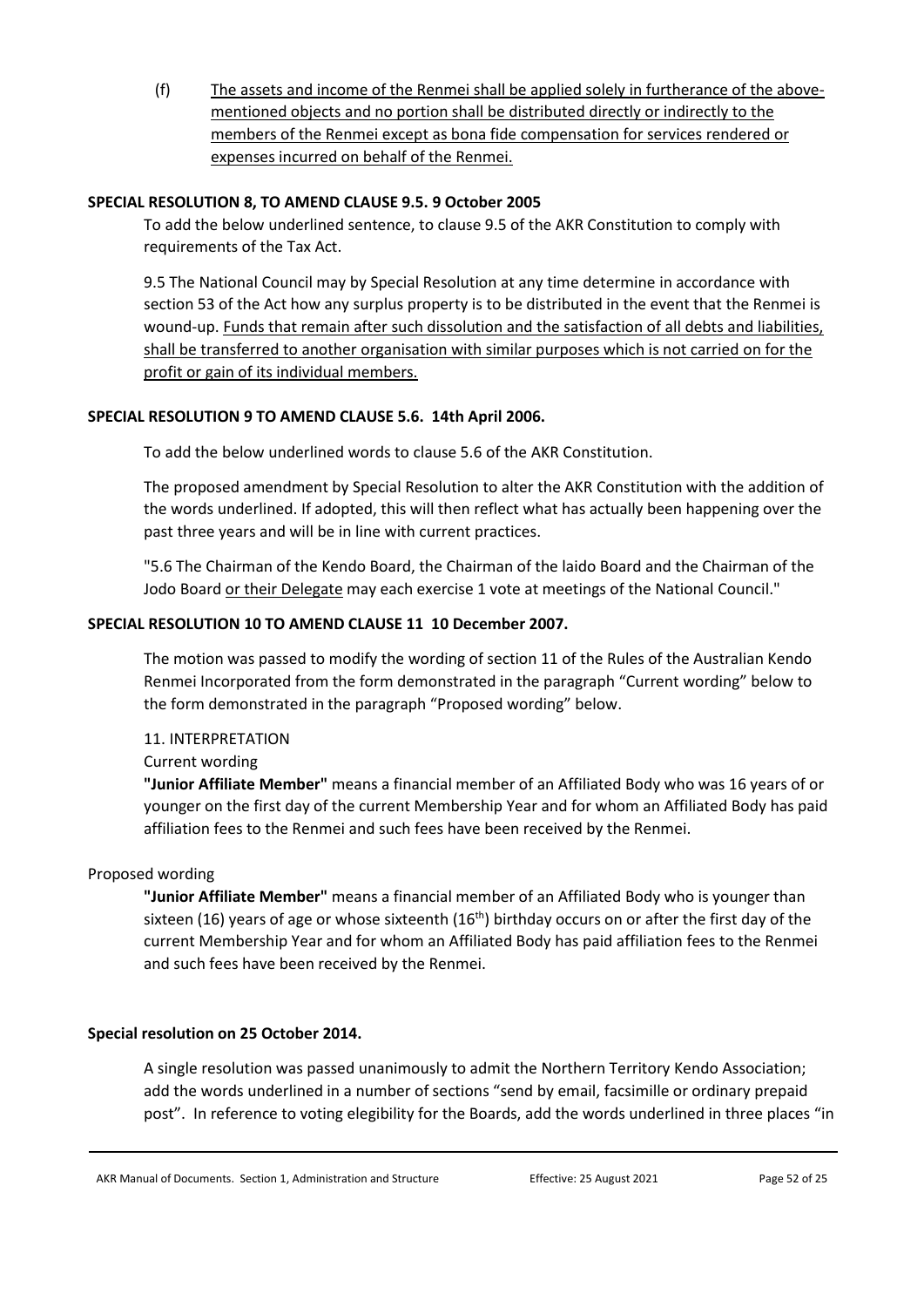relation to whom an Affiliated Body has paid the Renmei affiliation and Board fees for that Membership Year."; and some minor semantic alterations.

**The following fourteen special resolutions were passed by the National Council on 23rd May 2020** In all fourteen Special Resolutions, the text that was removed, is shown as struckthrough with the additions shown as underlined.

#### **SPECIAL RESOLUTION 1, TO AMEND CLAUSE 4.7.**

To add the words that are underlined in the AKR Constitution, so as to read -

4.7 The New South Wales Kendo Association Incorporated, the Victorian Kendo Renmei Incorporated, the West Australian Kendo Renmei Incorporated, the Queensland Kendo Renmei Incorporated, the Australian Capital Territory Kendo Renmei Incorporated, the South Australian Kendo Association, the Tasmania Sando Renmei and the Northern Territory Kendo Association are deemed to have been granted affiliation to the Renmei.

#### **SPECIAL RESOLUTION 2, TO AMEND CLAUSE 5.7.**

To allow for any National Council meeting that is called, which in turn can take into account changes to AGM dates without contravening the constitution - add the words that are underlined and remove the text with strikethrough in the AKR Constitution, so as to read -

5.7 The number of votes, which may be exercised by the delegate of an Affiliated Body at meetings of the National Council, is determined by the number of Affiliate Members in relation to which that Affiliated Body has paid affiliation fees to the Renmei for the current Membership Year.

For a meeting of the National Council that is held between October and December, inclusive, the number of votes which may be exercised by the delegate of an Affiliated Body is determined by the number of Affiliate Members in relation to which that Affiliated Body has paid affiliation fees to the Renmei on or before the preceding 30 September any meeting of the National Council that is held, the number of votes which may be exercised by a delegate of the Affiliated Body is determined by the number of Affiliated Members in relation to whom that Affiliated Body has paid affiliation fees to the Renmei thirty (30) days before the said meeting.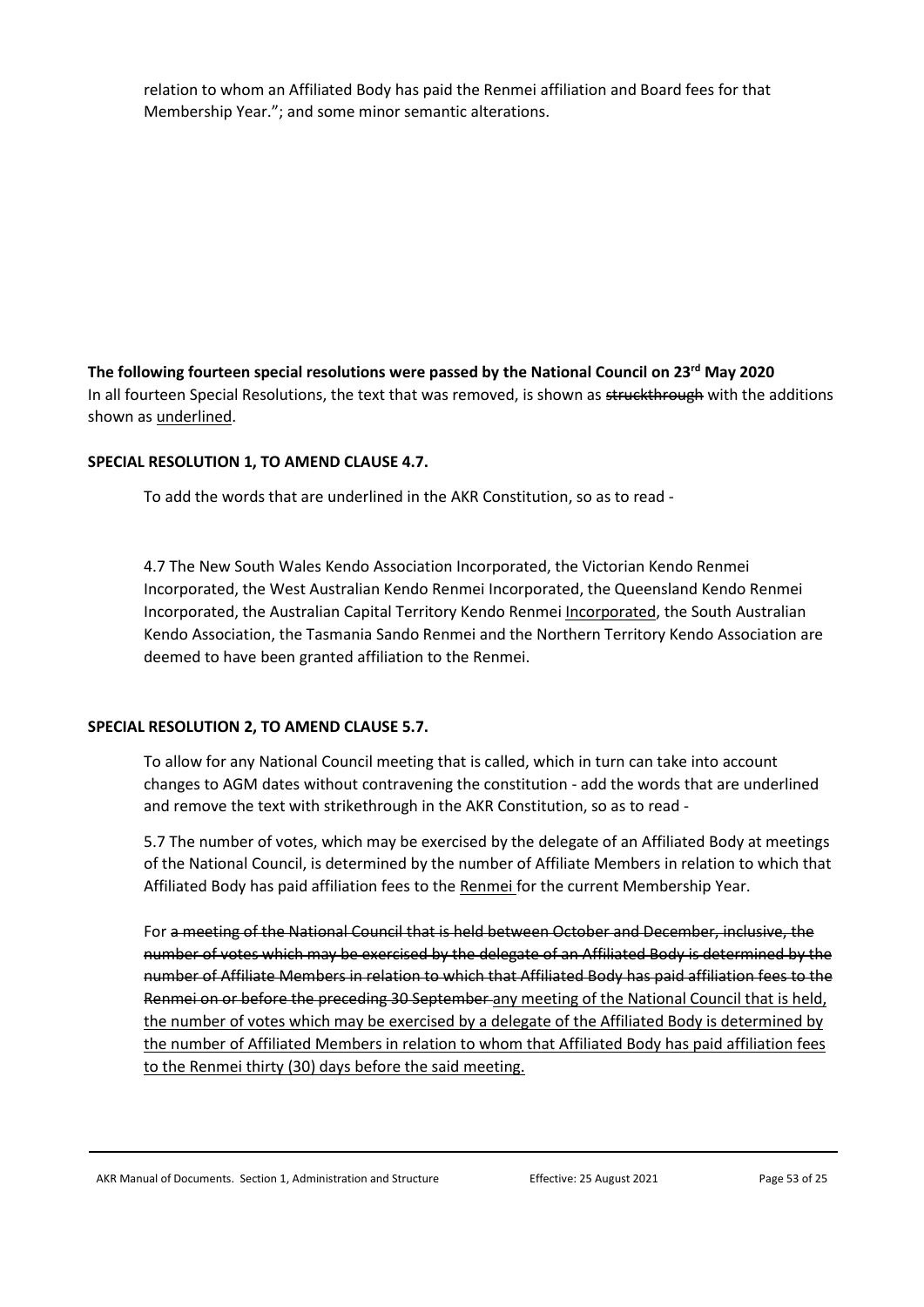The number of votes which may be exercised by the delegate of an Affiliated Body at meetings of the National Council is calculated in accordance with the following:

- (a) affiliation fees paid in relation to between 1 and 20 Affiliate Members 1 vote,
- (b) affiliation fees paid in relation to between 21 and 50 Affiliate Members 2 votes,
- (c) affiliation fees paid in relation to between 51 and 100 Affiliate Members 3 votes,
- (d) affiliation fees paid in relation to between 101 or more Affiliate Members 4 votes.

#### **SPECIAL RESOLUTION 3, TO AMEND CLAUSE 5.13.**

To allow implementation of decision of National Council to combine AGM with National Conference (2019) and is compliant with rules for incorporation with NSW Fair Trading - add the words that are underlined and remove the text with strikethrough in the AKR Constitution, so as to read –

5.13 The President may convene a meeting of the National Council at any time, but the President must:

- (a) if requested to do so by the Kendo Board, the Iaido Board or the Jodo Board, convene a meeting of the National Council to be held no more than two (2) months after he or she receives the request, and
- (b) convene an Annual General Meeting of the National Council to be held in conjunction with the Australian Kendo Championships at Easter, if possible, or, if not, as soon thereafter as possible National Council Conference which is held within six (6) months of the end of the financial year of the Renmei.

#### **SPECIAL RESOLUTION 4, TO AMEND CLAUSE 7.4.**

Word order changed for flow (content unchanged) - add the words that are underlined and remove the text with strikethrough in the AKR Constitution, so as to read –

- 7.4 A casual vacancy for the position of a National Officer must be filled:
- (a) by an election at the next meeting of the National Council, or
- (b) if no meeting of the National Council is held, or the National Executive determines that a meeting of the National Council is unlikely to be held within two (2) months of the vacancy arising, by a postal ballot of the members of the National Council in which each member is entitled to cast the same number of votes he or she could exercise at a meeting of the National Council, if no meeting of the National Council is held, or the National Executive determines that a meeting of the National Council is unlikely to be held within two (2) months of the vacancy arising.

#### **SPECIAL RESOLUTION 5, TO AMEND CLAUSE 8.8.**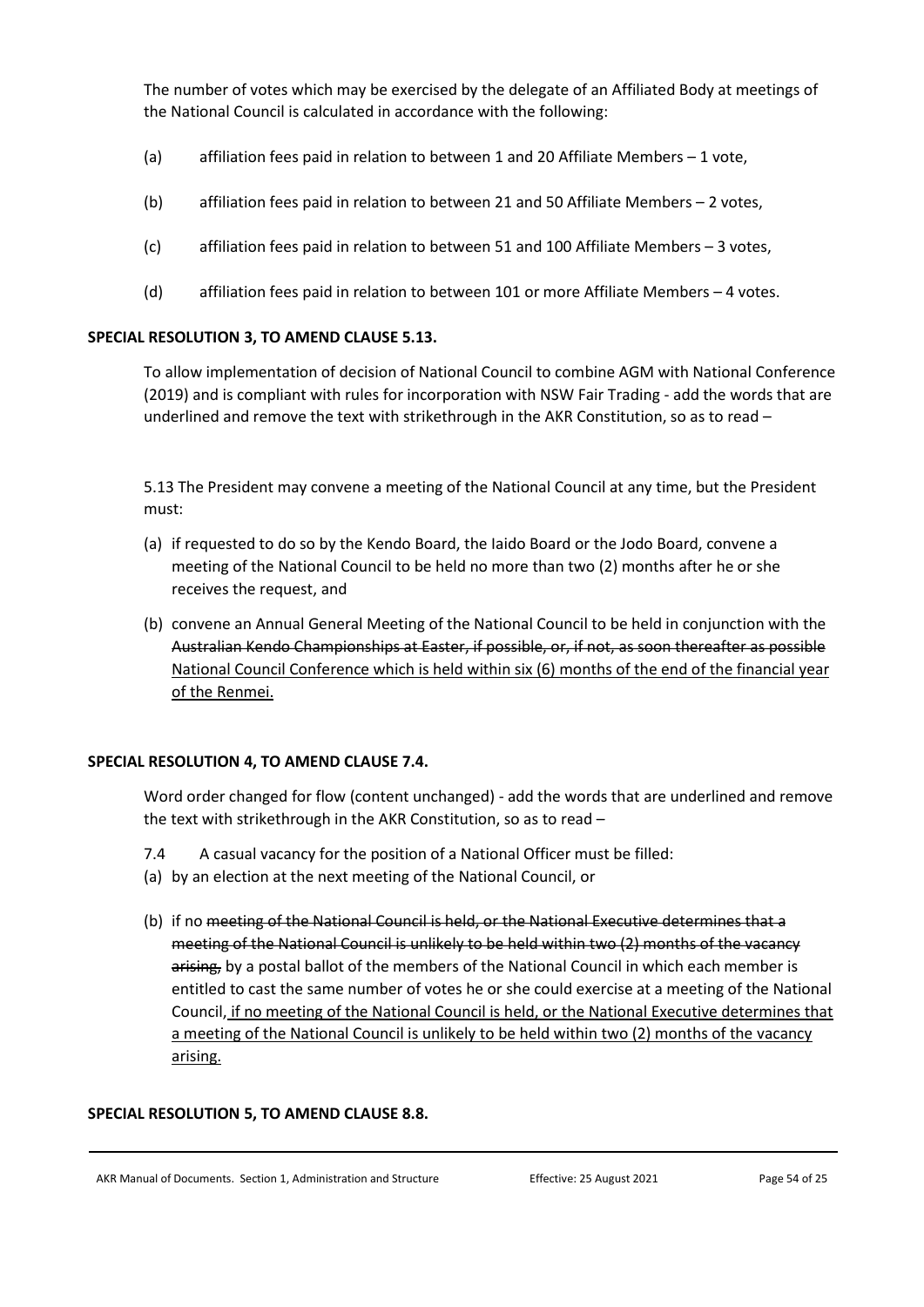Word order changed for flow (content unchanged) - add the words that are underlined and remove the text with strikethrough in the AKR Constitution, so as to read –

8.8 A casual vacancy for an elected position to the Kendo Board, the Iaido Board or the Jodo Board must be filled:

(a) by an election at the next meeting of the relevant Board, or

(b) if no meeting of the relevant Board is held within two (2) months of the vacancy arising by a postal ballot of the members of the relevant Board in which each member is entitled to cast a single vote if no meeting of the relevant Board is held within two (2) months of the vacancy arising.

#### **SPECIAL RESOLUTION 6, TO AMEND CLAUSE 8.17.**

Wording changed to for the recent changes from to single membership fee decided at 2019 National Council Conference - add the words that are underlined and remove the text with strikethrough in the AKR Constitution, so as to read –

8.17 During each calendar year the Kendo Board must convene a meeting open to all Ordinary Affiliate Members: (a) who are members of an Affiliated Body representing Kendo exponents, and in relation to whom, an Affiliated Body has paid the Renmei affiliation fee and Board fees for that Membership Year who are current members of the Renmei and are registered with the Renmei for Kendo.

If possible, this meeting must be held in conjunction with the Annual Kendo Championships and notice of this meeting is deemed to be duly given if it is in the published program for the championships or published widely to Ordinary Affiliate Members attending the championships as observers or participants.

#### **SPECIAL RESOLUTION 7, TO AMEND CLAUSE 8.20.**

Wording changed to for the recent changes from to single membership fee decided at 2019 National Council Conference - add the words that are underlined and remove the text with strikethrough in the AKR Constitution, so as to read –

8.20 During each calendar year the Iaido Board must convene a meeting open to all Ordinary Affiliate Members: (a) who are members of an Affiliated Body representing Kendo exponents, and in relation to whom, an Affiliated Body has paid the Renmei affiliation fee and Board fees for that Membership Year who are current members of the Renmei and are registered with the Renmei for Iaido.

If possible, this meeting must be held in conjunction with the Annual Iaido Championships and notice of this meeting is deemed to be duly given if it is in the published program for the championships or published widely to Ordinary Affiliate Members attending the championships as observers or participants.

#### **SPECIAL RESOLUTION 8, TO AMEND CLAUSE 8.21.**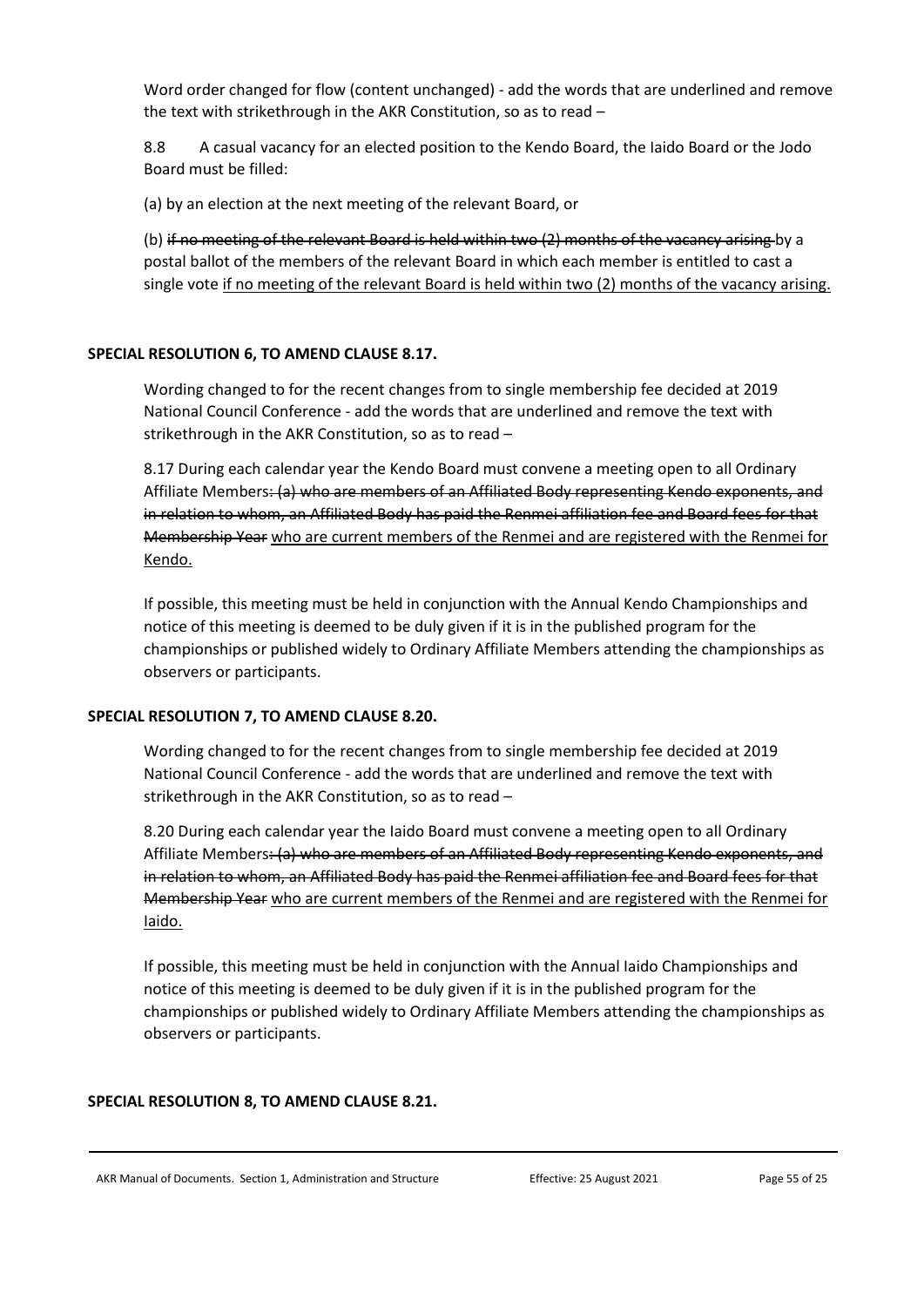Remove unnecessary word - remove the text with strikethrough in the AKR Constitution, so as to read –

8.21 The President of the Renmei must convene the meeting referred to in the rule 8.20 for 1992 and each year in which the Iaido Board fails to convene a meeting in accordance with rule 8.20.

#### **SPECIAL RESOLUTION 9, TO AMEND CLAUSE 8.22.**

Remove unnecessary word - remove the text with strikethrough in the AKR Constitution, so as to read –

8.22 The Chairman of the Iaido Board must present to each meeting convened in accordance with the rule 8.20 and each Annual General Meeting of the National Council a report on the activities of the Iaido Board during the year preceding the relevant meeting.

#### **SPECIAL RESOLUTION 10, TO AMEND CLAUSE 8.23.**

Wording changed to for the recent changes from to single membership fee decided at 2019 National Council Conference - add the words that are underlined and remove the text with strikethrough in the AKR Constitution, so as to read –

8.23 During each calendar year the Iaido Board must convene a meeting open to all Ordinary Affiliate Members: (a) who are members of an Affiliated Body representing Kendo exponents, and in relation to whom, an Affiliated Body has paid the Renmei affiliation fee and Board fees for that Membership Year who are current members of the Renmei and are registered with the Renmei for Jodo.

If possible, this meeting must be held in conjunction with the Annual Jodd Championships and notice of this meeting is deemed to be duly given if it is in the published program for the championships or published widely to Ordinary Affiliate Members attending the championships as observers or participants.

# **SPECIAL RESOLUTION 11, TO AMEND CLAUSE 8.24.**

Irrelevant content removed and amended in line with similar clauses for Kendo and Iaido.- add the words that are underlined and remove the text with strikethrough in the AKR Constitution, so as to read –

8.24 Notwithstanding anything else in these rules, the positions on the Jodo Board will not be filled until the President in his or her absolute discretion determines to convene and convenes the first meeting referred to in rule 8.23. Once the first meeting referred to in rule 8.23 has been held, t The President of the Renmei must convene the meeting referred to in the rule 8.23 for 1992 and each year in which the Jodo Board fails to convene a meeting in accordance with rule the 8.23.The President of the Renmei must convene the meeting referred to in rule 8.23 for 1992 and each year in which the Jodo Board fails to convene a meeting in accordance with rule 8.23.

#### **SPECIAL RESOLUTION 12, TO AMEND CLAUSE 8.25.**

Remove unnecessary word - remove the text with strikethrough in the AKR Constitution, so as to read –